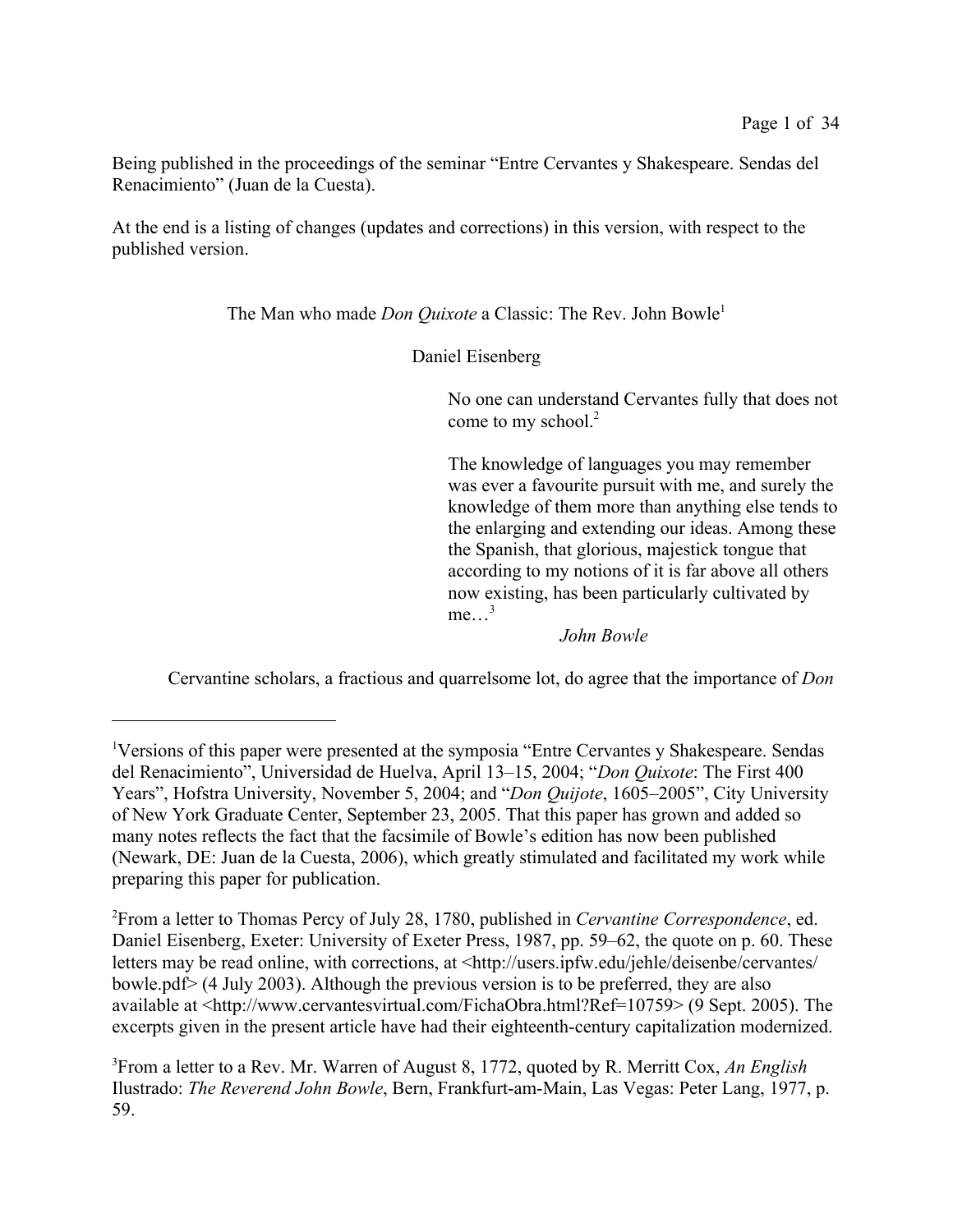*Quixote* was first recognized in England. In 1738 there appeared in London the first deluxe edition, that of Tonson, which paid tribute to the work and was accompanied, as is well known, by the first biography of Cervantes, that of Gregorio Mayans y Siscar, as well as many illustrations<sup>4</sup>

The most important contribution to Cervantine studies in eighteenth-century England, however, was the annotated edition of John Bowle, published in 1781 at his own expense and with the support of what subscribers he could find.<sup>5</sup> Whereas Lord Carteret, sponsor of the 1738 edition, said that the work was "la más graciosa y agradable obra de invención que jamás salió

<sup>5</sup>Bowle's entrepreneurial and financial skills deserve to be recognized along with his scholarly accomplishments. He was able to publicize his project effectively and to manage singlehandedly a large and expensive publishing enterprise. That there were as many subscribers as there were to an expensive edition in a foreign language also speaks well of the level of culture in late eighteenth-century England. It took Bowle less time to obtain his subscribers (four years) than it has taken to get the 2006 facsimile published, even though today Cervantine studies is a well-established discipline. John J. Allen called for the reprint in 1989 (in a review of *Cervantine Correspondence* (n. 2, above), *Hispanic Review*, LVII (1989), p. 234), and it has been a project of R. Merritt Cox since the late 1960s.

<sup>&</sup>lt;sup>4</sup>Mayans was at the time Spain's foremost literary scholar and humanist. His biography of Cervantes is included in Charles Jarvis's translation of *Don Quixote*, published in London in 1742 by the same publisher, Tonson, that published the 1738 Spanish edition which is used so extensively by Bowle, despite its textual shortcomings which he comments on so pointedly in his *Letter to Dr. Percy* (see n. 82, below). It has been edited with introduction and notes by Antonio Mestre, Madrid: Espasa-Calpe, 1972, and may be read online, without Mestre's useful introduction and notes, in the Biblioteca Virtual Miguel de Cervantes (<http://www. cervantesvirtual.com/FichaObra.html?Ref=7670>, 26 April 2006). According to Diego Martínez Torrón, "el lector actual puede consultar en la Biblioteca Valenciana Digital (BIVALDI) — <http://bv2.gva.es> — …la versión Web del CD-ROM *Mayans y Siscar digital*, obras completas, epistolario y bibliografía realizado en 2002 por Biblioteca Valenciana, Fundación Hernando Larramendi y DIGIBIS Publicaciones digitales". (Taken from his "El *Quijote* de John Bowle", in *Cervantes y el ámbito anglosajón,* ed. Diego Martínez Torrón y Bernd Dietz, Madrid: Sial, 2005, pp. 241–317, this quotation on p. 275 n. 112. The same article is also available with the title "John Bowle y el cervantismo español en la Ilustración y el Romanticismo", in *Cervantes y su mundo III*, ed. A. Robert Lauer y Kurt Reichenberger, Kassel: Reichenberger, 2005, pp. 419–504.)

The illustrations of the 1738 edition may be seen in the *Banco de imágenes del* Quijote*, 1605–1905*, <http://www.qbi2005.com> (30 Jan. 2006), and in the digital archive of the Urbina-Proyecto Cervantes collection, <http://www.csdl.tamu.edu/cervantes/V2/images/intro-spa.html> (24 April 2006). On the latter collection, see Fernando González Moreno, Eduardo Urbina, Richard Furuta, and Jie Deng, "La colección de *Quijotes* ilustrados del Proyecto Cervantes: Catálogo de ediciones y archivo digital de imágenes", *Cervantes*, XXV, 1 (2005 [2006]), pp. 79– 103, available shortly at <http://www.h-net.org/~cervantes/csa/bcsas05htm>.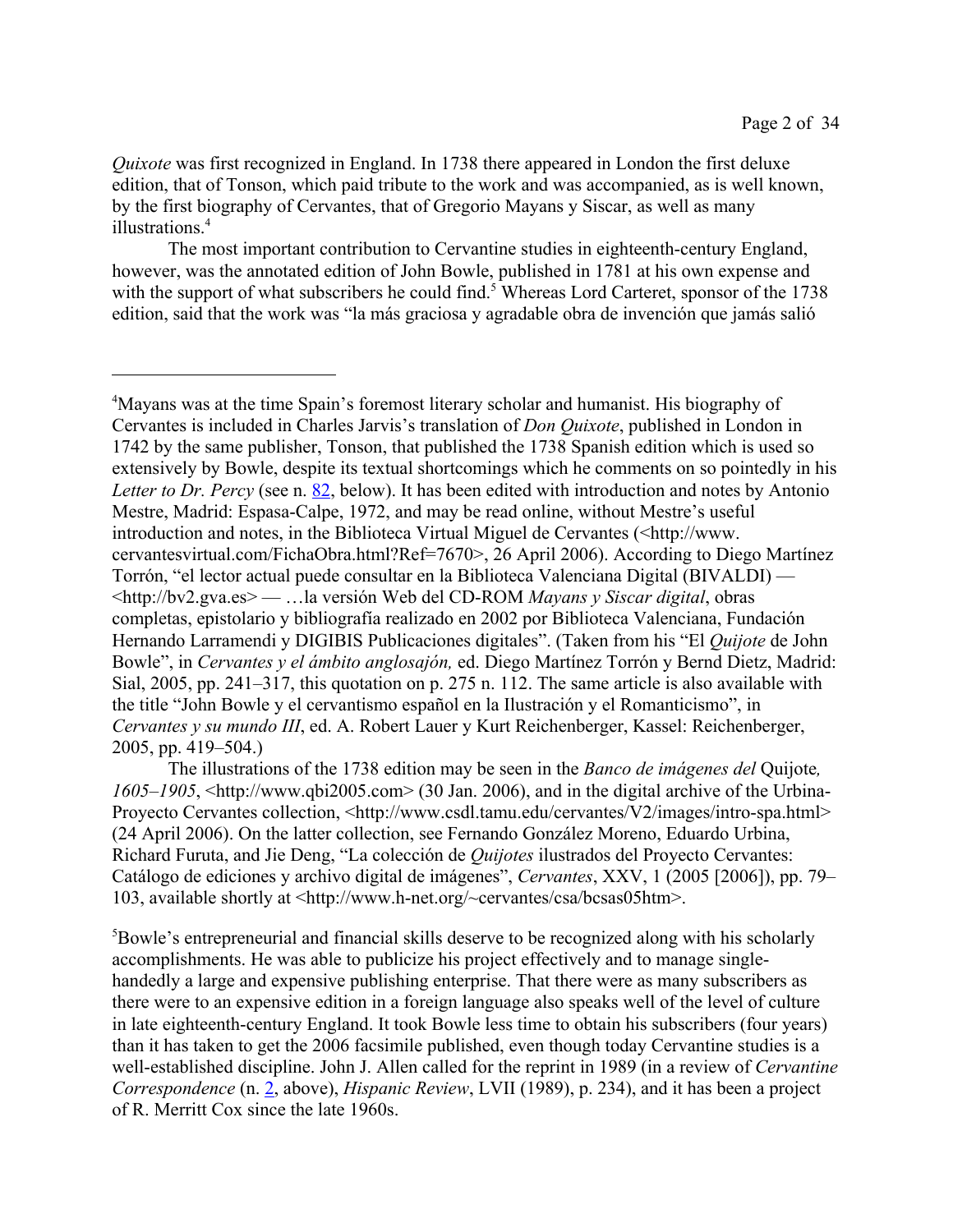en el mundo", a "libro original y único en su género", <sup>6</sup> Bowle goes much further: he is the first to apply the label "classic" to Cervantes. This is an important turning point. However, Bowle uses the term not for *Don Quixote*, but rather for Cervantes the man and author, and for his own edition of *Don Quixote*. A classical author requires and deserves what Bowle calls "a classical edition": one with an accurate text and explanatory notes.

While Mayans wrote the first biography, Bowle was the first *cervantista*, the first *Don Quixote* scholar, carrying out research so as to better understand the work. He is also the first to whom the term "Hispanist" was applied.<sup>7</sup> But despite his enthusiasm for *Don Quixote*, his greatest admiration is for Cervantes. He calls him an "insigne varón" (III, p. 5), "honor y gloria...de todo el género humano" (III, p. 32).<sup>8</sup> Citing these words, Clemencín criticized Bowle for being overly enthusiastic about Cervantes.<sup>9</sup>

7 "Baretti emplea ya la palabra 'Hispanist'" (Franco Meregalli, "El *Quijote*, Giuseppe Baretti y John Bowle", in *Philologica Hispaniensia in honorem Manuel Alvar*, Madrid: Gredos, 1986, III, pp. 280–284, the quotation on p. 282; reprinted as "Don Quijote [sic], Giuseppe Baretti y John Bowle" in his *La literatura desde el punto de vista del receptor*, Amsterdam–Atlanta: Rodopi, 1989, pp. 84–90). He uses it repeatedly (pp. 147, 162, 170, 171, 183, etc.) in his book attacking Bowle, *Tolondron*, which will be discussed later. (The page numbers of *Tolondron* refer to my edition, *Tolondron. Speeches to John Bowle about his Edition of* Don Quixote, *together with Some Account of Spanish Literature*, ed. Daniel Eisenberg, *Cervantes* XXIII, 2 (2003), pp. 141–274. Online: <http://www.h-net.org/~cervantes/csa/articf03/tolondron.pdf>, 30 June 2005.)

<sup>8</sup>The volume and page references are in all cases to the 2006 reprint of Bowle's edition by Juan de la Cuesta of Newark, DE, preface by Eduardo Urbina, introduction (29 pp.) by Daniel Eisenberg. In some instances I have modernized Bowle's orthography.

Bowle's edition is also available online in Eduardo Urbina's *Proyecto Cervantes*, with the text and notes displayed in parallel scrolling windows: <http://csdll.cs.tamu.edu:8080/veri/ indexBowle.html> (1 Dec. 2005).

9 "[E]ntusiasta ciego de Cervantes, a quien llama *honor y gloria no solamente de su patria, pero de todo el género humana*, no trató jamás de hacer ninguna observación crítica ni de juzgar del mérito o demérito de la fábula. Sus anotaciones presentan el aspecto de una erudición laboriosa, pero seca y descarnada: son como un almacén donde se hallan hacinadas mercancías de todas clases, unas de mayor y otras de menor precio... [ellipsis in original] mas no se trate de relevar los defectos de un extranjero, que ya experimentó los tiros de la critica en su país y que solo debe hallar estimación y gratitud en el nuestro". ("Prólogo del comentario", in *Don Quijote de la Mancha*, Edición IV Centenario, Madrid: Castilla, 1966, p. 998; available online at <http://www.proyectoquijote.com/cms/Catalogo+Obra-11.html>, 1 May 2006; archived at <http://www.h-net.msu.edu/cgi-bin/logbrowse.pl?trx=vx&list=H-Cervantes&month=0508

<sup>&</sup>lt;sup>6</sup>Quoted by Mestre (see previous note), p. xliv. On Lord Carteret and his edition, see Amanda Meixell, "Queen Caroline's Merlin Grotto and the 1738 Lord Carteret Edition of *Don Quijote:* The Matter of Britain and Spain's Arthurian Tradition", *Cervantes*, in press (<http://www2. h-net.msu.edu/~cervantes/bcsalist.htm>).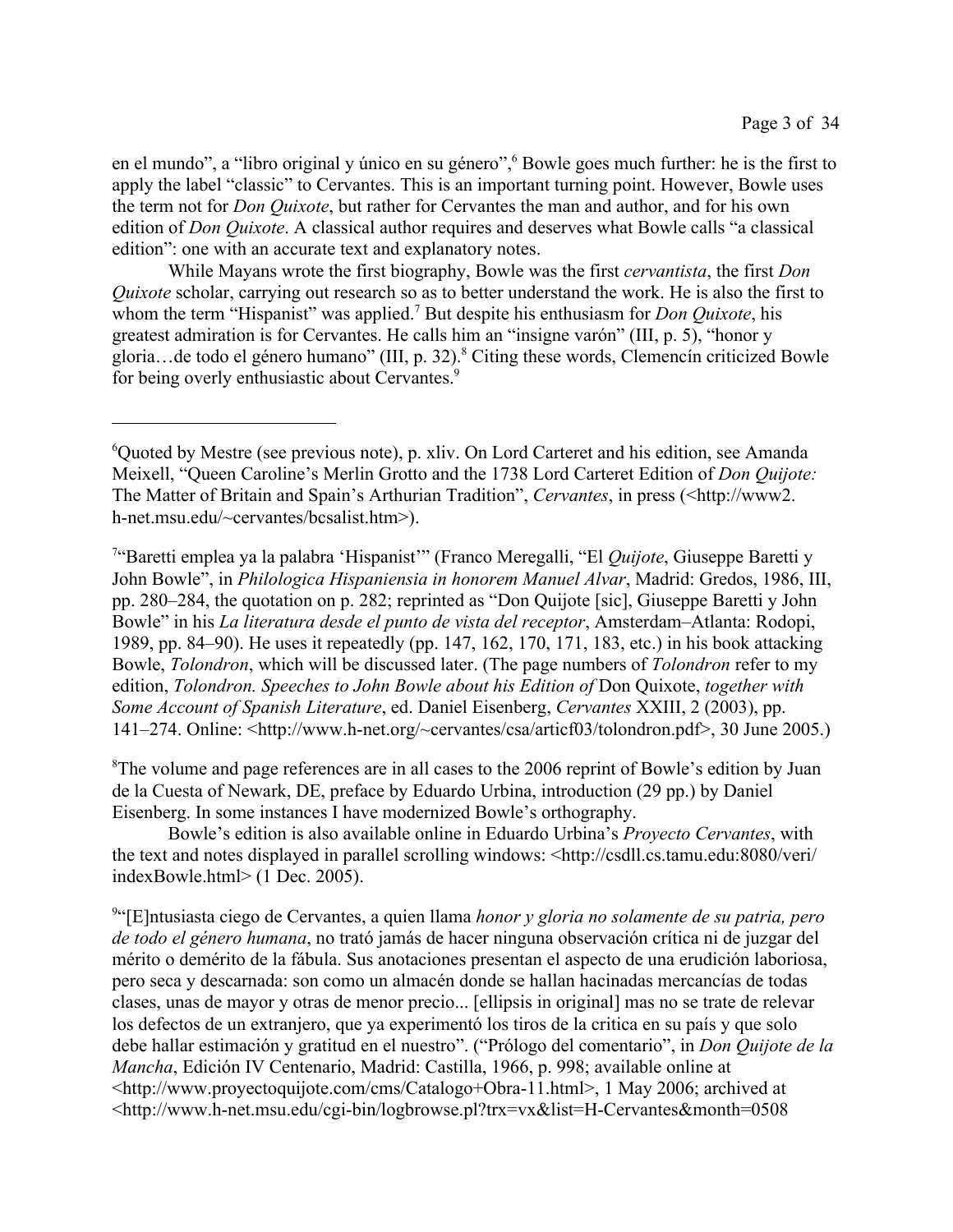Bowle meant, as he explains, that because of both Cervantes' virtue and his learning his "dilatada erudición" (III, p. 6) — he was a great author, of permanent value to humanity. In Bowle's words, and again he is the first to make this comparison: "Our countryman Shakespeare has no competitor in the article of great original genius, but his illustrious contemporary Cervantes".<sup>10</sup> "I possess the highest reverence and esteem for that country which has produced so wonderful a genius[;] I can find no excuse for Father Feijoo's total silence of his name in his *Glorias de España*, of which he was so great an ornament. He was an honour not only to his country but to mankind, for I am certain from his writings, that of the two, his great genius and abilities were inferior to the goodness and honesty of the man. He is therefore to be regarded as a citizen of the world, and all have an interest in him".<sup>11</sup>

John Bowle and his edition are well documented. In large part this is due to his correspondence, much but not all of which has been published. Living in a small, rural town as he did, Bowle wrote frequently to other men of letters. Not only that, he saved the letters he received, pasting them into an album. Only a small number of letters that he sent have been preserved among the papers of their recipients, but fortunately, and thanks to Bowle himself, we have for many years of his life the drafts of the letters he sent. When writing a letter, he started by writing a draft in a blank book, and then made a fair copy of this draft to send. The album and book of drafts are today in the Bowle-Evans Collection in the University of Cape Town. From them I have edited the letters he exchanged with his most important correspondent, the scholar and editor Thomas Percy, whose never-realized Cervantes translation project antedated Bowle's editorial endeavor and who, for the first but not the last time, tried with only partial success to

<sup>11</sup>Letter to Dr. Percy (n. 10, above) p. 134. Similarly: "This last account of himself with every one of his writings, have confirmed me in my notion, that the goodness of the man was equal to the grandeur of the genius. Sure I am, that good-nature and candour, charity, humanity, and compassion for the infirmities of man in his most abject state, and consequently an abhorrence of cruelty, persecution, and violence, the principal moral he seems to inculcate in his great work, were the glorious virtues and predominant good qualities of his soul, and must transmit his name to the latest ages with every eulogium due to so exalted a character". (Letter to *Gentleman's Magazine,* LI (1781), pp. 22–24; in "Correspondence", *Cervantes* XXIII, 2 (2003), pp. 119–140, the letter to *Gentleman's Magazine* on pp. 125–127 and the quotation on p. 126. Online: <http:// h-net.org/~cervantes/csa/articf03/correspondence.pdf>, 16 Sept. 2005),

<sup>&</sup>amp;week=e&msg=8xpDYldImrVTfP%2b/RChbYg>, 15 Oct. 2005).)

<sup>10</sup>John Bowle, *A Letter to Dr. Percy*, ed. Daniel Eisenberg, *Cervantes* XXI, 1 (2001), pp. 95–146, the quote on p. 116 (online:  $\langle \text{http://www.h-net.org/~cervantes/csa/articles01/bowle2.pdf} \rangle$ , 15 Oct. 2005). A Spanish translation by Rafael Carretero Muñoz was published as "Una carta al doctor Percy por John Bowle" in *Sobre Cervantes*, ed. Diego Martínez Torrón, Alcalá de Henares: Centro de Estudios Cervantinos, 2003, pp. 231–272 (online: <http://users.ipfw.edu/jehle/ deisenbe/cervantes/bowlespan.pdf>, 9 Sept. 2005).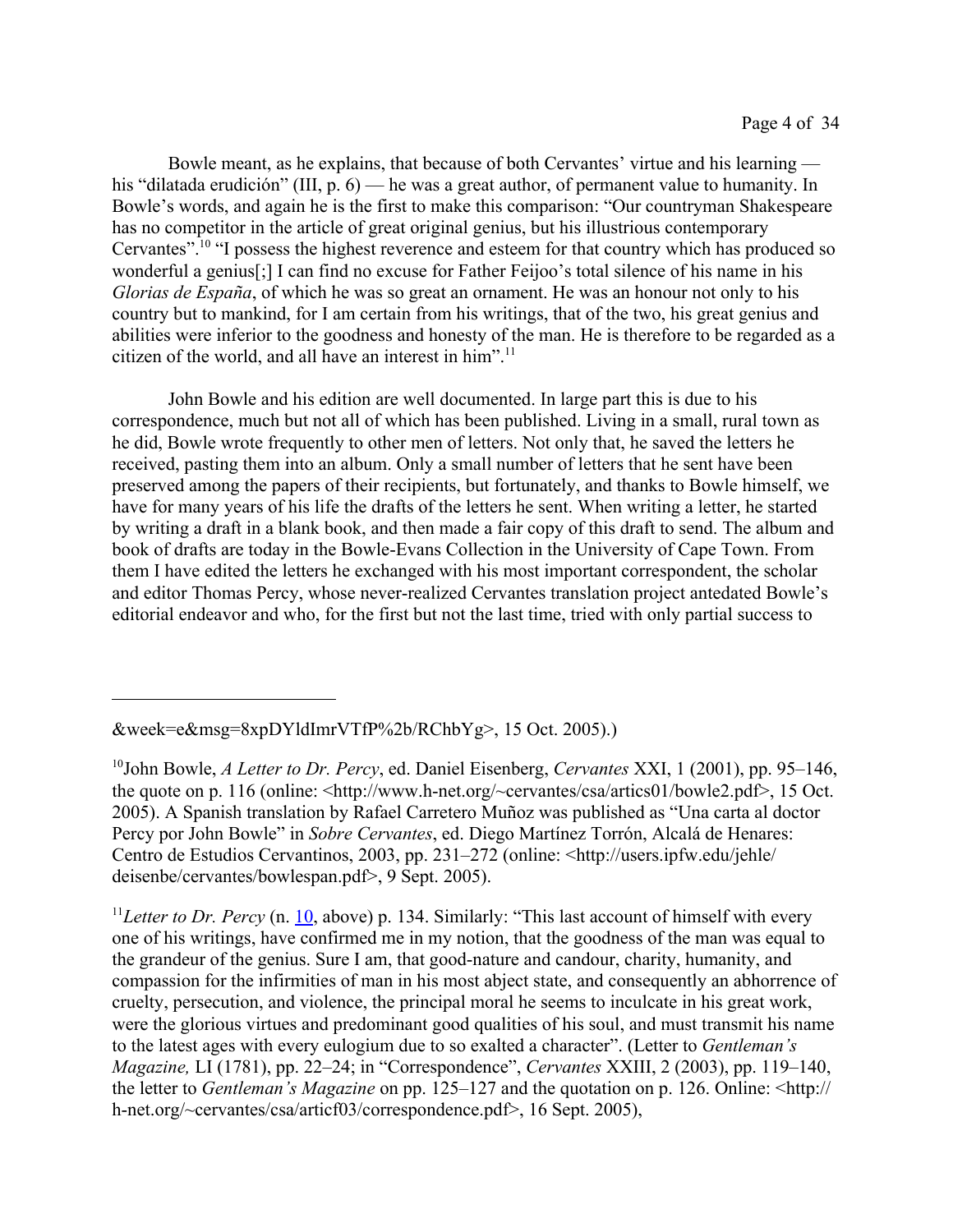assemble the books in Don Quixote's library.<sup>12</sup> My work was much facilitated by the late R. Merritt Cox, the modern champion of Bowle, who lent me his microfilm of the letters after he had used them as the primary source for his biography of Bowle.<sup>13</sup>

More recently I published the letters Bowle sent and received in Spanish.<sup>14</sup> Of these there are fewer, because there was no international mail service, and mail to and from Spain had to be transported by friends, or friends of friends, who were traveling. However, mail within England was organized and reliable; in nearby Salisbury there was a post office, which Bowle refers to.<sup>15</sup> This was, in general, a period of much correspondence, in both England and in its colonies.<sup>16</sup>

The later eighteenth century was also a time in which educated individuals without specialized training could do research in many fields, present the results at meanings of learned societies, and publish in their learned journals, both of which — the societies and their journals — were by today's standards very broad in scope. Bowle, with a Master of Arts from Oxford, was an antiquary, someone who studied history, broadly understood. He was a fellow, of which he was immensely proud, of the influential Society of Antiquaries of London, in whose journal he published on a variety of topics at the same time he was working on his edition of Cervantes.<sup>17</sup> He lived in the village of Idmiston, 10 miles from the major ecclesiastical center of Salisbury and 100 miles to the west of London, and he preferred living there; he certainly could have lived elsewhere if he had wanted to. He enjoyed hunting, and liked his dogs. Inherited land produced income for him, so he was not dependent on the parish for his livelihood. Although he was a member of the clergy he was not much concerned with religious questions, and such topics seldom appear in his correspondence.

Bowle was also not much interested in family. He married and had two daughters, but his

 $13\text{Cox}$ 's biography is cited in n. 3, above. On Cox see George Greenia and Daniel Eisenberg, "R. Merritt Cox (1939–1987): Pioneer of John Bowle Studies", *Cervantes* XXIII, 2 (2003), pp. 5–8, <http://www.h-net.org/~cervantes/csa/articf03/cox.pdf> (30 Aug. 2005).

<sup>14"</sup>Correspondence" (n. 11, above). In that publication, I erroneously wrote (p. 120) that Pellicer's first letter to Bowle, of July 20, 1778, was lost. In fact Bowle published it in his edition, III, pp. 16–17.

<sup>15"</sup>Correspondence" (n. 11, above) p. 132.

<sup>16</sup>One of the first steps toward American independence was the setting up of "Committees of Correspondence".

<sup>17</sup>"Remarks on the Word 'Romance'", *Archaeologia*, V (1779), pp. 267–271; "Miscellaneous Observations on Parish Registers", *Archaeologia*, VIII (1781), pp. 67–78; and "Observations on Card-Playing", *Archaeologia*, VIII (1781), pp. 147–151. Cox cites the following in *Ilustrado* (n. 3, above), p. 115, without giving years or full pagination: "Remarks on the Ancient Pronunciation of the French Language", *Archaeologia*, VI, p. 76; and "Remarks on Some Musical Instruments Mentioned in the *Roman de la Rose*", *Archaeologia*, VII, p. 214.

<sup>12</sup>On both the translation project and the reconstruction of Don Quixote's library, see *Cervantine Correspondence* (n. 2, above), pp. vii–viii.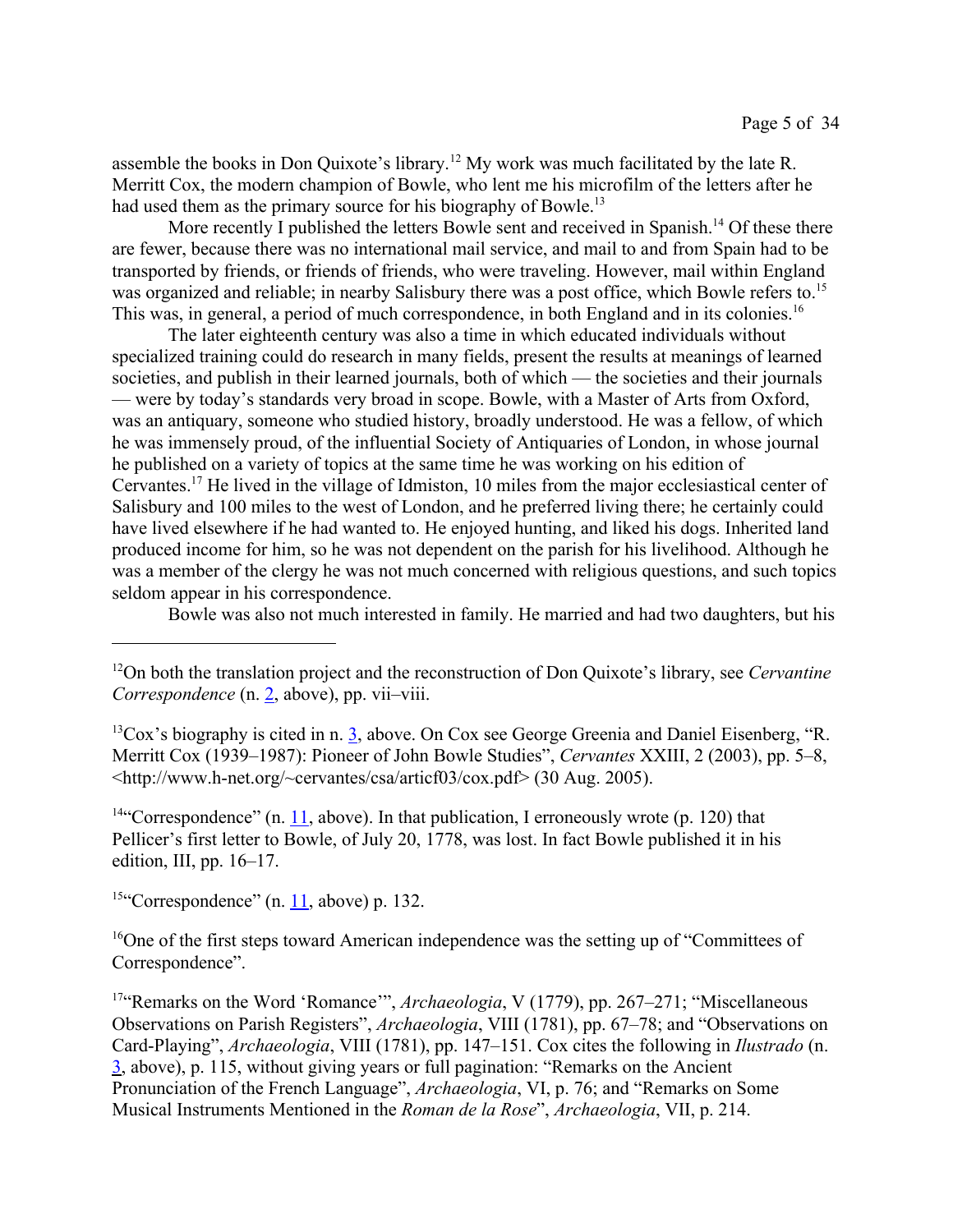wife died only five years into the marriage, and Bowle never remarried nor seems to have had much interest in women. (Nor men either, in case there are any *malpensados* present.) One daughter married her cousin, Bowle's nephew, who also lived in Idmiston, and the other daughter died at a young age. Bowle rarely refers to any of them in his letters; he seems more interested in his dogs. $18$ 

So Bowle was, then, a man with little in the way of family, and little that he was required to do; he could devote himself to his reading and research, and go to Salisbury or London whenever he felt like it. (He did so frequently.) His "highest joy", he wrote, were books. Even the arranging of them on his shelves was "a matter of amusement to me". Certainly he would "never suffer Cervantes and Avellaneda to stand on the same shelf, lest a real battle should ensue".<sup>19</sup>

Through Bowle's correspondence we can see the life of a scholar of 250 years ago. His "astonishment as [his notes] arise out of a Chaos"<sup>20</sup> is an experience many of us can relate to. Perhaps some can also relate to his dedication to scholarly activity so as to prevent depression.<sup>21</sup> In searching for books to "illustrate" the text of *Don Quixote*, the primary theme of his letters,

<sup>&</sup>lt;sup>18</sup>One of his them, named "Perro Grande", was poisoned, and Bowle had his skin tanned and used to bind two of his memorandum books. He then printed a broadside, bound into one of the books, telling us about the dog. This broadside was reproduced on the back cover of the issue of *Cervantes* dedicated to Bowle. It may be seen online at <http://www.h-net.org/~cervantes/csa/ bcsaf03.htm> (20 Sept. 2005). Both of the dogskin-bound books are in the Bowle-Evans collection of the University of Cape Town.

<sup>&</sup>lt;sup>19</sup>These quotes are from a letter to the bookseller Thomas Davies of May 12, 1780 (Cox, *Ilustrado* (n. 3, above) p. 80).

<sup>20</sup>From a letter to Percy of 28 July, 1780, in *Cervantine Correspondence* (n. 2, above) pp. 59–62, the quote on p. 60.

<sup>&</sup>lt;sup>21"</sup>I hope to kiss your hands in town before Christmas when I hope to have finished one of my Herculean Labours, my Indexing [of proper names], which not a little fatigues my patience and perseverance and hardly allows me leisure hour, but it is good to have employment if it be only to drive away disgust and unpleasing reflection, which effect thank God I often feel in the solitary pleasure of my own pursuits". (From a letter to Gustavus Brander, October 20, 1779, quoted by Cox, *Ilustrado* (n. 3, above) p. 76). Similarly, to John Talbot Dillon on November 18, 1779: "Did not some bright gleams at times appear to enliven my dull and dreary roads, there would be no passing along tolerably" (quoted by Cox, *Ilustrado* p. 76). His attitude toward newspapers is also revealing: "As bad news and bad news repeated, the constant subject matter of our [news]papers wherever they speak truth, have for several years back been their uniform language, I have long taken a disgust to them and but seldom look into them" (letter to Dillon of April 6, 1780, quoted by Cox, *Ilustrado* p. 79).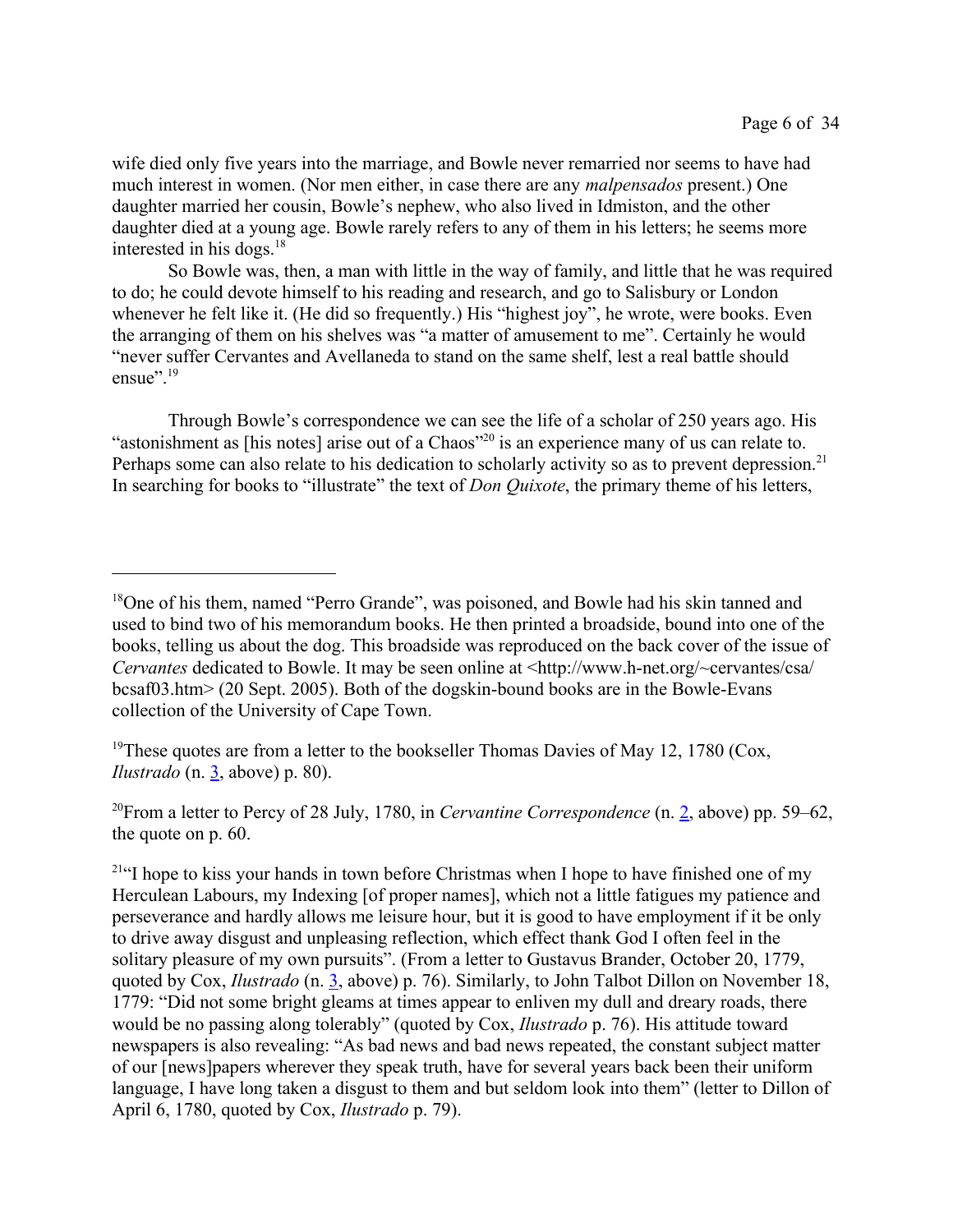we find that he had to visit the British Museum, and for a book not available there,  $Oxford.<sup>22</sup>$ Most, however, were purchased or lent by Percy and other friends, to peruse at leisure at home in Idmiston. Here is an excerpt from a letter to Percy of July 28, 1772, that allows us to see the scholar at work with an intimacy that is not possible with any other Cervantine editor:

You have satisfied would I could add gratified my curiosity with Avellaneda: where every thing is to be condemned the sooner we pass sentence the better: for my part I subscribe implicitly to the devil's testimony of the book in the 70th Cpter of the 2d. part of  $Q_{\ldots}^{23}$  If to be in every thing the reverse of Cervantes will entitle the writer to any degree of merit he has a superabundant share of it. He has two novels I know not which is most disgusting the silly legendary story in one, or the shocking Indecency of the other. In a word it almost refutes what Cervantes has twice advanced [II, 3; II, 59] — no ay libro tan malo que no tenga alguna cosa buena. The only use I can make of it is that it in one or two instances will occasionally explain some part of his text, in every other respect tis too contemptible to merit any kind of notice, & is sunk into oblivion against which it is not possible for all the art of man to buoy it up. I hope to return all your books when I come to town in December. Palmerin de Oliva stands ready for embowelling in which situation he has been for more than a twelve month past: I shall soon begin my operations on him. From a frequent attentive perusal of the Refranes of the Comendador Griego who is mentioned P.2.C.34 I find that there is much more proverbial diction in Quixote than is generally known.<sup>24</sup>

Also contributing to our knowledge of Bowle is the fact that many of his working materials have come down to us. We have the original notes for his annotations, written on blank pages he had bound into an earlier edition, plus many loose slips stuck in when he ran out of room on those blank pages. This volume is in the library of the Hispanic Society of America. Bowle says that his indexes "han sido trasladados quatro veces" (III, p. 360); while we do not have these four manuscripts, we do have his "Vocabulario cervantesco", his original word index. Dated 1767–72, like his notes just mentioned it was made on an interleaved copy of a book, in this case Franciosini's *Vocabulario español e italiano*. 25 A manuscript of his "Indice general del

<sup>24</sup>*Cervantine Correspondence* (n. 2, above) pp. 22–23.

<sup>22</sup>Letter to Dillon of December 5, 1779, quoted by Cox, *Ilustrado* (n. 3, above) p. 77.

<sup>&</sup>lt;sup>23</sup>What the devil said was "si de propósito yo mismo me pusiera a hazerle peor, no acertara" (roughly, "I couldn't make it worse even if I tried").

 $^{25}$ It is located in a public library in Manchester, England. For further information, see my "La edición del *Quijote* de John Bowle (1781). Sus dos emisiones", *Cervantes* XXIII, 2 (2003), pp. 45–84, the references to this *Vocabulario* on p. 51 n. 18 and p. 53 n. 23. According to the same article, n. 23, Bowle also bound additional pages into a copy of the 1738 edition, used to index and write additions to Mayans' life of Cervantes. This article is available online at <http:// www.h-net.org/~cervantes/csa/articf03/eisenberg.pdf> (9 Sept. 2005).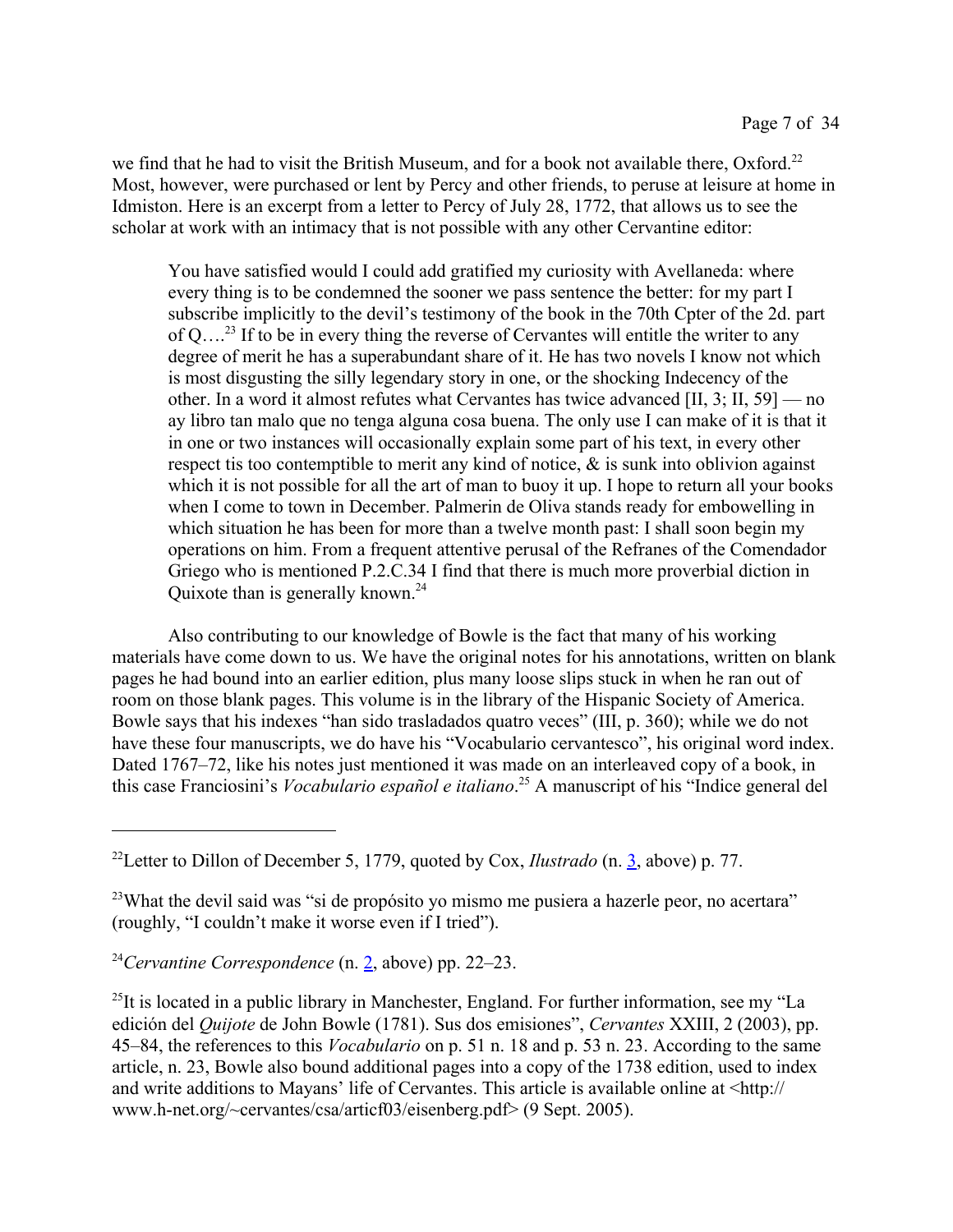texto" is conserved in the Bowle-Evans Collection of the University of Cape Town.<sup>26</sup> We have three catalogs of his library, in addition to the many mentions of books in his correspondence. However, we only have one of his three copies of Tonson's 1738 edition; Francisco Rico tells us that one of the missing copies was used as printer's copytext. It is probably in some English library. $27$ 

The creation of his edition is also well known because early in 1777, four years before it appeared, so as to obtain subscribers Bowle published a 50-page pamphlet introducing readers to Cervantes and describing his editorial project.<sup>28</sup> This is his *A Letter to the Reverend Dr. Percy, concerning a New and Classical Edition of* Historia del valeroso cavallero don Quixote de la Mancha*, to be illustrated by Annotations and Extracts from the Historians, Poets, and Romances of Spain, and Italy, and Other Writers Ancient and Modern, with a Glossary, and Indexes,* of 1777. I edited this text and published it in *Cervantes* in 2001, calling it "the founding document of *Don Quijote* scholarship".<sup>29</sup> In it Bowle discusses, for the first time, the textual problems of the work, the necessity of going back to the first editions, and the need for an accurate text that does not correct, for example, Sancho's linguistic errors. He also points out how much the text will be misunderstood, or incompletely understood, if it is not accompanied by explanatory notes. As promised at the *Letter*'s conclusion, it was followed shortly by a bilingual *Prospectus de suscripción* of four pages, giving samples of the text and notes, a price (three guineas), and information telling how to acquire the work in both England and Spain.<sup>30</sup>

<sup>27</sup>For the books from Bowle's library that have been located, see my "Dos emisiones" (n.  $25$ , above) p. 53 n. 23. On the use of one of his copies of the 1738 edition as printer's copy, see Francisco Rico, "Historia del texto", in *Don Quijote de la Mancha,* ed. Francisco Rico, Barcelona: Círculo de Lectores–Galaxia Gutenberg, 2004, pp. ccxxi–cclxxvi, at p. ccxlix.

 $28$ That it was very early in 1777 can be told because Percy thanks Bowle for it in a letter of February 3, 1777 (in *Cervantine Correspondence* (n. 2, above) pp. 44–45), and Casimiro Gómez Ortega referred to it, writing from Madrid on February 13, 1777 (III, p. 17). While Ortega speaks of the "prospectus", presumably this is a reference to the *Letter* to Percy rather than to the subsequent *Prospectus*.

<sup>29</sup>John Bowle, *A Letter to Dr. Percy* (n. 10, above) p. 95.

<sup>30</sup>"Antonio Sancha" was the agent for subscriptions in Spain. The first page of this now-rare *Prospectus* is reproduced in "Dos emisiones" (n. 25, above) p. 60, from the copy located in the Clark Memorial Library at UCLA. It reflects typographical experiments of Bowle. There is a sample page of text with 34 lines (numbered), whereas in his edition Bowle's edition his pages are most often of 29 lines, and never over 30; more leading (space between lines) is used in the edition. On this sample page, numbered 146, is a passage from Chapter 19 of Part I; the passage appears in the published edition on I, p. 144 l. 25 through I, p. 145 l. 24. The punctuation and spelling are quite different in the two versions: the grave accent is used in the *Prospectus* and the

<sup>&</sup>lt;sup>26</sup> For a description, see my "Dos emisiones" (n. 25, above) p. 51 n. 19. It is dated "1767, 8, 9, 1770, 1, 2".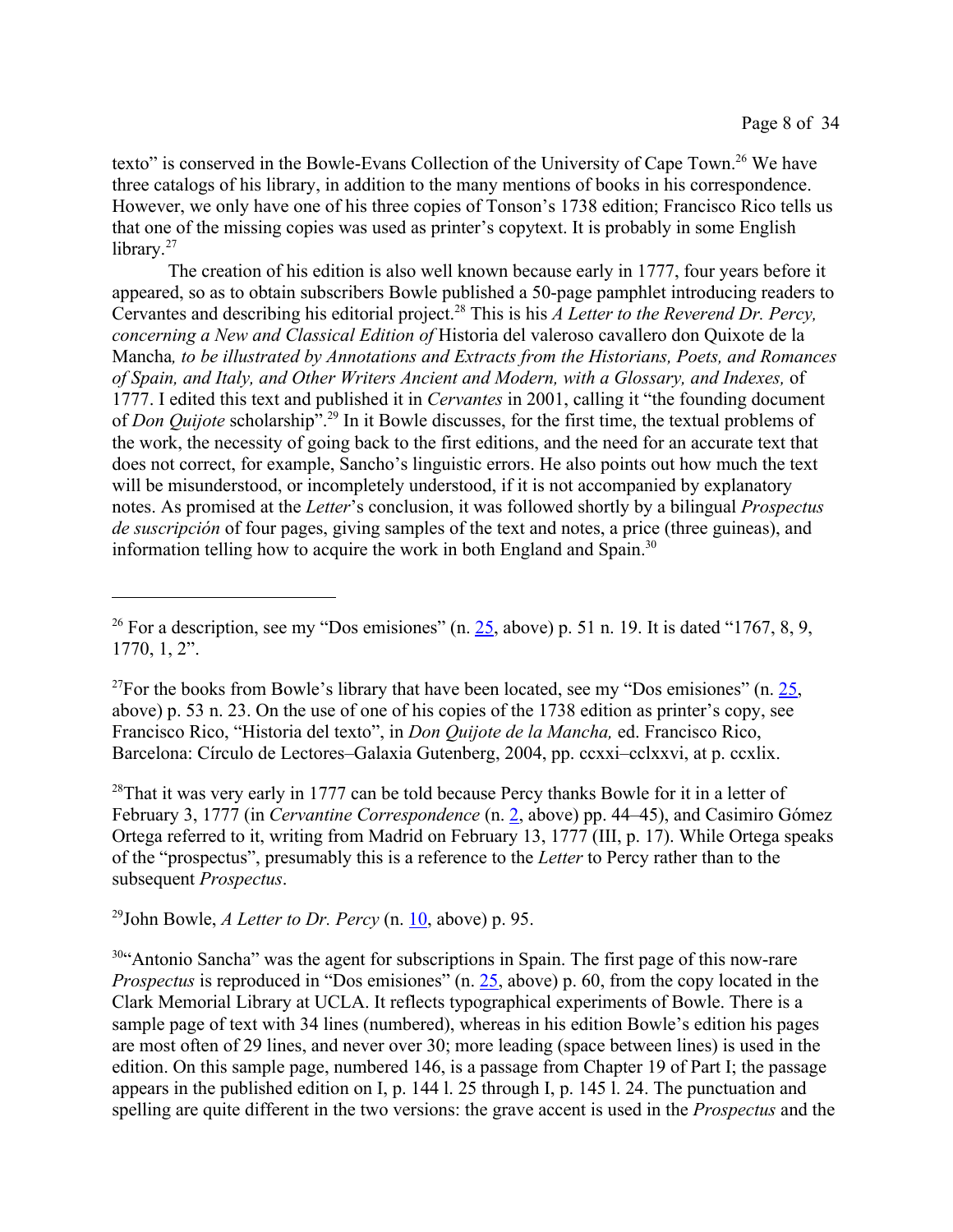The published *Letter* had influence in its own right. Bowle's edition of 1781 was preceded by the Spanish Academy's edition of 1780, which greatly and unfairly eclipsed Bowle's accomplishments. But Bowle's project was known in Spain; in a letter of February 13, 1777, the botanist, translator, and man of letters Casimiro Gómez Ortega describes the reaction of "todos los Eruditos, y singularmente de la Academia de la Lengua Castellana".<sup>31</sup> Ortega passed the map in the *Letter* along to "[e]l mejor geógrafo que aqui tenemos" (III, p. 17), Tomás

In my edition of the *Letter to Dr. Percy* (n. 10, above), which is prior to the *Prospectus* since it includes an announcement of it (reproduced on p. 146 of my edition), some but not all of the sample pages published with it were reproduced. These also shed light on the progress of Bowle's endeavors. They are, in their entirety: 4 sample pages of the index, pp. 57–60 (words and proper names combined); 3 pages of index to the "Carta de España, acomodada a la historia de Don Quixote", with page and line numbers of the "London" [1738] edition, although most of these names are not on the published map (pp. 61–63). P. 64 is a translation of some of the geographical terms, pp. 65–66 are an index to the *Letter* ("Pineda unqualified for the Office of Editor, 26, 7; his absurd Punctuation, Errors, Omissions, and Alterations 28, 29, 54, 5"). P. 67 is the list of "romances" reproduced later in this article, followed by "FINIS" at the bottom of the page. However, in the *Letter* there is no sample of the text of the edition.

 $31$ This is how his name is given in the list of Subscribers (III, p. 355), which presumably reflects his own signature; Bowle always refers to him as "Casimiro de Ortega". The quote is from III, p. 17; Bowle copies out more of the same letter of Ortega to the Spanish consul Miguel de Ventades in his letter to Percy of October 27, 1777 (in *Cervantine Correspondence* (n. 2, above) p. 50).

In addition to his important scientific works, Gómez Ortega published *La célebre écloga primera de Garcilaso de la Vega: con su traducción italiana en el mismo metro, por Juan Bautista Conti. La da a luz con el prólogo, resumen de la vida del poeta, y algunas observaciones Casimiro Gómez Ortega*, Madrid: Ibarra, 1771. On him, see F. Javier Puerto Sarmiento, *Ciencia de cámara: Casimiro Gómez Ortega, 1741-1818, el científico cortesano*, Madrid: CSIC, 1992.

On Ventades, who was an intermediary but who was deliberately omitted from Bowle's acknowledgments, see Cox, *Ilustrado* pp. 66, 67, 68, 84, 85, and 91. On p. 85 Cox quotes a letter of Dillon of March 28, 1781: "As to Ventades if you knew what a contemptible light he is held in, both in England and Spain in other respect than as a *Contador*, as well as I do; you would be convinced, entre nous, his name would be of no consequence. I speak from a knowledge of thirty years standing".

acute in the edition, although in the *Prospectus* the preposition is also written â; whereas the *Prospectus* accentuates *litèra*, *matàra*, *quanto*, and *dixo*, in the edition we find *litera*, *matara*, *quantó*, and *dixó*; *huessos* becomes *huesos, Baeça* becomes *Baeza,* and *caydo* becomes *caído.*

After 11 more lines of text on p. 147, Bowle places his notes on the passage; those found in the edition are more extensive. Then there follows, without break, a hodgepodge of notes on various topics in both parts, apparently intended to exhibit the diversity of sources used.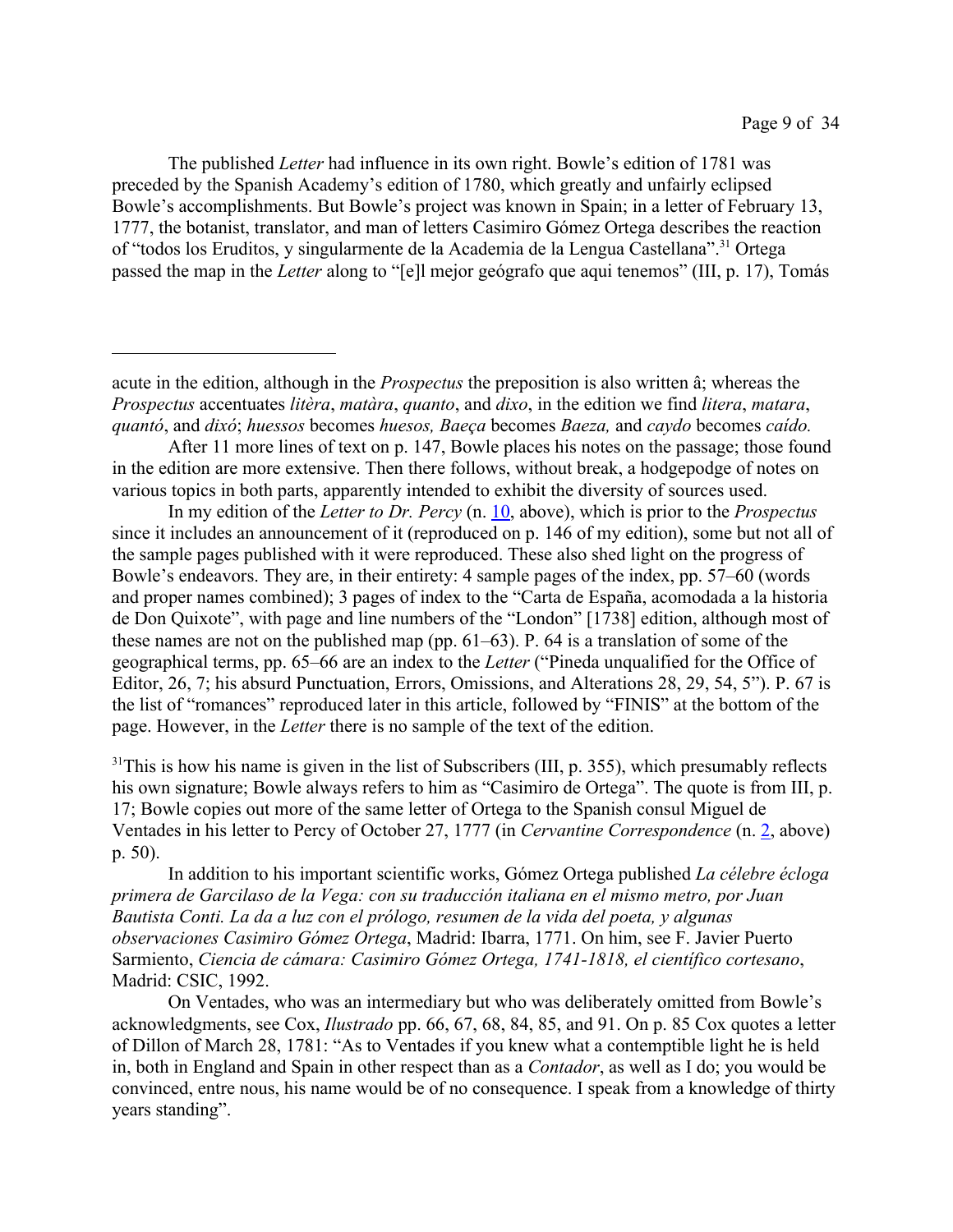López, who wrote Bowle with suggestions and corrections.<sup>32</sup> His correspondent John Talbot Dillon discussed Bowle's project and showed the *Prospectus* and *Letter* to Mayans<sup>33</sup> and to the royal librarian, Juan Antonio Pellicer.<sup>34</sup> The latter wrote Bowle on July 20, 1778 with admiration, enclosing "la primera hoja"<sup>35</sup> or what Bowle elsewhere calls a "specimen"<sup>36</sup> of his "Noticias para la vida de Miguel de Cervantes Saavedra", then in press.<sup>37</sup> His *Letter to Dr. Percy* and *Prospectus*, then, were read by and influenced those who were preparing the much better financed Academy edition, which included the dedications, an improved map, and a very limited set of textual notes. It was in 1777 that the printing of the 1780 edition began (Rico, p. ccxlv).

Bowle's edition itself provides materials with which to understand its creation. Following

López was the author of the *Atlas geográfico del reino de España*, first published in 1757. Bowle never mentions this book and may never have known that it existed.

<sup>33</sup>Letter of Bowle to Percy of August 17, 1778, in *Cervantine Correspondence* (n. 2, above) pp. 53–54.

<sup>34</sup>"Después que vi el *Prospectus* de la Obra, que anduvo por esta corte, y principalmente después que leí unas cartas de Vm. que me franqueó amistosamente el Señ. Baron de Dillon…" (Letter of Pellicer of July 20, 1778, published by Bowle, III, p. 16).

<sup>35</sup>III, p. 16; "Correspondence" (n.  $11$ , above) p. 126.

<sup>36</sup>Letter of Bowle to Percy of August 17, 1778, in *Cervantine Correspondence* (n. 2, above) p. 54.

<sup>37</sup>Pellicer's life of Cervantes was published in his *Ensayo de una bibliotheca de traductores españoles: donde se da noticia de las traducciones que hay en castellano de la Sagrada Escritura, Santos Padres, Filósofos, Historiadores, Médicos, Oradores, Poetas, así griegos como latinos y de otros autores que han florecido antes de la invención de la imprenta. Preceden varias noticias literarias para las vidas de otros escritores españoles*, Madrid: Sancha, 1778, reprinted with a prologue of Miguel Ángel Lama, Cáceres: Universidad de Extremadura, 2002.

<sup>32</sup>Eisenberg, "Dos emisiones" (n. 25, above) p. 50 n. 14. Bowle's first map, published in his *A Letter to Dr. Percy*, is reproduced on p. 143 of my edition of the *Letter* (n. 10, above). A betterquality reproduction, with annotations, is found in *Los mapas del* Quijote (Madrid: Biblioteca Nacional, 2005), pp. 40–41. In the same volume one can find Bowle's map as revised in his edition (pp. 52–53), and the far superior map of López (pp. 41–51), commented on by Ronald Hilton in Chapter 6, "Le Cervantisme Anglais au 18eme Siècle", of his *La Légende noire au 18e siècle: Le monde hispanique vu du dehors*, Starkville, Mississippi: Historical Text Archive, 2002, published online only: <http://www.historicaltextarchive.com/books.php?op=viewbook& bookid=8&pre=1> (22 July 2003). Hilton criticizes Bowle in the same chapter for not knowing the "la belle carte de la Péninsule publiée à Londres, chez Robert Sayer, en 1772".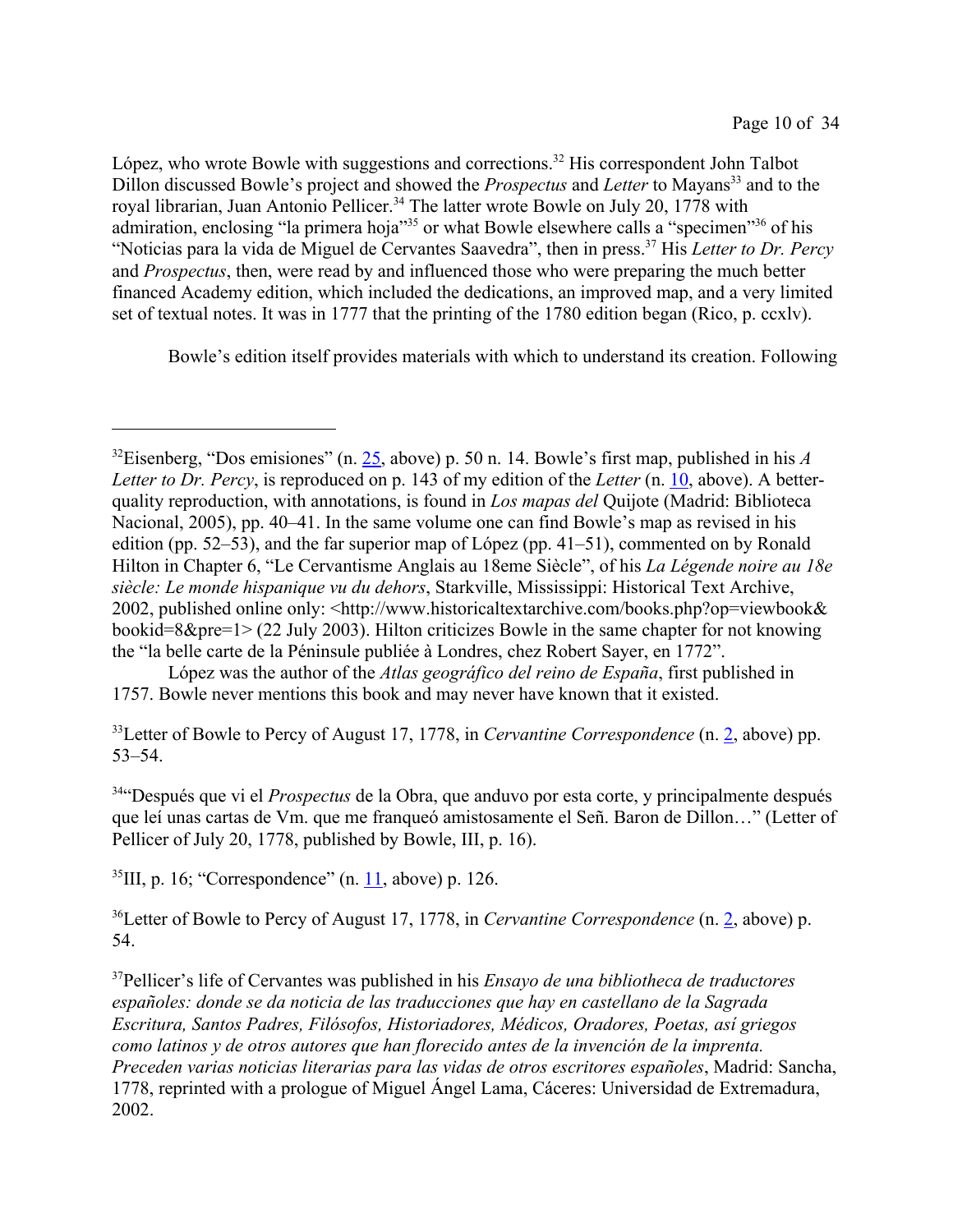the suggestion of Cervantes' friend in the prologue to *Don Quixote* Part I,<sup>38</sup> he published at the beginning of his notes a 6½ page alphabetical list of the books cited in them (III, pp. 19–25). To give you a sense of its depth, I will read only the entries beginning with the letter F (III, p. 21):

Fajardo, Diego Saavedra Febo, Cavallero del Felixmarte de Hircania Flores, Pedro, *Romancero general Floresta española* por Melchior de Santa Cruz Florus[,] Lucius [a Roman historian] Franciosini, "el Traductor Italiano" Du Fresne [a seventeenth-century French philologist and historian]

In about half of the cases, the entry is accompanied by the place or places in the text where it has been cited.

A little typographical archeology, plus his correspondence, reveals more of how Bowle worked. Volumes I and II contain the text, with the lines numbered, but without any annotations or introduction.<sup>39</sup> Bowle's correspondence reveals that printing of the text was underway in 1778, three years before the publication of the edition, and completed no later than June of 1779.<sup>40</sup> His two introductions, one to his "Comento" or notes and one to the indexes, are found in Volume III, together with the notes, indexes, and what he calls "Varias lecciones": parallelcolumn listings of the textual differences between four editions of Part I and three of Part II. The text, then, was printed before he put his notes in final form. He needed the text, with its

<sup>39</sup>Throughout this discussion I am treating the volumes of the edition as they are in the facsimile, with text in Volumes I and II and the notes and indexes in Volume III. For the six tomes and the varying ways the set is found in different copies (bound into two to six volumes), and for the misbound title pages in a number of copies, see my "Dos emisiones" (cited in n. 25, above).

<sup>40</sup>In a letter of March 2, 1778, to an unidentified "Revd. Mr. Powel", we find that "I have begun and am actually embarked in my arduous Quixotick expedition. I am plunged into the Printers sea of Ink" ("Correspondence" (n. 11, above) p. 120). Writing to Pellicer on February 25, 1779, he says that "La primera parte del Texto esta finalizada" ("Correspondence" p. 121). This must refer to printing and not preparation of printer's copy, because in a letter to John Crookshanks of March 7, 1779, he writes "Pray inform Antonio Sancho que he impreso casi cincuenta y dos capítulos de la segunda parte de D. Q. y que espero finalizar el texto de entrambas, Deo volente, en otro mes, poco mas o menos" (quoted by Cox, *Ilustrado* (n. 3, above) p. 75). By June 30, 1779 the printing of the text was completed, because he wrote on that date to Dillon that he had a working copy of both parts "bound up" (letter to Dillon of June 30, 1779, quoted by Cox, *Ilustrado* (n. 3, above) p. 75).

 $38$ He says this — that he is following Cervantes — in his letter to Dillon of August 5, 1778, quoted by Cox, *Ilustrado* (n. 3, above) p. 72. Bowle was unaware of the attack on Lope in the prologue to Part I.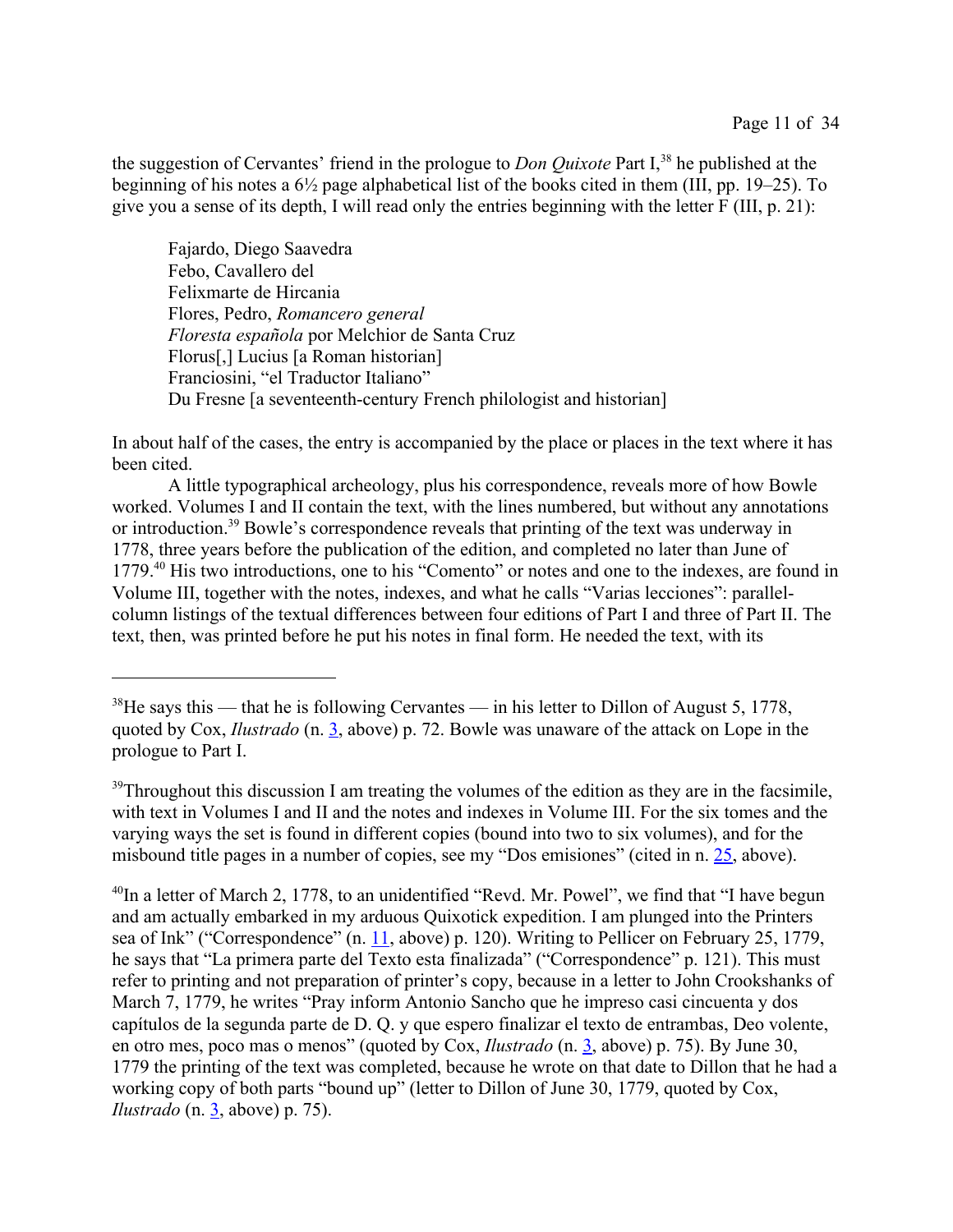numbered lines, in order to prepare his indexes, and had a working copy of his edition of the text of both parts bound in 1779.<sup>41</sup> Using the indexes he then prepared the final manuscript of his notes, which, as he points out (III, p. 9), are full of cross-references.<sup>42</sup> The draft of most of the notes, however, was complete by late 1778.<sup>43</sup>

Of the materials in Volume III, the indexes were completed and printed first. They have no page numbers, which indicate that they were not printed as a set, all given to the printer at the same time.<sup>44</sup> There are separate indexes to each part — an index to Part I, and then an index to Part II, and for the proper names only, a short index of the indexes telling in which part each name is found. The first to be completed, and presumably the first printed, was the word index, as will be discussed shortly. Following it came the name index; a letter confirms that the name index of Part I was being printed while he was working on the name index to Part II.<sup>45</sup> The

<sup>43"</sup>Es menester mencionar esta fecha ["poco antes de Navidad del año de 1778"] porque todo lo que se escribió de Libros de Caballerías, *Poetas*, y escritores italianos, fue notado, antes que llegaron el MS de Sarmiento, y las Noticias de Pellicer" (III, p. 7). The work of Fray Martín Sarmiento, who Bowle quotes on the need for an annotated edition with special attention to romances of chivalry, remained unpublished until 1898. (*Noticia de la verdadera patria (Alcalá) de él* [sic] *Miguel de Cervantes,* ed. Isidro Bonsoms, Barcelona: Álvaro Verdaguer, 1898; new ed. of J[osé] [Luis] Pensado, n.p.: Xunta de Galicia, 1987).

 $^{44}$ In one of the copies in New York — I regret that I did not note which one it is — one can see, from the varying margins left after the conservative trim cut, how the indexes were printed in different press runs and on slightly differing paper.

 $41^\circ$ A copy of both parts I have bound up, for the purpose of adapting my past labours to my own purpose and which, by the references to page and line, the easiest and most commode than can be for the reader, will of course be confined to my own edition wholly, in the Indices especially". (From a letter to Dillon of June 30, 1779, quoted by Cox, *Ilustrado* (n. 3, above) p. 75).

<sup>42</sup>Confirmation of this is found in his letter to Percy of July 28, 1780, published in *Cervantine Correspondence* (n. 2, above) pp. 59–62. Bowle reports that he visited Samuel Johnson, and "left with him the whole I had printed [the entire text] with the first sheet of the Anotaciones" (p. 61). He also comments on the usefulness of his numbered lines in preparing "the transcript of my notes for the press, in which I am advanced as far as Chap.14.P.2." (p. 60).

<sup>&</sup>lt;sup>45"</sup>More than two thirds of my indexing are [sic] printed off and I am got into that of the second part" (letter to Dillon of November 18, 1779, quoted by Cox, *Ilustrado* (n. 3, above) p. 76). Although he does not say so in this letter, this must be the Index of Proper Names; the word index was finished years before.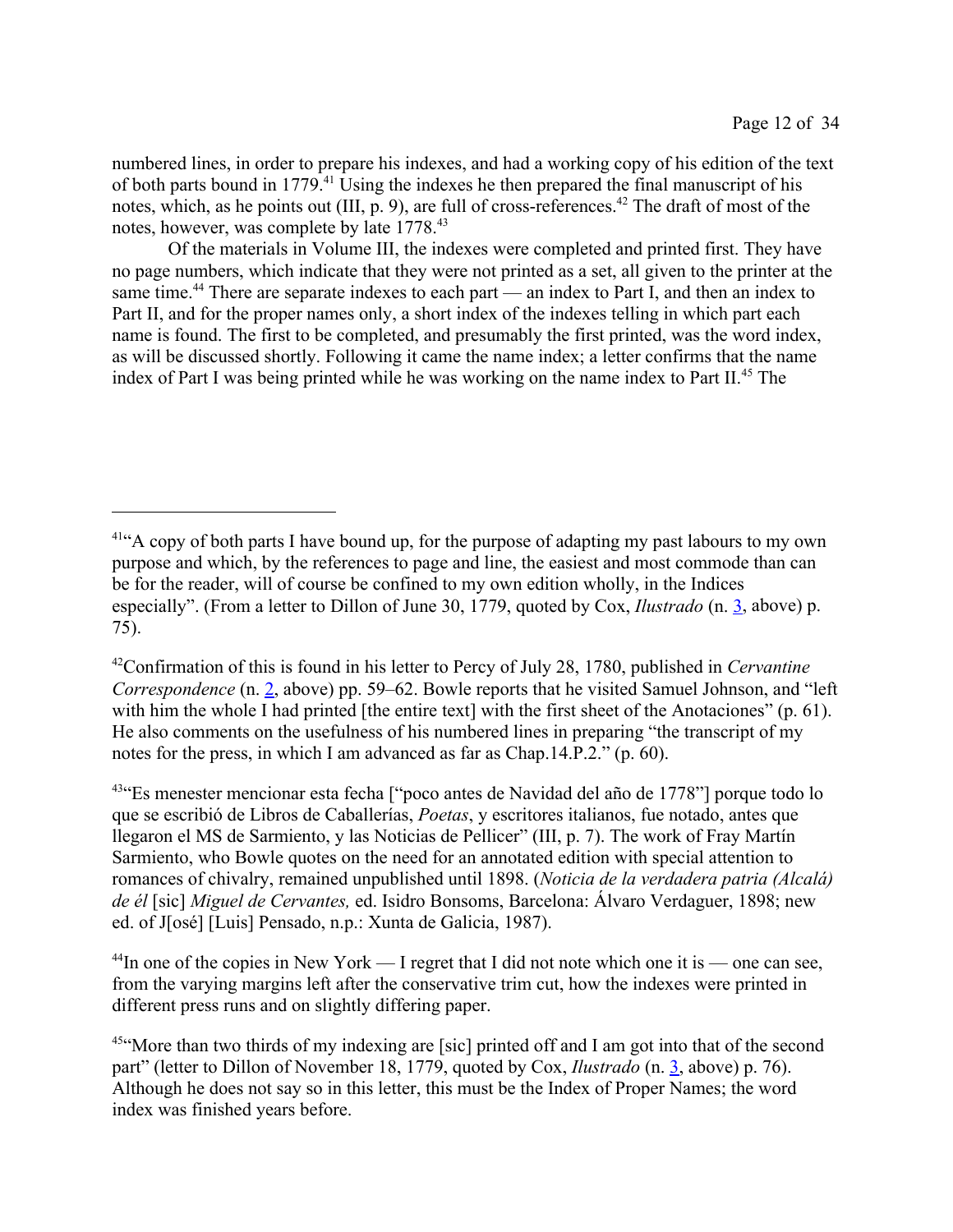indexes were completed in late  $1779<sup>46</sup>$  and after the "Varias lecciones",  $47$  Bowle turned to his notes in early 1780, putting them in final form, discarding many items,  $48$  adding cross-references, and keying them to the pages and line numbers of his edition of the text.

It is clear, in sum, that Bowle's edition was not presented to the printer as a complete unit, as is our custom today, but was printed piecemeal, as its sections were completed. It appeared in 1781 because that was when Bowle completed the last sections, his notes on Part II and the prologues. In view of this, it is more understandable that some parts of the edition were distributed to purchasers unbound, as I have elsewhere pointed out; $49$  different copies have the list of Errata or map bound in different places, or missing.

The material that most interests modern scholars is all in Volume III: the "oro" as Rico calls it (p. ccxlviii). Let us examine in more detail his notes and indexes, the result of "casi catorce años" (III, p. 18) of intensive work on this project. The longer and older index is that of "Palabras principales". As early as 1767, Bowle was at work on something he became very proud of: "two most copious verbal indexes", an endeavor, he remarked in 1772, of "more than four years".<sup>50</sup> What he calls two indexes — to Part I and Part II — was originally keyed to the  $1738$  edition.<sup>51</sup> As published and keyed to his line-numbered text, the word index occupies 145

 $47$ Bowle outlined the sequence of his work in a letter to Dillon of June 30, 1779: "I shall go on regularly with my own work, with the Indices first, various readings, and lastly Annotaciones, Prologos, etc." (quoted by Cox, *Ilustrado* (n. 3, above) p. 75).

<sup>48"</sup>I have just entered upon the transcript of my Anotaciones for the press and find that I must retrench pretty largely and not cite too many instances to illustrate one single circumstance or passage" (letter to Francis Carter of February 29, 1780, quoted by Cox, *Ilustrado* (n. 3, above) p. 79.

<sup>49</sup>"Dos emisiones" (n. 25, above) pp. 68–70; *Los mapas del* Quijote (n. 32, above) p. 53. My copy has the map bound in as a fold-out; one of the Hispanic Society copies has it turned 90 degrees, trimmed so it will fit on one leaf, with no fold-out.

<sup>50</sup>*Letter to Dr. Percy* (n. 10, above) p. 99. In Percy's letter to Bowle of April 2, 1768, he refers to the "Copiosissimo Indice", a term he obviously got from Bowle (*Cervantine Correspondence* (n. 2, above) p. 13). The quote on "more than four years": from a letter to a Rev. Mr. Warren of August 8, 1772, quoted by Cox, *Ilustrado* (n. 3, above) p. 59. In a letter to Dillon of October 25, 1777, Bowle is even more precise: he began the verbal index October 11, 1767, and completed it in June of 1772 (quoted by Cox, *Ilustrado* p. 69).

<sup>51</sup>"I transcribed the whole in two large quarto volumes corresponding in size to Lord Granville's [1738] edition, to which I adapted it" (from the letter to Dillon of October 25, 1777, quoted by Cox, *Ilustrado* (n. 3, above) p. 69). I do not know if this is the same as the "Vocabulario

<sup>&</sup>lt;sup>46</sup>While the verbal index was completed in 1772 (n.  $50$ , below), in September of 1779 he hoped to complete "my indexes" by "next Christmas" (from a letter to Dillon of September 11, 1779, quoted by Cox, *Ilustrado* (n. 3, above) p. 76.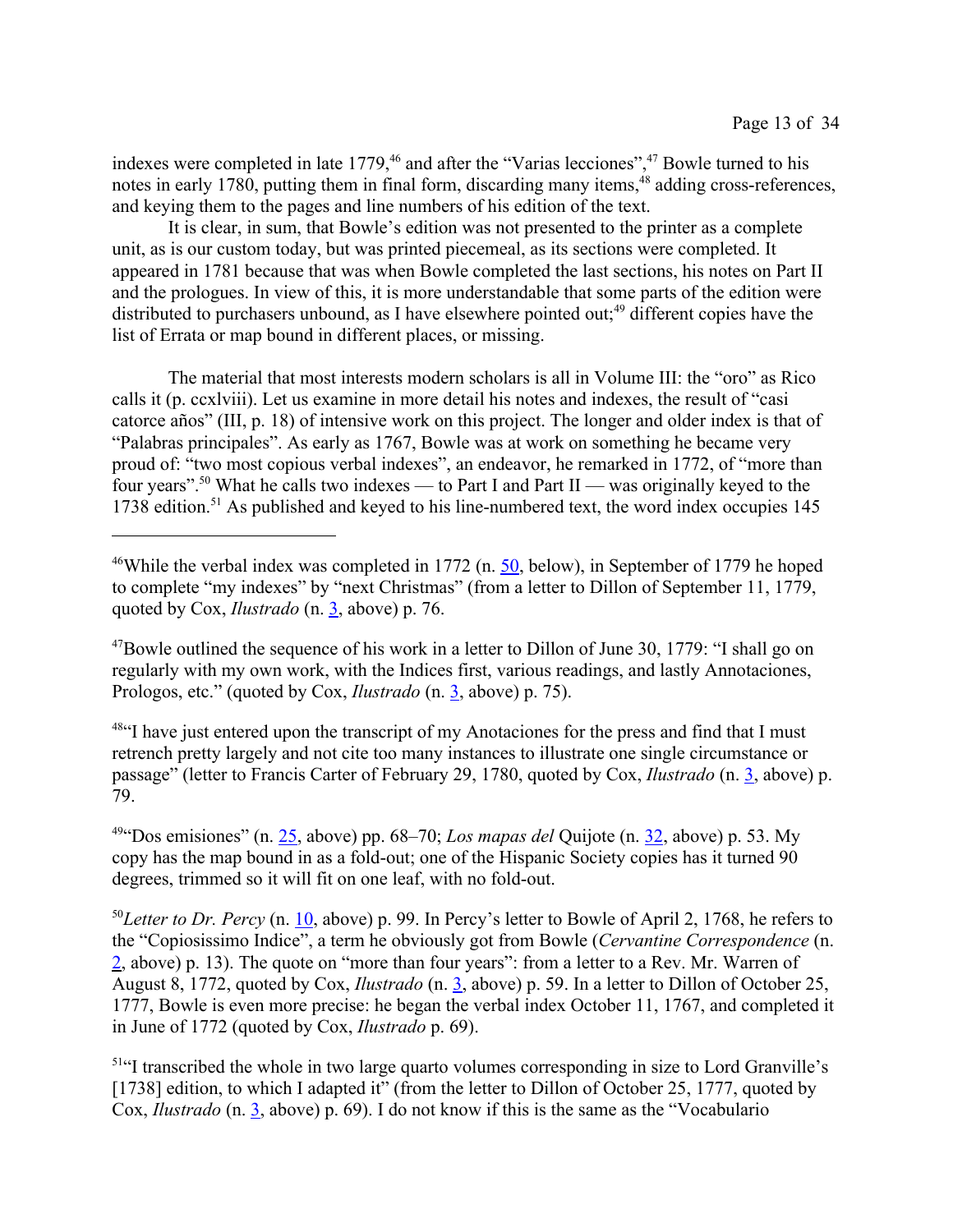pages of 10-point type. Bowle supplies each word's context, including a few other words to show how it was used at that point in the text. It is not an index of the notes, as many words glossed in notes are not included. It does of course include many words that *are* the subject of notes, such as *aguamanil*, *cernícalo*, or (estar en sus) *trece*, but, in addition, Bowle indexes all the words that seemed to him important, whether annotated or not: "[las] que tienen un sentido particular, o que guían al lector al conocimiento de algún hecho, o dicho, especialmente de los [sic] principales personas en esta comedia" (III, p. 356). Thus, for example, if you want to see where in *Don Quixote* Cervantes uses the word *novela*, from Bowle's index you can find that it is used in reference to the "Curioso impertinente" and to the "Novela de Rinconete y Cortadillo". For the word "caballero" the entries total four pages of two-column text.

While it is not exhaustive and the two parts are treated separately, it is a partial concordance, and there has never been a published replacement to this day. In fact, there has never been a concordance of any sort, except for the *malogrado* and poorly-planned endeavor of Ruiz-Fornells a generation ago.<sup>52</sup> Making it even more unique and valuable is the fact that Bowle lemmatized the words in his word index: that is to say, verbs are found under the infinitive, and nouns under the masculine singular form. There has never been any other attempt, published or unpublished, to create a lemmatized concordance of any work of Cervantes.<sup>53</sup> Today's online or CD indexes to the words of the text, in context, do not provide lemmas. The technology exists to do this, but it would require tagging that is well beyond the current state of the digital texts of Cervantes.

Preceding the word index, although prepared later, is Bowle's index of proper names, including of course the names of the characters, geographical names, words derived from geography such as *flamenco* and *tobosino*, and even such terms as *Galico morbo* and *[nudo] Gordiano* (both III, p. 413). Its two parts total 67 pages of 10-point text. In addition to the references to the place in which each name appears, there are words taken from the text explaining what is happening. The entry for "Camacho", for example, is 12 lines long and has 26 entries (III, p. 410). That of Dulcinea del Toboso is two pages long (III, pp. 371–373). Both Don Quixote<sup>54</sup> and Sancho Panza<sup>55</sup> have chapter by chapter summaries, with page numbers, of their activities. Here, also, what Bowle did has never been repeated or duplicated, and a century was

<sup>53</sup>The closest approximation, although it is not a concordance, is the *Vocabulario de Cervantes* de Carlos Fernández Gómez, Madrid: Real Academia Española, 1962.

 $^{54}$ III, pp. 385–392, as well as "Cosas tocantes a Don Quijote", III, pp. 392–393.

 $^{55}$ III, pp. 396–401, as well as "Cosas tocantes a Sancho Panza", III, p. 402.

cervantesco" referred to above (p. 7), or a derivative of it.

<sup>52</sup>On this concordance, see my "Los textos digitales de las obras de Cervantes", in *Cervantes 1547-1997. Jornadas de investigación cervantina*, ed. Aurelio González, Mexico City, Colegio de México, 1999, pp. 53-61. Online: <http://users.ipfw.edu/jehle/deisenbe/cervantes/ quijote\_digital.pdf> and <http://www.cervantesvirtual.com/servlet/SirveObras/ 33369161917648656125480/p0000001.htm> (9 Sept. 2005).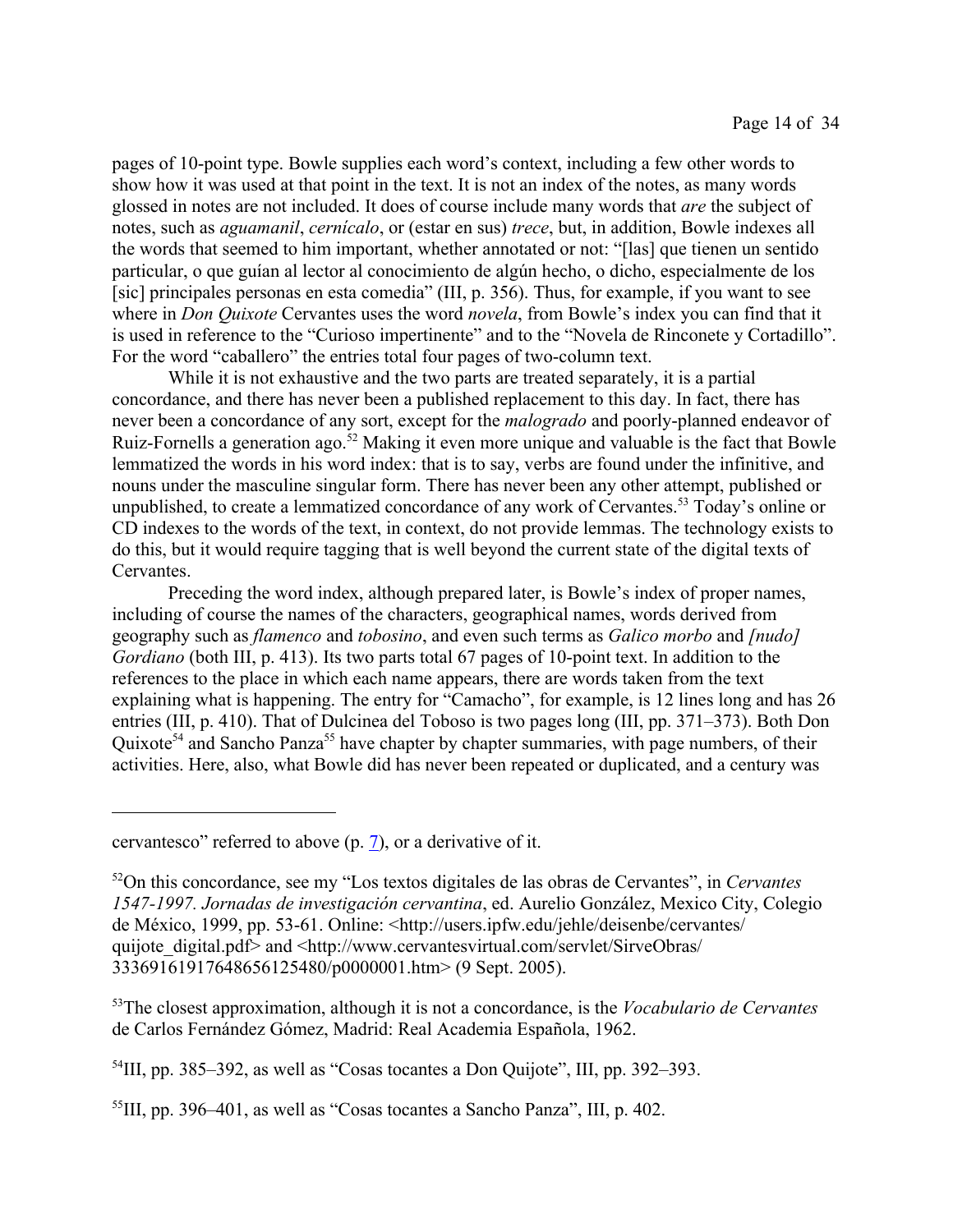to go by before the next attempt at an index, that of Bradford's 1885 index of Clemencín's notes, itself also a rarity that has just been reprinted in facsimile.<sup>56</sup> The next attempt at a full index was the much shorter index of Predmore, from 1938.<sup>57</sup>

Finally, there are his "Anotaciones" that Bowle, using Cervantine terminology whenever he can, also calls his "Comento." The notes occupy 324 pages, again in 10-point type. Their primary goal is to elucidate the proper names and the words that a reader would need a definition for, and took as point of departure all the books mentioned in the text. Beginning in 1769 with *Amadís de Gaula* (III, p. 7), Bowle read as many of these as he could obtain, and he went to considerable trouble to locate and purchase or borrow them;. I'd like to read you Bowle's list, published in his *Letter to Dr. Percy* four years prior to his edition, of the "romances" that he had used, as of that date, to "illustrate" the text of *Don Quixote*. More than half of these are mentioned in the work:

> A List of the ROMANCES which have in numerous instances illustrated the text of DON QUIXOTE.

> > *Muchas, y muy graves Historias he yo leido de Cavalleros Andantes.* D.Q. P. I. C. 47.

Girone il Cortese de Luigi Alemanni Amadis de Gaula, L[ibros] 4. T[omos] 2. *Lovayna* . 1551. 8vo. Amadis de Grecia. en Lisboa. 1596. F[olio]. Orlando Furioso di Ariosto. Don Quixote por Avellaneda. en *Madrid*. 1732. 4 [quarto]. Angelica por Luis Barahona de Soto. en *Granada*. 1586. 4. Don Belianis de Grecia, 3 & 4 partes. *Burgos*. 1597 F.<sup>58</sup> Hazañas de Bernardo del Carpio. en Toledo. 1585. 4. Orlando Innamorato di Boiardo. Innamoramiento [sic] del Re Carlo. In *Venetia* [sic], 1556. 8vo. Las Sergas de Esplandian. en *Zaragoza*. 1587. F.

<sup>56</sup>Carlos F. Bradford, *Índice de las notas de D. Diego Clemencín en su edición de* El ingenioso hidalgo don Quijote de la Mancha*,* Madrid, 1885, facsimile with new introduction by Santiago Riopérez y Milá, Madrid: Biblioteca Nueva, 2005.

<sup>57</sup>Richard L. Predmore, *An Index to* Don Quixote, *including Proper Names and Notable Matters*, New Brunswick: Rutgers University Press, 1938; rpt. New York: Kraus, 1970. I have found especially useful the "Índice analítico" of José Bergúa, in the humble *Sepan Cuantos* series, 10th edition, Mexico City: Porrúa, 1969.

<sup>58</sup>Bowle was never able to locate a copy of the first two parts of *Belianís de Grecia.* On the importance of this book for Cervantes, see Howard Mancing, "'Bendito sea Alá': A New Edition of *Belianís de Grecia*", *Cervantes* XXI, 2 (2001), pp. 111–115 (online: <http://www.h-net.org/ ~cervantes/csa/articf01/mancing.pdf>, 23 April 2006).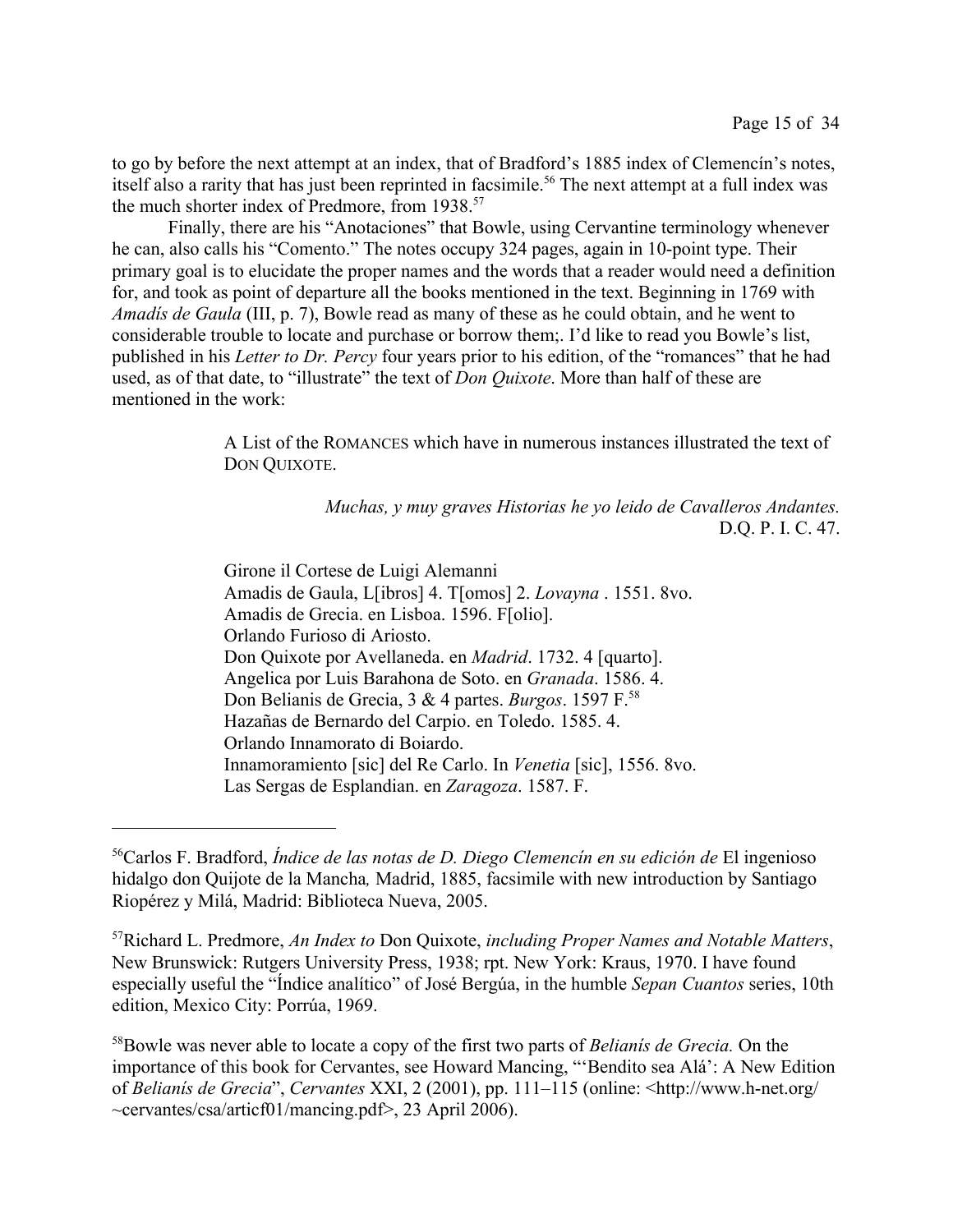Espejo de Cavallerias. *Medina del Campo*. 1586. F. Segunda parte de Orlando. por Nicolas Espinosa. en *Anvers*. 1556. 4to. Cavallero del Febo. T[omo]s. 3. *Alcala*. 1580. *Zaragoza*. 1623. F.<sup>59</sup> Felix Marte de Yrcania. en *Valladolid*. 1557. Fol. Olivante de Laura. en *Barcelona*. 1564. F. Palmerin de Oliva. en *Toledo*. 1580. F. Don Polindo. en *Toledo*. 1526. F. Los tres Libros de Primaleon. en *Venecia*. 1534. F. Il Morgante Maggiore di Pulci. Tirante el Blanco. en *Valladolid*. 1511. F. La Hermosura de Angelica. por Lope de Vega. en *Barcelona*. 1604.<sup>60</sup>

Today we would not use the label "romances" for all of these works; Bowle's generic concepts are not ours, just as Cervantes' are not either. However, no one today has read or even skimmed all of these books. Bowle came closer to replicating Cervantes' reading than anyone ever has and, I believe, than anyone ever will.

When questions remained unanswered after perusing those books mentioned in the text, he looked for others, as he explained in his *Letter to Dr. Percy*. An example is the *Cancionero de romances* of Antwerp, 1555, which provided him the *romances* he sought on the Marqués de Mantua (III, pp. 52–53), "Media noche era por filo" (III, p. 209), "Mala la huvistes Franceses en esa de Roncesvalles" (III, p. 210), and "el Romance de Calaínos" (III, p. 210).

Covarrubias, who is the single author most frequently quoted by Bowle, he read from cover to cover, from *a* to *z* (something that I wish I had the time to do). Bowle tells the reader that "La ingratitud vengada" is a play of Lope and *La Numancia* an unpublished play of Cervantes (III, p. 171). He tells the reader who Barbarroja was (III, p. 152). Who were Amadís de Gaula, Belianís de Grecia, Olivante de Laura, and Tirante el Blanco? What is meant by *farándula* (III, p. 215), and what does it mean to be compared with a Fúcar (III, p. 249)? Where was Casildea de Vandalia from (III, p. 221)? And so on. Bowle is meticulous about giving sources, and never fails to point out a cross-reference when possible (as he says at III, p. 9), using his "copiosísimo índice" for that purpose.

Bowle's edition does have limitations. It would of course have been more convenient if notes had been placed at the foot of pages, as Samuel Johnson pointed out to Bowle, but this was

<sup>59</sup>What this apparently indicates is that Bowle had Part 1 of the *Espejo de príncipes y caballeros* or *Caballero del Febo*, consisting of three books (1580), and Parts 3-4 (1623), but not Part 2, although also published in 1580. See Daniel Eisenberg and M.ª Carmen Marín Pina, *Bibliografía de los libros de caballerías castellanos*, Zaragoza: Prensas Universitarias de Zaragoza, 2000, pp. 323–331 (online: <http://users.ipfw.edu/jehle/deisenbe/Bibl\_libros\_de\_caballerias/bibliography. pdf>, 6 April 2006).

 $^{60}$ *A Letter to Dr. Percy* (n.  $10$ , above) p. 145.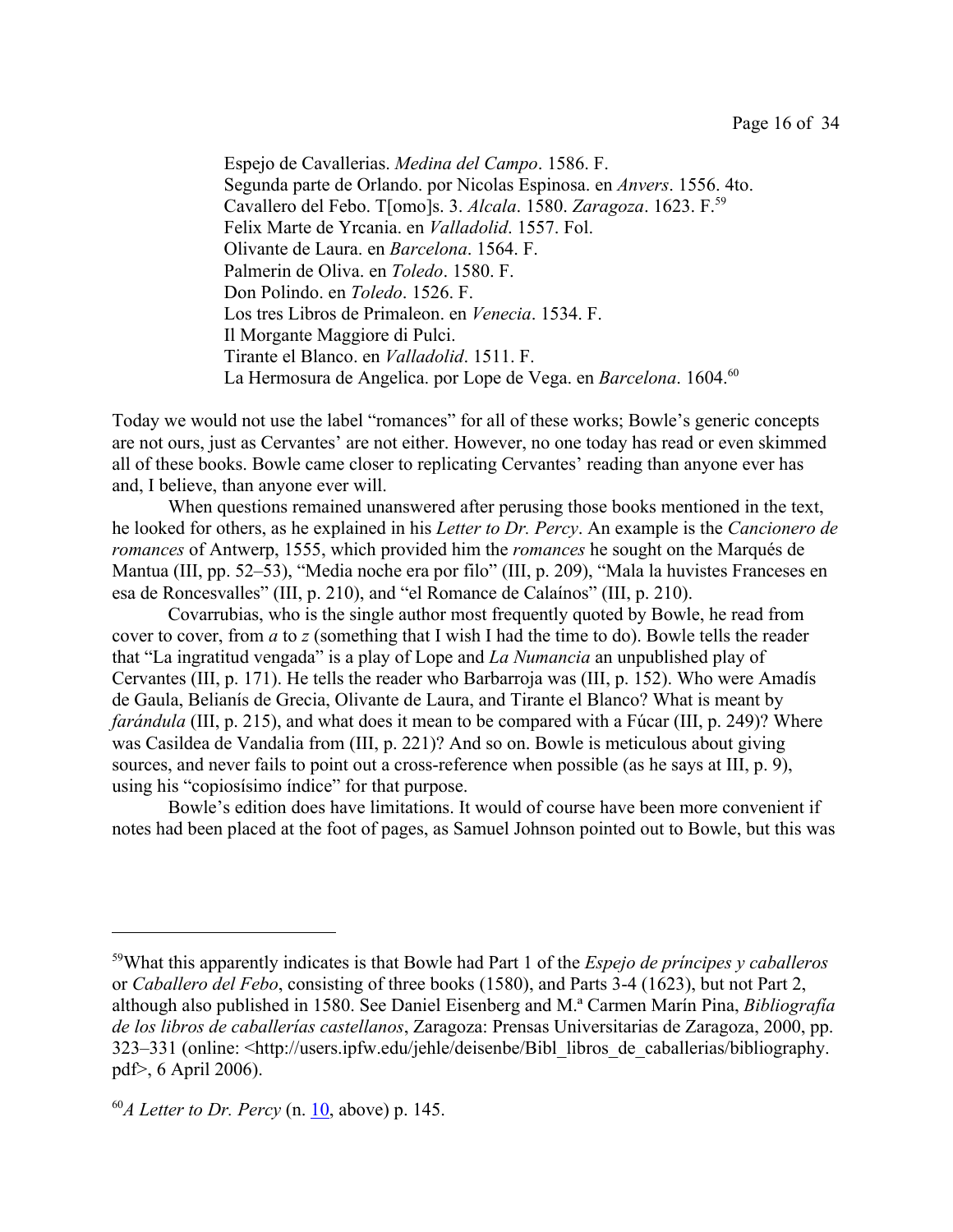not practical for him.<sup>61</sup> The lack of pagination of the indexes and the double pagination of the notes (the notes to Part II start over with page 1) are confusing, though now remedied in the Juan de la Cuesta facsimile. It would have been better to have a single word index and a single name index, instead of separate indexes to each part, and then, for the proper names only, a third index telling in which part each name is treated. $62$  Bowle includes a table of contents for the chapters of Part II, but not of Part I. He assumes the reader will not have a Spanish or Spanish-English dictionary, and gives definitions for words like *avellana, encina, gala, desmochar,* and *traducir* that seem superfluous.<sup>63</sup> When "Rinconete y Cortadillo" is mentioned in Chapter 47 of Part I, one cannot but wonder why Bowle, so fond of cross-references, and who evidently read the *novela* (III, p. 186), does not tell his fellow readers that Cervantes published it in his *Novelas ejemplares.* Strangely, although Bowle cites all of Cervantes' published books in one or another of his notes, despite his veneration of Cervantes he seems to have had no interest in these other works, and this despite Cervantes' report of his friends' opinion that his *Trabajos de Persiles y Sigismunda* "ha de llegar al estremo de bondad posible" (*Don Quixote*, II, Dedication).<sup>64</sup>

Despite these shortcomings, Bowle's notes were used extensively by the next major editors, Pellicer and Clemencín, and were of course available to Rodríguez Marín and other nineteenth- and twentieth-century editors. There are few unexploited nuggets of information in

 $62$ This presumably reflects Bowle's method of indexing. Like Nicolás Antonio, he did not use a card system; cards did not come into general use until the nineteenth century, with mechanized paper cutters. Rather he made his index entries on the pages of blank books. Having completed Part I, to begin Part II in a fresh book, with empty pages, would seem more attractive than it would to someone using a card system.

<sup>61</sup>The comment of Johnson: from Bowle's letter to Percy of July 28, 1780, in *Cervantine Correspondence* (n. 2, above), pp. 59–62, on p. 61. Presumably it was not practical for Bowle because he needed a line-numbered text in advance of, and to make possible, his indexes of words and proper names, and through the latter include frequent cross-references in the notes. As he expresses it in the same letter, "Many uses have arisen to myself, & of course to my future readers from the numbering of the lines of the pages: Hence I have been enabled to prefer one place to another, & with more precision & propriety agreeable to the Authors poner *Las Anotaciones y Acotaciones*" (p. 60).

<sup>63</sup>This is the "Glossary" promised in the *Letter to Dr. Percy* and *Prospectus*: not a separate alphabetical listing of words, but annotations giving the meaning of possibly unfamiliar words. "The several words explained, which constitute the glossary, will be found in their respective places among the annotations, and where any one is frequently used, it may be easily found in the general indexes; specimens of which are here annexed" (*Letter to Dr. Percy* (n. 10, above) p. 140).

 $64$ After publication of the edition, Bowle wrote to Dillon on February 4, 1782 stating that the *Viaje del Parnaso* entitles Cervantes "to a distinguished seat as a first rate poet among his countrymen" (quoted by Cox, *Ilustrado* (n. 3, above) p. 91). This is the only comment by Bowle on any other work of Cervantes.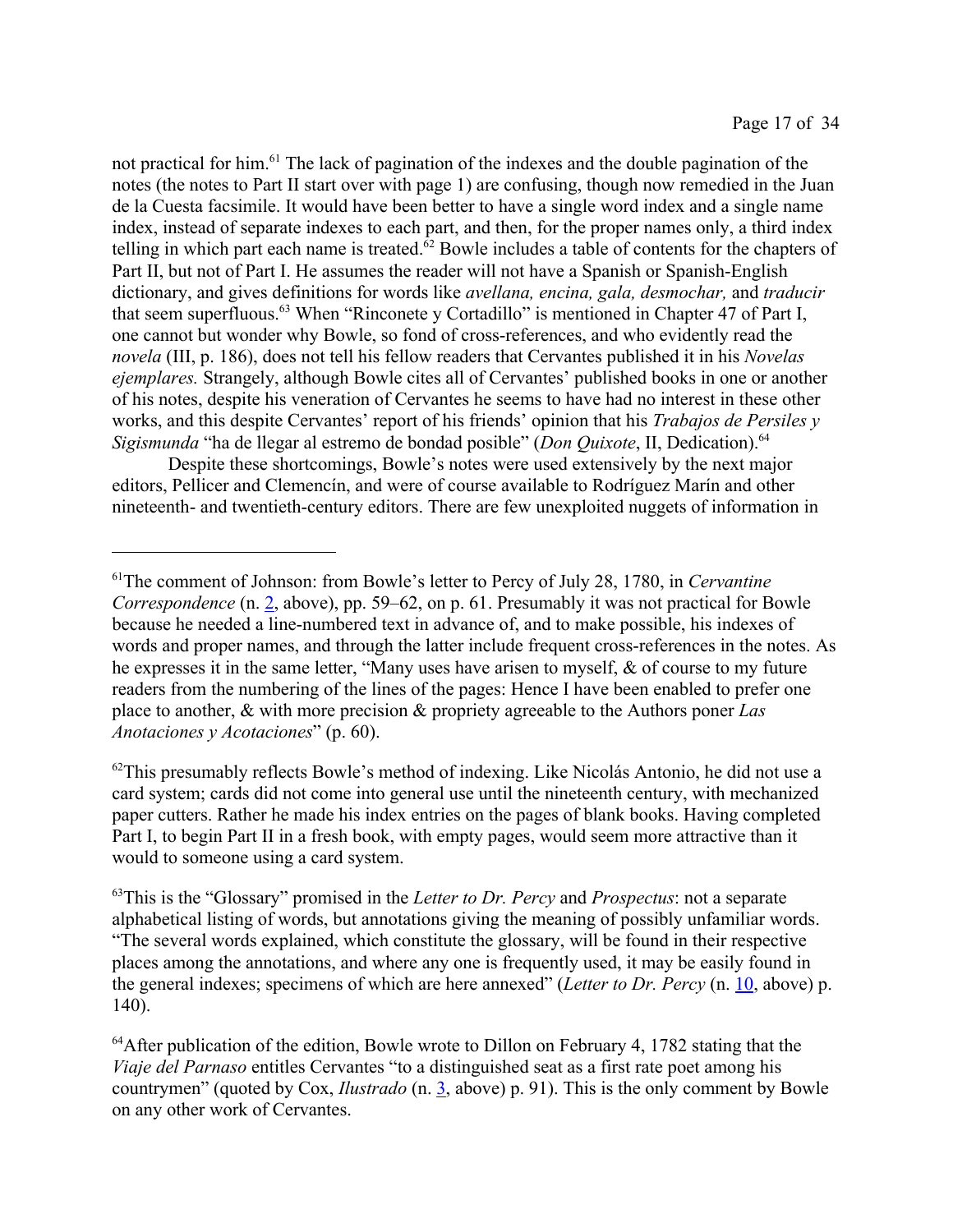them. The notes and indexes are not very convenient for casual consultation; in the Juan de la Cuesta facsimile, at my suggestion, page numbers, running heads, and a table of contents have been added to the volume with notes and indexes. If one studies Bowle's notes, however, one is repeatedly struck by how much later editors owe to him. This is especially surprising because, of course, these commentators do not acknowledge the extent of their debt to Bowle, and mention him most frequently to criticize him.<sup>65</sup> The first editor to recognize his true contribution is Francisco Rico: "Nos faltan palabras para alabar la tarea de don Juan (como gustaba llamarse...),<sup>66</sup> la documentación, amplitud, exigencia, acierto y sobriedad de su comentario: con que nos contentaremos con decir que se halla en la raíz de todos los posteriores y que son abundantes las glosas que ningún cervantista parece haber querido llevar más allá de donde las dejó Bowle" (p. ccxlviii).

It is not just from later editors that Bowle received unfair treatment from Spaniards. The preparation of the Royal Academy's edition of 1780, which of course has neither explanatory notes, indexes, nor line numbers, dates back at least to 1773, the date of the king's license, which was included in the edition. Although it has been the subject of two studies, by Cotarelo and González Palencia,  $67$  we do not know in detail the chronology of its preparation. We do know that people such as Pellicer the royal librarian, Tomás López the royal geographer, Casimiro Gómez Ortega, director of the Real Jardín Botánico, and the bookseller Antonio de Sancha were aware of Bowle's project either through personal contact — Bowle met Ortega in London and said he spent the most enjoyable day of his life with him (III, p. 17) — or through his *Letter to Dr. Percy* and subsequent *Prospectus*. Hilton has speculated that the stimulus of Bowle's project moved the Academy to get their edition out when they did: *first*, so that the national pride, already wounded by the London, 1738, edition, would not be insulted a second time by another landmark English edition.<sup>68</sup> One can see in the Academy edition how they were concerned that

<sup>65</sup>"Pellicer…añadió notas en que a veces disfrutó más de lo justo el trabajo de Bowle, sin nombrarle" (Clemencín (n. 9, above) p. 998). Clemencín's combination of praise for and criticism of Bowle was quoted above, in the same note.

<sup>66</sup>Ellipsis in the original. Actually he was called "don Bowle" by his friends; I have not found any other reference to his using the name, or being referred to as, "don Juan". "[S]i ses amis l'appelait '*Don* Bowle' (et prouvaient ainsi leur méconnaissance de l'usage espagnol), c'était tout simplement à cause de ses études de *Don Quichotte* (où l'usage de 'don' est aussi un peu étrange)" (Hilton (n. 32, above) Chapter 6; italics added to *Don Quichotte*).

<sup>67</sup>Ángel González Palencia, *Las ediciones académicas del* Quijote*,* Madrid: n.p. ["Sección de Cultura e Información, Artes Gráficas Municipales"], 1947, and Armando Cotarelo Valledor, *El* Quijote *académico, oración inaugural del curso 1947–48 leída ante el Instituto de España en la sesión pública celebrada el dia 25 de octubre de 1947 en la Real Academia Española y de su orden*, Madrid: n.p., 1948.

<sup>68</sup>"La gran edición de Lord Carteret [de 1738] era una espina clavada en los ánimos más lúcidos. Quien primero procuró quitársela parece haber sido el Marqués de la Ensenada, que en 1752 proyectaba reeditar el *Quijote* 'de forma que en la letra, papel, láminas y demás circunstancias de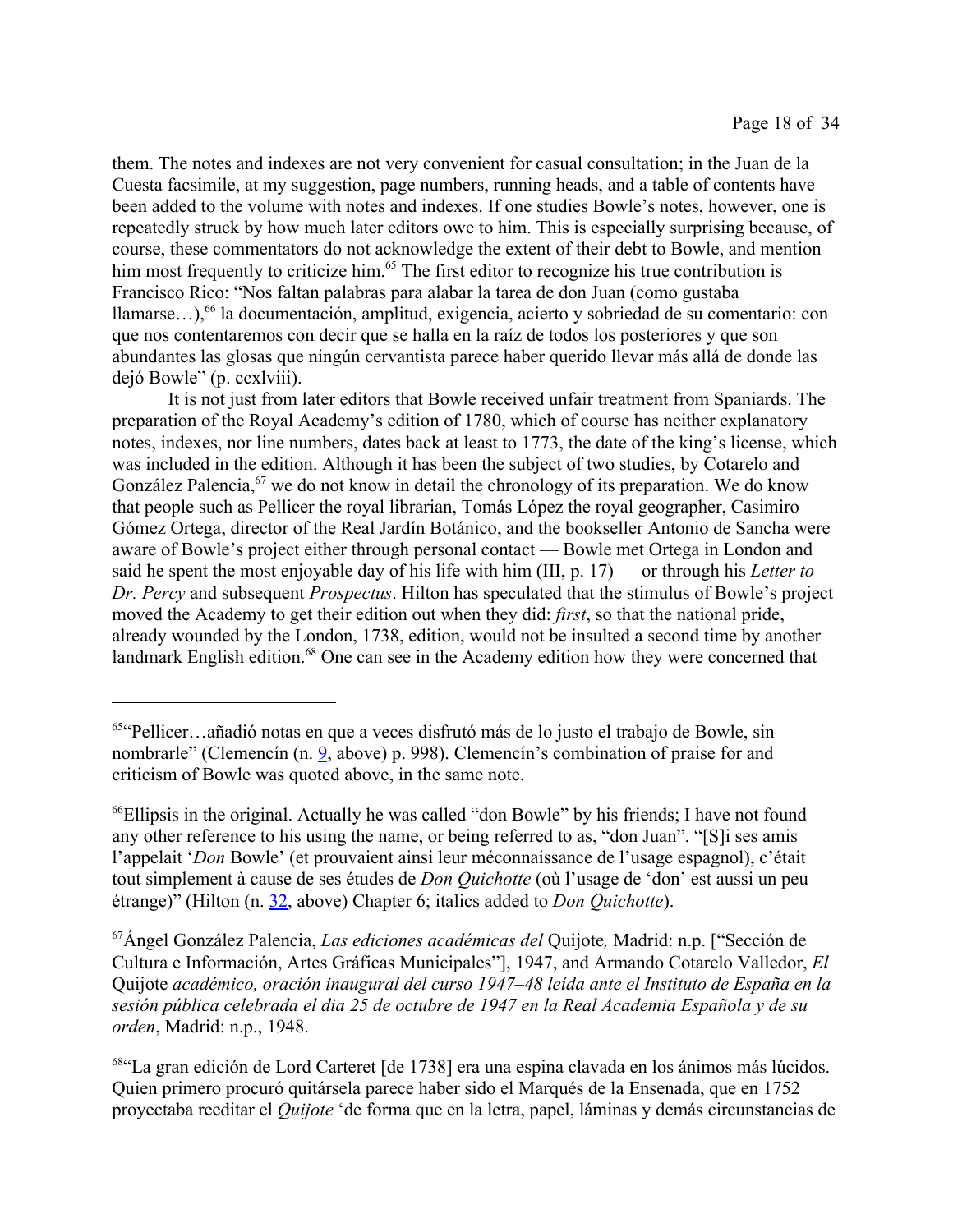"todo lo necesario para ella se trabajase dentro de España, y por artífices Españoles".<sup>69</sup> It did contain a lengthy "Análisis del *Quijote*" by Vicente de los Ríos, which Bowle praised highly,<sup>70</sup> a biography of Cervantes which went into more depth than that of Mayans, and a few new biographical documents. But beyond that, what were given a lot of attention and money were the illustrations, the newly-cast type that was created especially for this project, the high-quality paper: things that added greatly to the cost, but advanced our understanding of the work very little. Of this edition there have been no less than five facsimiles: in 1977, 1985, 1994, 2004, and 2005, with the claim accompanying the 2004 reprint that it was "el primer *Quijote* moderno", although the sense in which it was a modern edition is not stated.<sup>71</sup> Juan de la Cuesta has just published the first facsimile of Bowle's edition. It is similarly revealing that one of the first two Spanish studies of Bowle, of 2005, has as a principal goal to establish how much later Spanish editors did *not* take from him.72

<sup>69</sup>P. vii, quoted by Hilton in Chapter 6, "Le Cervantisme Anglais au 18eme Siècle", of his *La Légende noire au 18e siècle: Le monde hispanique vu du dehors* (n. 32, above).

<sup>70</sup>"En quanto al Analisis del Quixote se puede decir, que es la mas fina Critica, que ha parecido desde el tiempo de nuestro Addison; y que es en su modo superior á qualquiera de Francia. Leo y releola con gusto infinito. Pesa me mucho, que no puedo en todo convenir con la [sic]" (letter to Pellicer, Aug. 12, 1784, in "Correspondence" (n. 11, above) pp. 133–135, the quote on p. 134.

 $71$  http://www.educa.aragob.es/ryc/quijote web/el primer quijote moderno.htm> (14 Sept.) 2005). For details about the other reprints, see my introduction to the facsimile of Bowle's edition, I, pp. 3–31, at p. 8 n. 22.

 $72$ This article, by Diego Martínez Torrón, is cited in n. 4, above. The other article, published in the same volume, is the first Spanish defense of Bowle, but it is a defense of him against the attacks of Baretti: Rafael Martínez Carretero, "Apuntes para una vindicación del Reverendo John

la impresión no ceda a la de Londres, y aun aventaje si fuera posible', saliendo también 'más correcta y confirme al original'. El proyecto naufragó con Ensenada, y tampoco llegaron a buen puerto otros connatos de alzar el libro a un nivel superior al de las divulgadísimos ediciones 'de surtido'. El doble objetivo sólo se cumplió eficazmente cuando más de veinte años después la Real Academia Española se resolvió a 'hacer una impresión correcta y magnífica del Don Quijote', que vio la luz en 1780.

<sup>&</sup>quot;Los académicos comenzaron y concluyeron la tarea en competencia con dos ediciones inglesas: confesadamente, 'la costosa y magnífica hecha en Londres'; a las calladas, la que John Bowle preparaba". (Francisco Rico, "Clásico, nacional, centenario", en *Quijotismos* (Aldeamayor de San Martín: Papeles de la Biblioteca Municipal, 2005), pp. 11–38, the quotation on pp. 16–17. According to a note at the end of the book (p. 87), this essay was "publicado como introducción a *Lecturas españolas del* Quijote, selección de J. Montero Reguera, prólogo de J. M. Barreda, [Toledo], Junta de Castilla–La Mancha, 2005, págs. 13–36. Pero el primer apartado ('De cómo el *Quijote* llegó a ser un clásico, también en España') había salido previamente en *El País* (suplemento *Babelia*, núm. 700), 23 de abril de 2005.")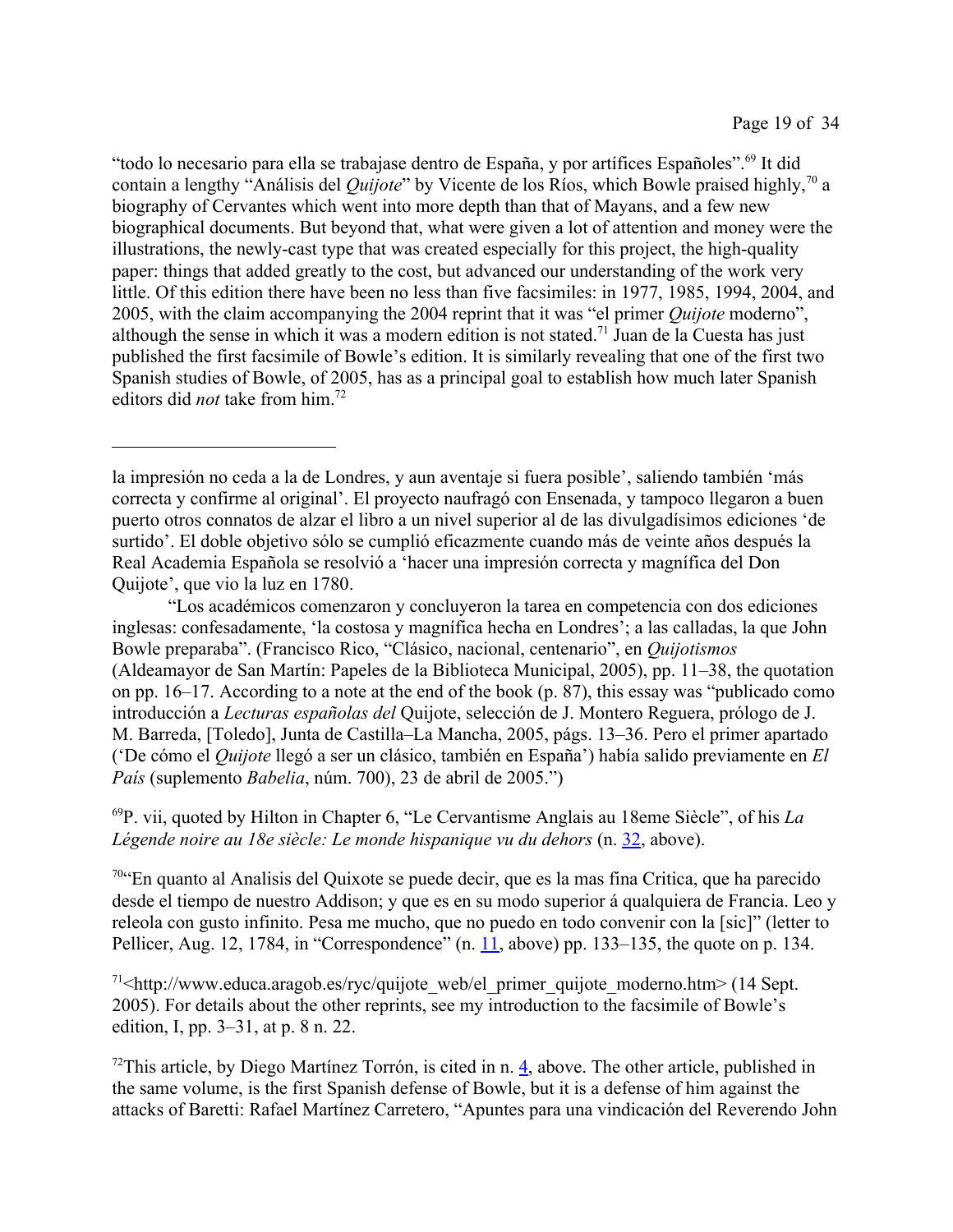The Academy's edition did offer what for the day was a clean text, as Rico says (p. ccxlvi), but it was a commemorative edition, prepared for patriotic and emotional rather than scholarly reasons. I quote from Enrique Rodríguez Cepeda: "el *Quijote* nunca se ha leído, salvo raras veces, en la edición de Ibarra de 1780… Esta edición pesa, no es manejable y fue pensada, como regalo aristocrático y protegido que fue, para manejo de políticos, administración y Gobierno… En esta edición no se ha leído el *Quijote*".<sup>73</sup> Its text was soon reprinted in more "manejable" editions, in 1782 and 1787, but the 1780 Academy edition was intended to advance Spain and Spaniards, not Cervantes. It was not an edition for reading, and if an edition is not for reading, what is it for? Whereas Bowle's edition, without plates and scarcely any ornament or distraction after the title page, was, first and foremost, a reader's edition.<sup>74</sup>

It is disappointing but unsurprising that the Academy makes no printed reference to Bowle's project, even though the idea of including a map, and perhaps textual notes as well, came from Bowle's *Letter to Dr. Percy*. But it is particularly offensive to me that not one of his Spanish correspondents informed Bowle that an important edition was being prepared in Spain.<sup>75</sup> After it was published, in 1780, no one sent him a copy; no one, not even the bookseller Sancha who had four copies of Bowle's edition to sell, even told him that a major, new edition had just appeared, so that he could buy a copy.<sup>76</sup> Years went by until Bowle learned of and received the

<sup>74</sup>"[E]n la disposición de las Anotaciones un principal intento ha sido aliviar el trabajo del Lector, aclarando las dificultades del texto sin divertir su atención, sino quando sea necesario " (III, p. 360). Bowle discusses his title page in a letter to Dillon of March 22, 1781 (Cox, *Ilustrado* (n. 3, above) p. 84). On Bowle's two sets of title pages, see Eisenberg, "Dos emisiones" (n.  $25$ , above) pp. 55–58.

<sup>75</sup>While the topic does not come up in his correspondence with Pellicer or Sancha, he had gotten some knowledge of it. On March 31, 1778, he wrote to Dillon, "The Royal Academy may give finer paper, plates, and print than any other can afford, but without a due use of this [1608] edition their text cannot be compleat" (quoted by Cox, *Ilustrado* (n. 3, above) p. 71). This information may have come from his meeting with the traveling botanist Casimiro Gómez Ortega in London, which must be prior to his reference to it in a letter to Percy of February 10, 1777 (*Cervantine Correspondence* (n. 2, above) p. 46).

<sup>76</sup>The fate of these four copies is unknown. Dillon subscribed to the edition at Sancha's shop, saying that he desired "as a lover of Spanish to be put on the list amongst the Spanish subscribing and with my foreign titles in the Spanish language thus". He added, "I am persuaded from what I have heard, many Spaniards will purchase your book when it appears, but it is too

Bowle M.A., F.S.A., frente a los cargos vertidos contra él por Mr. Giuseppe Baretti", in *Cervantes y el ámbito anglosajón*, ed. Diego Martínez Torrón and Bernd Dietz, Madrid: Sial, 2005, pp. 13–62.

<sup>73</sup>Enrique Rodríguez-Cepeda, "Los *Quijotes* del siglo XVIII. 1) La imprenta de Manuel Martín", *Cervantes* VIII, 1 (1988), pp. 61–104, at p. 63. Online: <http://www.h-net.org/~cervantes/csa/ artics88/rodrigue.htm> (15 Sept. 2005).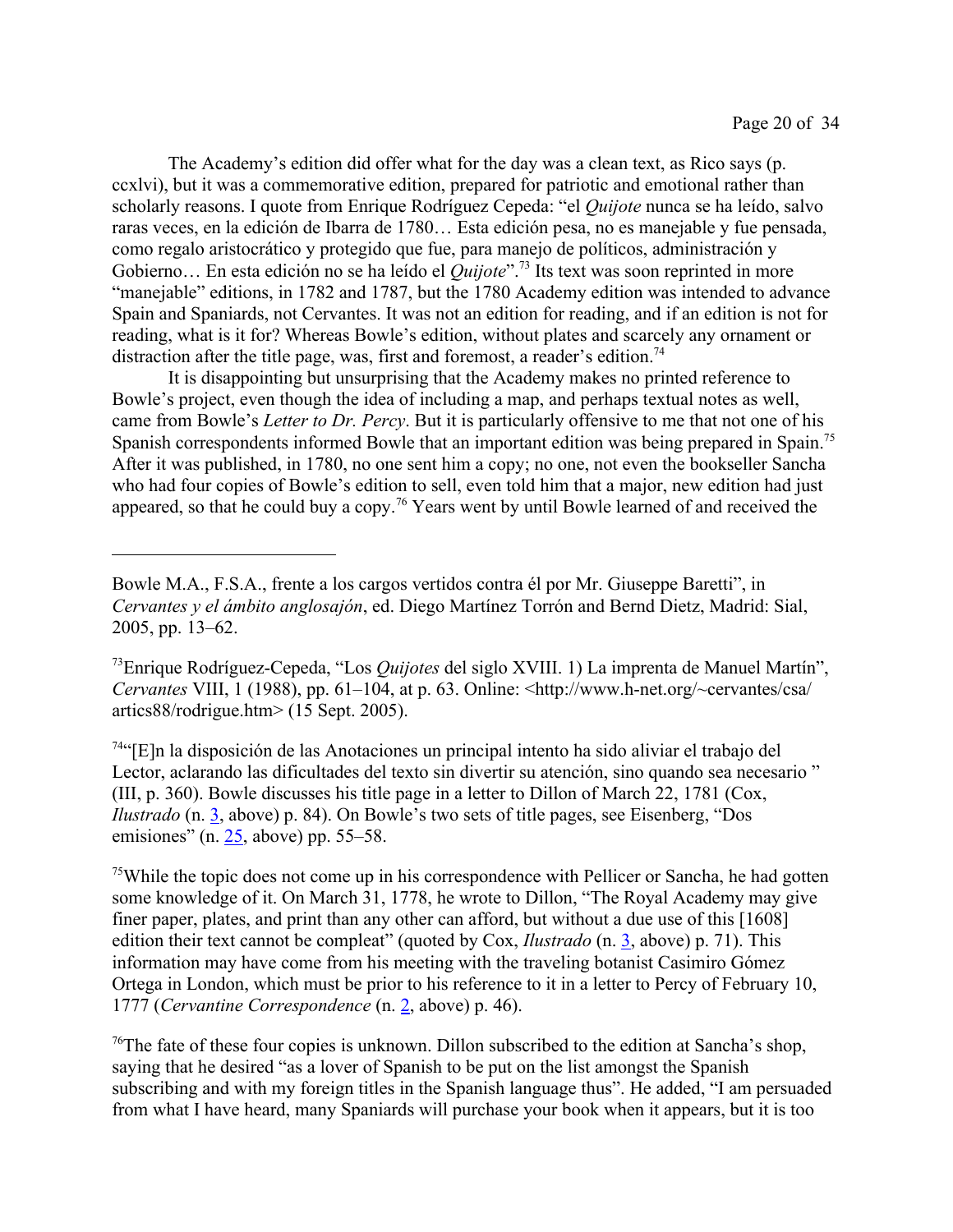Academy's edition.<sup>77</sup> One of Bowle's most virtuous moments, and he would be very pleased to hear me apply that adjective to him, is the lengthy letter he wrote for *Gentleman's Magazine* informing the readers of and praising the Academy edition, one that was in competition with his own and arguably depriving him of sales.<sup>78</sup>

Although there were hints of problems before, with the publication of his edition in 1781 things go downhill for Bowle. But before proceeding, let us review his contributions. Here are Bowle's "firsts":

- 1. He was the first to number the lines of the work. I have not looked at every intervening edition, but to my knowledge the next edition with line numbers was Rodríguez Marín's Clásicos La Lectura, later Clásicos Castellanos edition, of 1911–13.
- 2. Bowle's notes, keyed to line numbers, are by far the most extensive in any language up to that point. His is the first comprehensive annotation.<sup>79</sup>
- 3. He is the first to provide indexes of words and proper names, "completísimos" in the opinion of Rico (p. ccxlix).
- 4. He was the first to make a map of Don Quixote's Spain.<sup>80</sup>
- 5. Bowle was the first to call attention to the importance of the *tasas* and *licencias*. "The licences, approbations, and censures should be…retained, as they contain many curious particulars respecting the history of the work itself not elsewhere to be had".<sup>81</sup>
- 6. Bowle also deserves credit for restoring the dedications, which were omitted in prior eighteenth-century editions.
- 7. Bowle is the first to examine *Don Quixote* from the perspective of a textual scholar. This

dear for common sale and Subscriptions is a thing they are not accustomed to" (Cox, *Ilustrado* (n. 3, above) p. 72). Bowle clearly wanted his edition to "be admissible into Spain, which for many reasons Lord Carterets could not" (letter to Percy of February 10, 1777, in *Cervantine Correspondence* (n. 2, above) p. 46). In his list of subscribers (III, pp. 355–357), the four copies are listed as a subscription by Sancha, in addition to copies for the Real Academia de la Historia, Pedro Rodríguez Campomanes, and Bowle's acquaintance Casimiro Gómez Ortega and correspondent Tomás López the geographer.

<sup>77</sup>"Jamas vi su grande [sic] Edicion hasta el mes de Octubre pasado" (letter to Pellicer of August 12, 1784; "Correspondence" (n. 11, above) p. 134). However, in a letter to Dillon of June 4, 1782, he says that "The Madrid Edition of Quixote by the Academia is magnificent indeed" (Cox, *Ilustrado* (n. 3, above) p. 92).

 $78$ "Correspondence" (n. 11, above) pp. 127–129.

<sup>79</sup>Some of his notes have notes of their own, i.e. notes on the notes (III, pp. 27, 97, and 210).

<sup>80</sup>See *Los mapas del* Quijote, cited in n. 32, above.

<sup>81</sup>*Letter to Dr. Percy* (n. 10, above) p. 120. Strangely, these were omitted in his edition.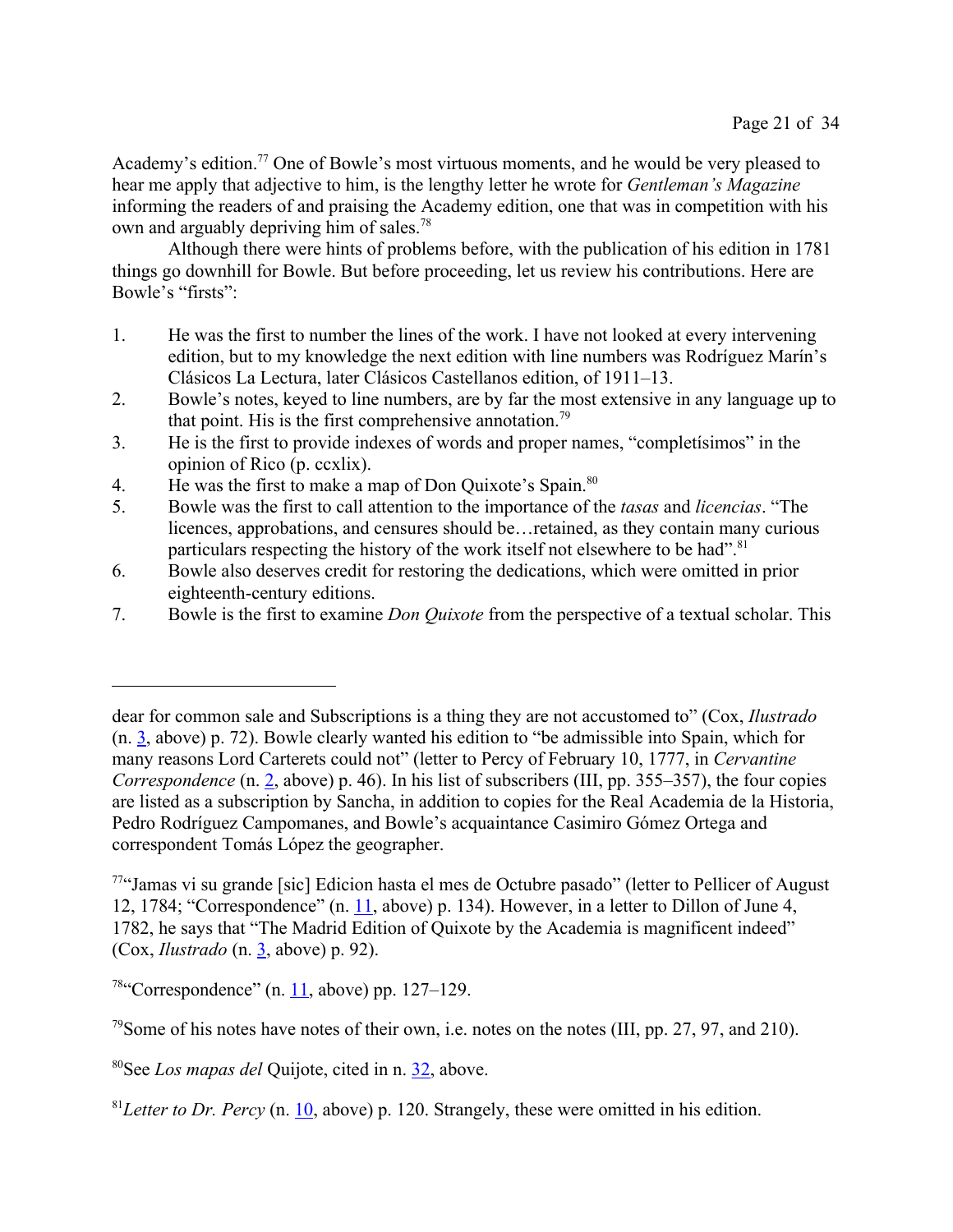includes the first discussion of the textual deficiencies of existing editions.<sup>82</sup> He points out for the first time the need to go back to Cuesta's 1605 and 1615 editions. He was the first to note that there were two editions printed by Cuesta in 1605, although he only had access to the second of them. He was also the first to call attention to the 1608 edition, pointing out the special value of editions made during an author's lifetime, to which he could have contributed.<sup>83</sup> He is the first to completely collate previous editions, four of Part I and 3 of Part II, publishing the variants in parallel columns under the heading "Varias lecciones" (III, pp. 578–592). While he made only one major textual correction — changing "el valiente Detriante" to "el valiente de Tirante" in chapter 6 of Part I — he identified textual problems which would be studied by editors of the nineteenth and twentieth centuries.<sup>84</sup>

8. He is the first to note that Sancho makes linguistic errors, which the editor and typesetter

<sup>83</sup>*Letter to Dr. Percy* (n. 10, above) p. 122; letter to Percy of August 17, 1778, in *Cervantine Correspondence* (n. 2, above) p. 54. Bowle was able to use a copy of the 1608 edition only after publication of the *Letter* in 1777: "Un Gentilhombre, que jamás vi, que vive más de 300 millas de mi casa, muy zeloso para la honra de Cervantes, el Ciudadano de todo el mundo, me prestó la de 1608. Ésta fue corregida, acaso por el mismo; hállanse en él algunas omisiones, el efecto de mucho juicio". (From a letter to Pellicer of August 12, 1784, in "Correspondence" (n. 11, above) pp. 133–135, the quote on p. 135). The person who lent him the 1608 edition was Edward Collingswood (Cox, *Ilustrado* (n. 3, above) p. 73); in a letter to Dillon of October 25, 1777, he wrote "A gentleman of the north of England quite unknown to me brought this with him to London last spring solely for my use" (quoted by Cox, *Ilustrado* p. 69). In contrast with the "acaso" in the letter to Pellicer of 1784, when writing to him in 1779 he said "Tengo para mi que Esta de 1608 fue corregida, y revisada por el Autor" ("Correspondence" p. 121; this letter never reached Pellicer, as Bowle notes in his second letter to him, "Correspondence" p. 133). When writing to Collingswood, apparently on the occasion of returning the copy to him in November of 1778, Bowle said: "I have no doubt but that it was corrected by the author himself. I am led to this inference from the several variations of the text which I have made from its authority. And they consist not only in some material additions but judicious defalcations from the first Madrid edition in 1605 which I possess and which I propose to point out. I have printed entirely from your copy and have strictly adhered to it where a better reading was not warranted by the other two editions". (Quoted by Cox, *Ilustrado* pp. 73–74; similarly in a letter to Dillon of October 25, 1777, quoted by Cox, *Ilustrado* p. 69).

 $84$ For more information, see my introduction to the facsimile (n. 8, above) I, pp. 21–22.

<sup>&</sup>lt;sup>82</sup>Bowle's comments are exclusively on the shortcomings of the editor Pineda, who prepared the text of the then-authoritative 1738 edition. See *A Letter to Dr. Percy* (n. 10, above) pp. 116–119 and 139–140, and the quotation from the index of the *Letter*, quoted at the end of n. 30, above. Bowle also criticizes Pineda for having reprinted Lo Frasso's "disparatado" *Fortuna de amor* and for having taken straightforwardly the ironic praise of it in Part I, Chapter 6 (*Letter to Dr. Percy*, pp. 116–117 and 131–132).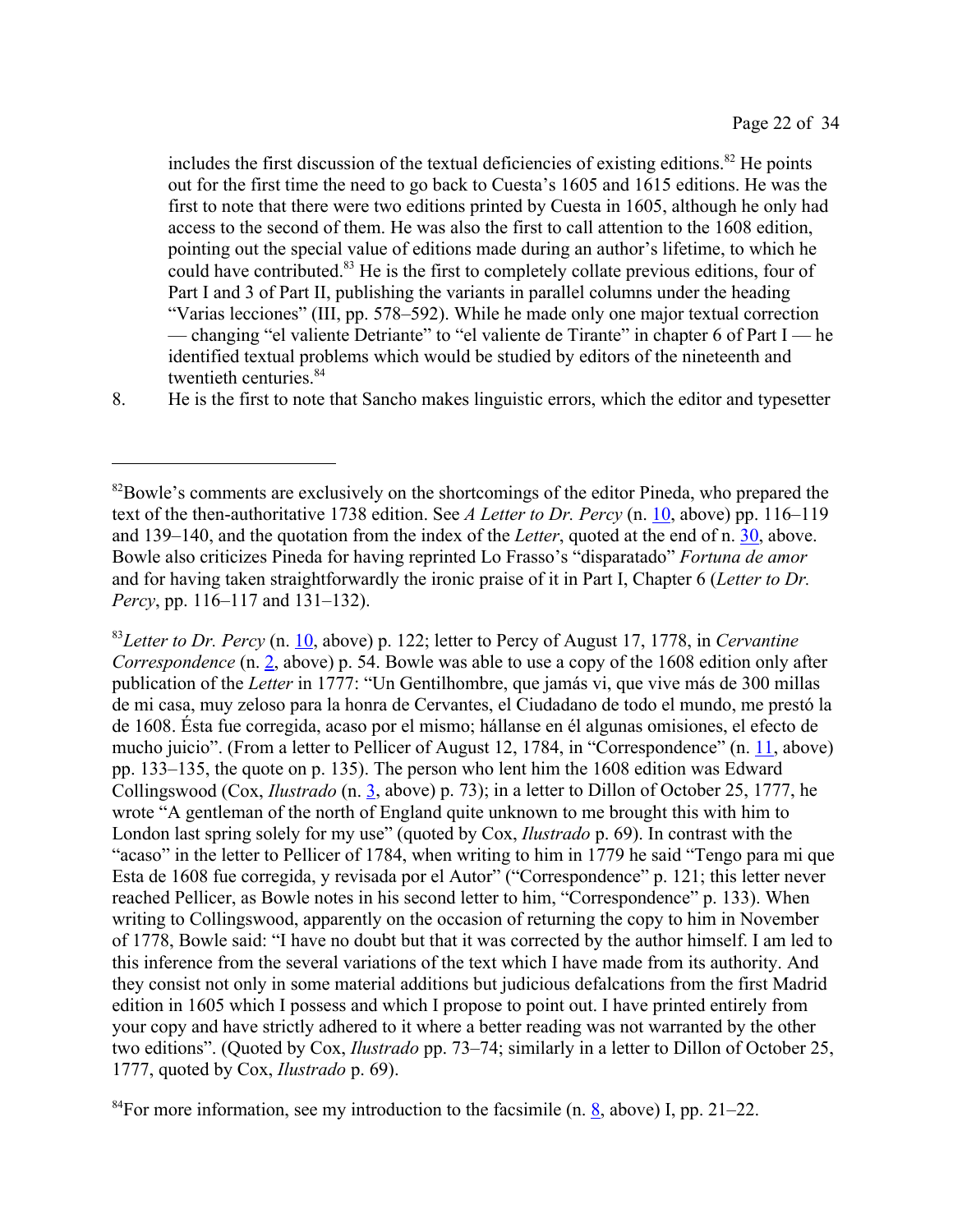should not correct.<sup>85</sup>

- 9. As the first scholar of the work, he is the first to systematically use translations both English and Italian — to better understand difficult points in the text.<sup>86</sup>
- 10. He was the first to praise Cervantes' style: "The style of Cervantes merits every encomium. It may be compared to the noblest river, that now rapid runs with proper velocity, now gently glides along, and suffers its crystal current to be tinged with hues, which it receives from the lesser streams that mingle with its waters. To drop the allusion, the language of *Don Quixote*, tho' the purest and most elegant of the Castilian, has its variations and inequalities, conformable to the persons in whose mouths it is put and to the subjects treated of."<sup>87</sup>
- 11. He was the first to say that in some aspects, Cervantes' text cannot be translated.<sup>88</sup>
- 12. Bowle was also the first to say that Cervantes' Part II was much superior to that of Avellaneda. In the eighteenth century, in both Spain and France influential figures held Avellaneda's continuation to be superior to that of Cervantes, and it was reprinted for the first time since 1614, and translated into French. In Spain Blas Antonio de Nasarre, Mayans' predecessor as royal librarian, held this position.
- 13. He is the first to list by chapter, in the "Índice de Nombres Propios", Don Quixote's activities and those of Sancho.<sup>89</sup>
- 14. He is the first to recognize that Rocinante and the Rucio are characters of the work. Their activities are also detailed in his "Índice de Nombres Propios" (III, pp. 394–396).
- 15. He is the first to provide a list of verse in *Don Quixote*: "Sonetos en Q[uixote]" (III, pp. 492 and 569).
- 16. He is the first to identify the *refranes* used in the book, locating them in contemporary *refraneros*.
- 17. He is the first to speak of constantly finding new "pleasures" in the work upon rereading.<sup>90</sup>

<sup>85</sup>My introduction to the edition  $(n, 8, above)$  I, p. 11.

<sup>86</sup>These are the translations of Franciosini and Shelton, cited on III, pp. 580 and 584. Other places where Franciosini is used are listed in the index of Autores citados, III, p. 21.

<sup>87</sup>*Letter to Dr. Percy* (n. 10, above) p. 123.

<sup>884</sup>In what is past I have all along insisted on a correct text. This naturally requires an explanation of difficult passages, which makes a principal part of the notes, and these, besides pointing out the historical and other references, will in various places show a propriety in the original absolutely untransferable into any other language." (*Letter to Dr. Percy* (n. 10, above), p. 139).

<sup>89</sup>See notes 54 and 55, above.

<sup>90&</sup>quot;…my love and veneration for this author, whose every new reading brings new pleasure, and discovers latent beauties that have eluded my former surveys" (*Letter to Dr. Percy* (n. 10, above) p. 130.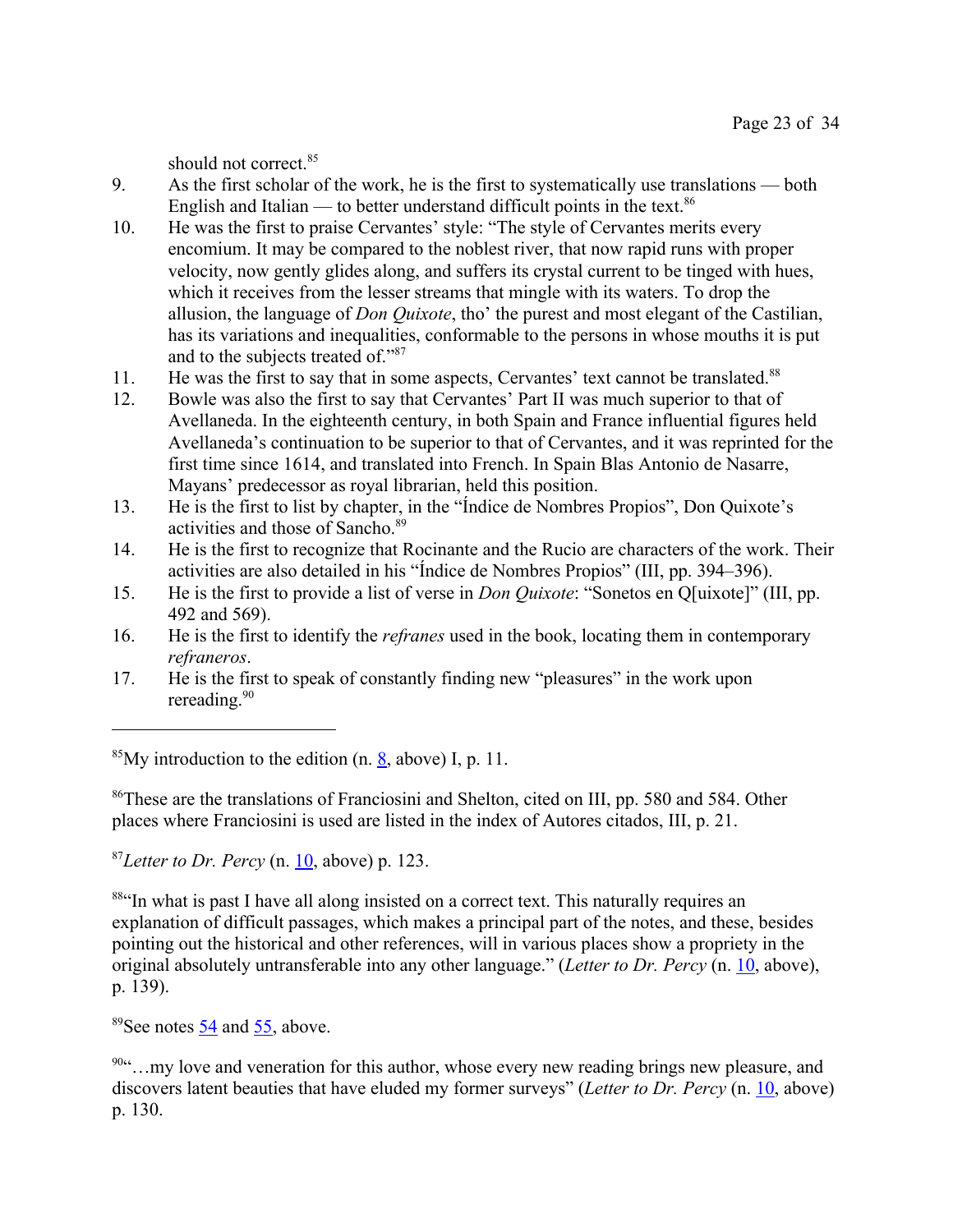- 18. He is the first to speak of the work's irony.<sup>91</sup>
- 19. Bowle was the first to claim that Cervantes was an equal to Shakespeare (*Letter to Dr. Percy* p. 116), adding in a private letter that "I defy all mankind to find a third worthy to be named with these two".<sup>92</sup>
- 20. He was the first to note that Shakespeare and Cervantes died on the same day, pointing out at the same time the difference in calendars between Spain and England.<sup>93</sup>
- 21. Bowle was the first to claim that Cervantes was a classic author, in the same class as the great authors of antiquity (*Letter to Dr. Percy* p. 98).
- 22. Bowle is the first to say that he is more than a Spanish author, that he is an honor to the entire human race 94

At the time his edition appeared, Bowle was on top of the world, happy and proud. He felt he had carried out a worthy endeavor, one that in some way was reserved for him. All his "drudgery" and "pains",<sup>95</sup> his "six hours at least daily" of work,<sup>96</sup> were worthwhile: he had

<sup>92</sup>Letter to the Spanish consul Miguel de Ventades, May 20, 1777, quoted by Cox, *Ilustrado* (n. 3, above) p. 68.

<sup>93</sup>III, p. 13; also *Letter to Dr. Percy* (n. 10, above) p. 123. José María González de Mendoza is mistaken when he says that Bowle was unaware of the difference in calendars. ("Discrepancias en torno a la muerte de Cervantes", in his *Ensayos selectos*, <http://www.tablada.unam.mx/ poesia/ensayos/discrep.html>, 19 abril 2006.)

<sup>94</sup>"…Honor y Gloria, no solamente de su Patria, pero de todo el Género Humano" (III, p. 32)

<sup>95</sup>For Bowle, who wholeheartedly endorsed Cervantes' goal to end romances of chivalry, the "painful reading" of them was "drudgery" (*Letter to Dr. Percy* (n. 10, above) pp. 99 and 130– 131). But he speaks often of the amount of effort all the pieces of his project required: "uncommon labour and perseverance" (*Letter to Dr. Percy* p. 129), "Herculean labours" (n. 21, above), and the like. The verbal index, 700 pages in manuscript (letter to Percy of July 28, 1772, in *Cervantine Correspondence* (n. 2, above) p. 26), took "two whole years of my life eight hours per day" (letter to Dillon of October 25, 1777, quoted by Cox, *Ilustrado* (n. 3, above) p. 69); it too was drudgery (letter to John Ives of March 31, 1774, quoted by Cox, *Ilustrado* p. 63). When working on the index of proper names he had to be "steeled with seven-fold patience, and endued with a larger portion of perseverance" (*Letter to Dr. Percy* p. 130); "mucho tiempo, gran paciencia, e incansable perseverancia son indispensables requisitos para tales obras" (III, p. 360). In the preparation of his "Varias lecciones" (collation of editions), "la suma diligencia" was necessary (III, p. 360). It is not for nothing that he chose for his bookplate the *refrán* "Alcanza quien no cansa". Bowle felt that he deserved praise for his effort, and the expectation of this

<sup>&</sup>lt;sup>91</sup>Letter to Dr. Percy (n. 10, above) p. 131. As early as 1774, in a letter to Percy he wrote of the work's "Grave & Serious Irony" which "every where occurs" in the work (*Cervantine Correspondence* (n. 2, above) p. 34). Cox erroneously identifies this letter as addressed to a John Ives (*Ilustrado* (n. 3, above) p. 63).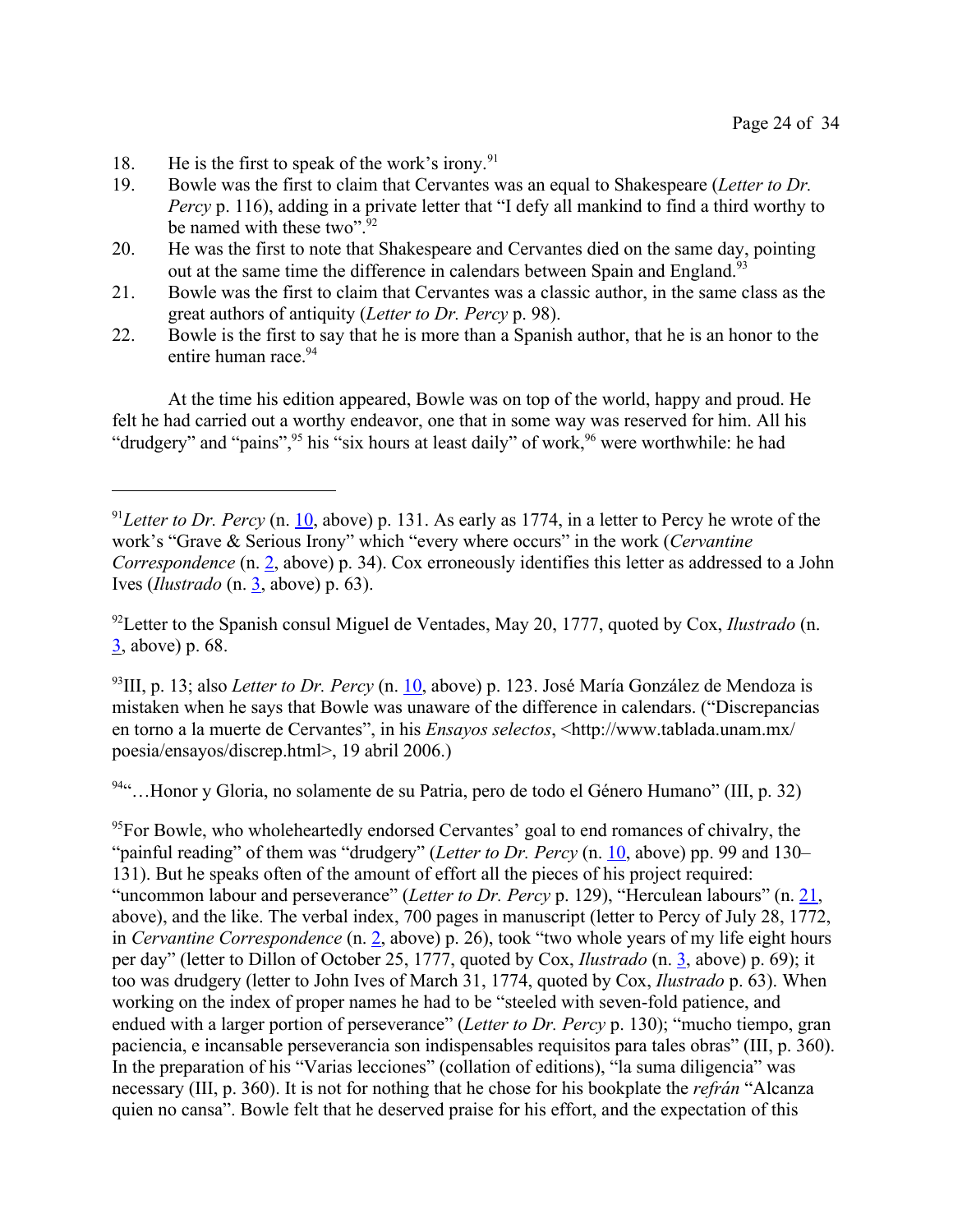identified and made accessible a new classic, *Don Quixote*. He expected acclaim for what he had accomplished: "a work of such magnitude as will reflect infinite honour on the erudition and taste of the ingenious editor; how singular a pleasure to the admirers of Cervantes in general!", was a pre-publication comment of a collaborator.<sup>97</sup> He believed, from a naive reading of the



John Bowle's bookplate. The *refrán* is from Hernán Núñez and is quoted in Bowle's edition at the end of his indexes, III, p. 577. From the copy of Tonson's 1738 edition of *Don Quixote* in the Bowle-Evans Collection, University of Cape Town; this is the only printed book owned by Bowle in their collection. (Thanks to Tanya Barben.)

letters he received from Spain, that Spaniards recognized and celebrated his contribution.<sup>98</sup> "No

praise is a factor he relied on to stay motivated.

<sup>96</sup>Letter to Dillon of September 11, 1779, quoted by Cox, *Ilustrado* (n. 3, above) p. 76.

<sup>&</sup>lt;sup>97</sup>In the *Travels through Spain*, 1780, of Bowle's collaborator John Talbot Dillon, quoted in Chapter 6 of Hilton (n.  $32$ , above).

<sup>98&</sup>quot; Malheureusement le bon Bowle a avalé tous ces compliments comme de l'eau claire. La pierre de touche, ce seront les commentaires, que nous citerons plus tard, qui n'ont pas été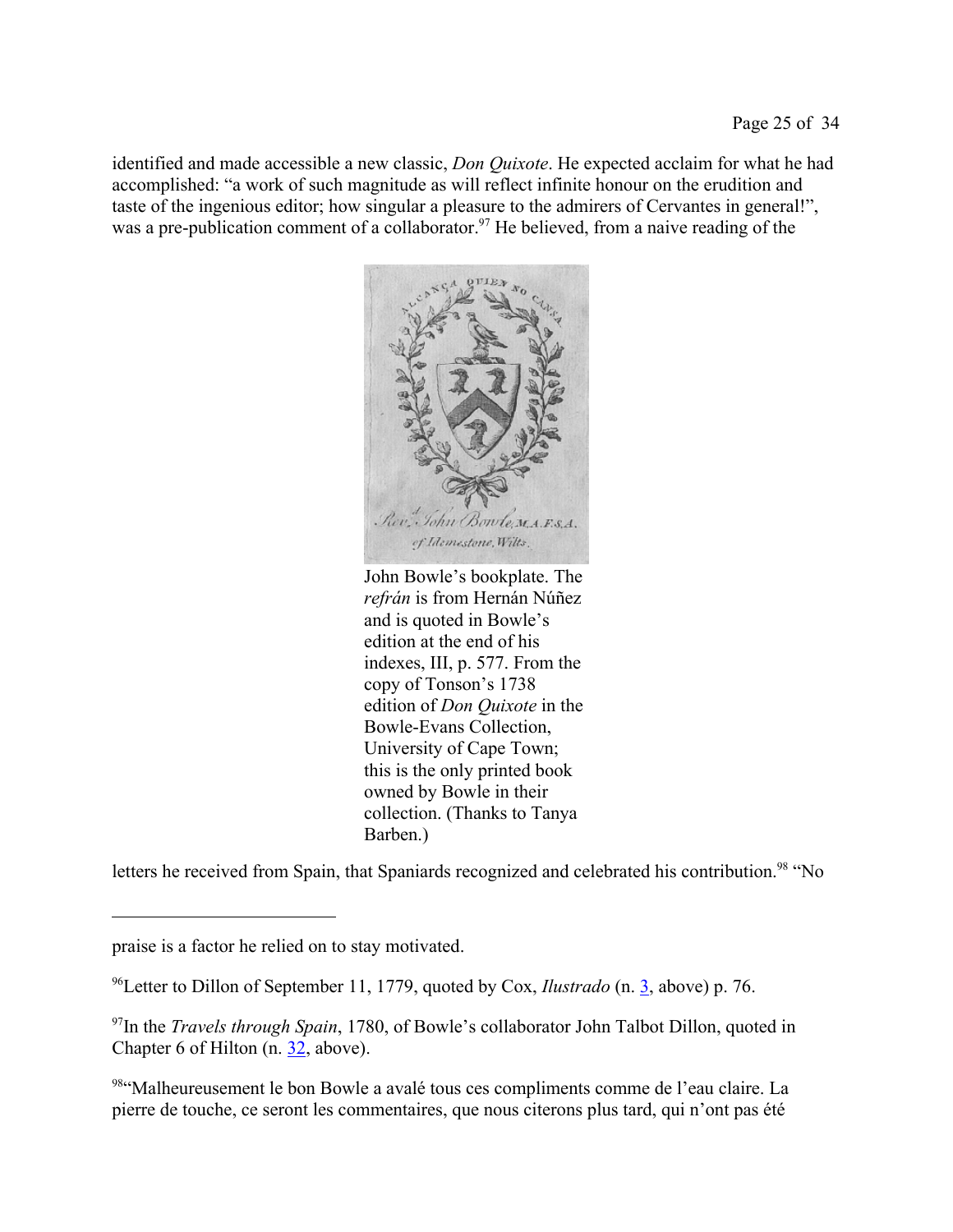one can understand Cervantes fully that does not come to my school", he remarks confidently to Percy in his letter of July 28, 1780.<sup>99</sup> By this he means that for a full understanding of the text, readers will have to use his *Comento*.

From that point on things did not go well, and this is why the issue of *Cervantes* with a cluster of material on Bowle is titled "The Tragedy of John Bowle".<sup>100</sup> From Spain he was criticized for errors in his notes, errata in the text, and for mentioning Pellicer and López Ortega in his acknowledgments.<sup>101</sup> There were no reviews of his edition, either in England or Spain. This troubled Bowle and he protested in 1784, in a letter to *Gentleman's Magazine*: "As I have

## <sup>99</sup>*Cervantine Correspondence* (n. 2, above) p. 60.

 $^{100}$ Volume XXIII, 2. Online:  $\langle$ http://www.h-net.org/ $\sim$ cervantes/csa/bcsaf03.htm> (3 Aug. 2005).

<sup>101</sup>Whether transmitted orally or in writing, these comments came via Gabriel de Sancha, on a visit to England. They are known from Bowle's reply to Pellicer of August 12, 1784, which Sancha took back to Spain: "En lo que he dicho en mis notas, que no corresponde con sus pensamientos, espero que tendran los Academicos la bondad de creer, que jamas vi su grande Edicion hasta el mes de Octubre pasado: y que perdonasenme el aver pensado con el grande Autor de la Historia que los Cavalleros Andantes no tuvieron camino determinado, y que el tiempo de la Accion avia de ser computado de los años del Ama. No fue mi intencion ofender ni a vmd, ni a Don Casimiro de Ortega: espero que miraran entrambos la libertad que tomava con sus nombres, como un testimonio de mi estima y respeto. Yo me fio de la generosidad de la Nacion Española; que asentavan los errores de la estampa, y advertirán, que no tuve alguna ayuda en el corregir la obra del Impresor, totalmente ignorante del lenguaje. Ruego a Vmd ser servido de asegurar a todos, que no he aseverado [?] ninguna cosa que pensava ofendiera ó las leyes, ó la Religion de España: con sumo cuidado he tantado [sic] de evitar todo eso. Que mis notas encuentran la approbacion de Vmd es a mi un sumo placer." ("Correspondence" (n. 11, above, pp. 133–135, the quote on p. 134).

adressés a Bowle, et où l'hypocrisie de la politesse n'a pas rendu nécessaires les éloges". …"Nous soupçonnons qu'Ortega, de même que Pellicer dans sa lettre à Bowle, parle avec une hypocrisie consciente ou inconsciente. Les Espagnols se croyaient obligés de louer la tâche de Bowle, surtout en s'adressant à lui, mais en réalité ils en étaient jaloux. Comment l'Academia Espagnole pouvait-elle être enthousiasmée, comme l'affirme Ortega, par la publication en Angleterre d'une belle édition du Quichotte qui paraîtrait presque en même temps que la sienne, la première entreprise par l'Académie Espagnole, et qui lui serait supérieure? Becker prétend, peut-être avec raison, que la jalousie poussa l'Académie à précipiter la publication de son édition, qui parut enfin quelques mois avant celle de Bowle. Enfin, Ortega affirme qu'il a fait réviser la carte d'Espagne par le meilleur géographe espagnol, c'est à dire, selon Bowle, par Tomás López. Or, malgré cette révision, des endroits fort connus, comme l'Alcarria, Baeza, Úbeda, Elche, etc., sont restés dans des emplacements fantastiques. Il faut en conclure que López, jaloux de la science anglaise, a renvoyé la carte avec des corrections fort sommaires, en disant, plus ou moins conscient du mensonge, que tout y était bien maintenant." These quotations are from Chapter 6 of Hilton (n. 32, above).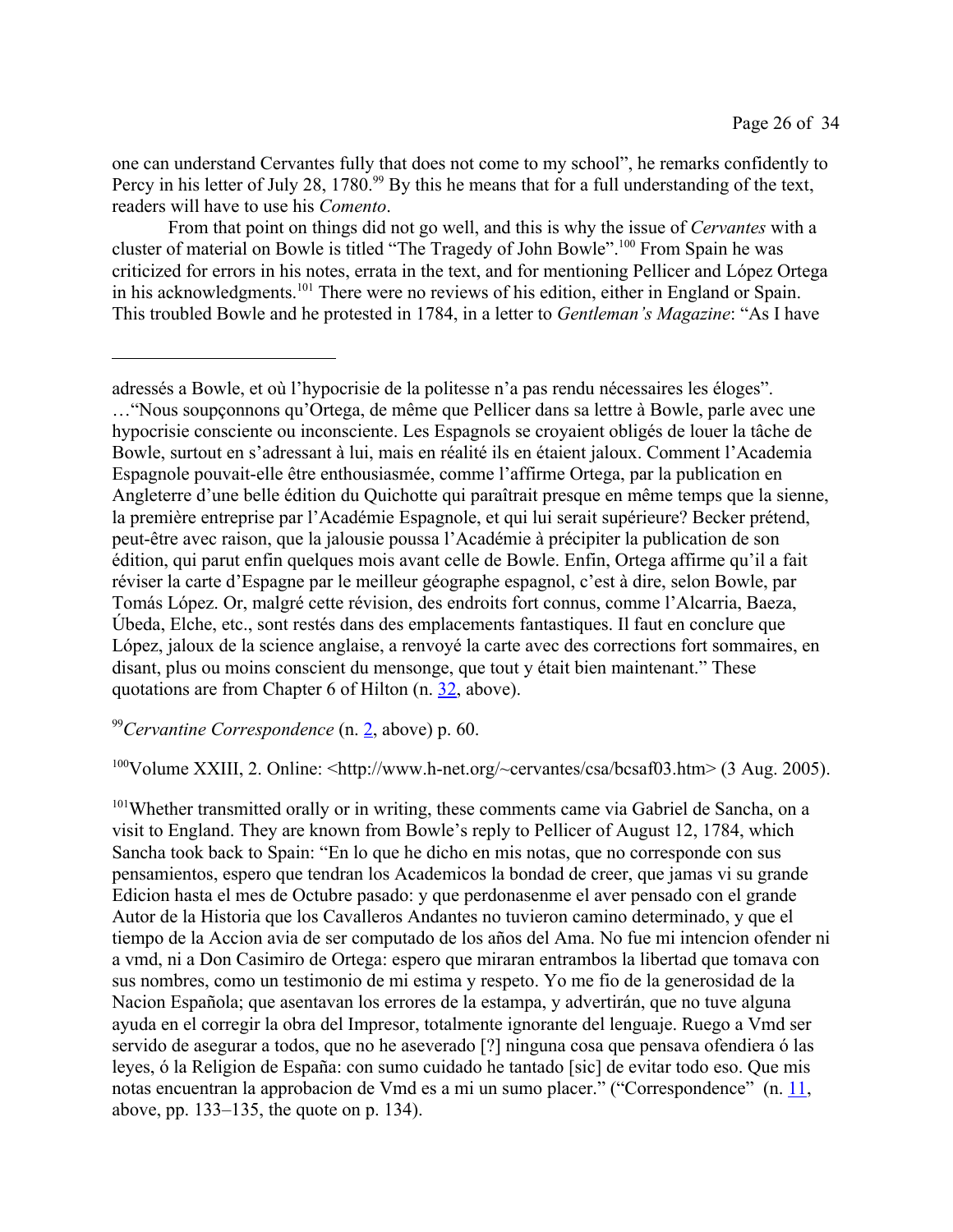within a few days past discovered some very unfair practices respecting the admission of an account of my edition of Don Quixote into two periodical publications, to which I had some reason to think I was entitled, and have found the perpetrators of them to have been a false friend, and another, whose encomium I should regard as an affront and real slander; the one as fond of the grossest flattery, as the other ready to give it, and both alike wholesale dealers in abuse and detraction".<sup>102</sup>

These two individuals were Joseph Baretti and John Crookshanks. The latter had helped Bowle in preparing his edition; Cox, who has read their unpublished correspondence, says that Bowle "relies on Crookshanks' judgment and outright assistance with books and manuscripts".<sup>103</sup> After Percy and Dillon, Crookshanks is the person who helped him the most. He cautioned Bowle before publication that his errors in Spanish were so serious that they would "damn his edition".<sup>104</sup> At this Bowle took profound offense, broke off the relationship, and omitted him in his acknowledgments, at which Crookshanks was understandably offended. Baretti had been insulted by Bowle with a description, in his *Letter to Dr. Percy,* of Baretti's account of Spanish literature as "egregiously defective and erroneous".<sup>105</sup>

Even though it is always intelligible, Bowle's Spanish is embarrassing, as Baretti would soon say publicly.<sup>106</sup> My colleague Anthony Close, who easily forgives mistakes by English scholars of Cervantes, says that Bowle's notes were in "good self-taught Spanish".<sup>107</sup> I beg to disagree. No one can call the following "good Spanish":

"Como en la disposición de las Anotaciones un principal intento ha sido aliviar el trabajo del Lector, aclarando las dificultades del texto sin divertir su atención, sino cuando sea

 $102\degree$  Correspondence" (n. 11, above) pp. 136–138.

<sup>103</sup>*Ilustrado* (n. 3, above) p. 65.

104Quoted by Baretti, *Tolondron* (n. 7, above) pp. 238–239. Bowle confirms this in his nearlyinaccessible *Remarks on the Extraordinary Conduct of the Knight of the Ten Stars and his Italian Esquire* (n. 116, below): "From my outset to the exhibition of my *Prologo* to him, as far as I can recollect, I had his concurrence. On shewing him this, when set up for revisal, the weather-cock of his opinion veer'd about, and he at once told me *it* would damn my whole work: on mentioning to him an honourable person's speaking of it in terms of approbation, he turn'd a deaf ear. Had he said, if it stands as it now does, *I* will damn your whole work, he had spoke out, and more to the purpose" (p. 2).

<sup>105</sup>Letter to Dr. Percy (n. 10, above) p. 114. R[onald] W. Truman describes this as a "gratuitously offensive remark" in "The Rev. John Bowle's Quixotic Woes Further Explored", *Cervantes* XXIII, 2 (2003), pp. 9–43, at p. 22. Online: <http://www.h-net.org/~cervantes/csa/articf03/ truman.pdf> (15 Sept. 2005).

<sup>106</sup>Bowle's Spanish is studied by Martínez Carretero, cited in n. 72, above.

<sup>107</sup>*The Romantic Approach to* Don Quixote, Cambridge: Cambridge University Press, 1978, p. 10.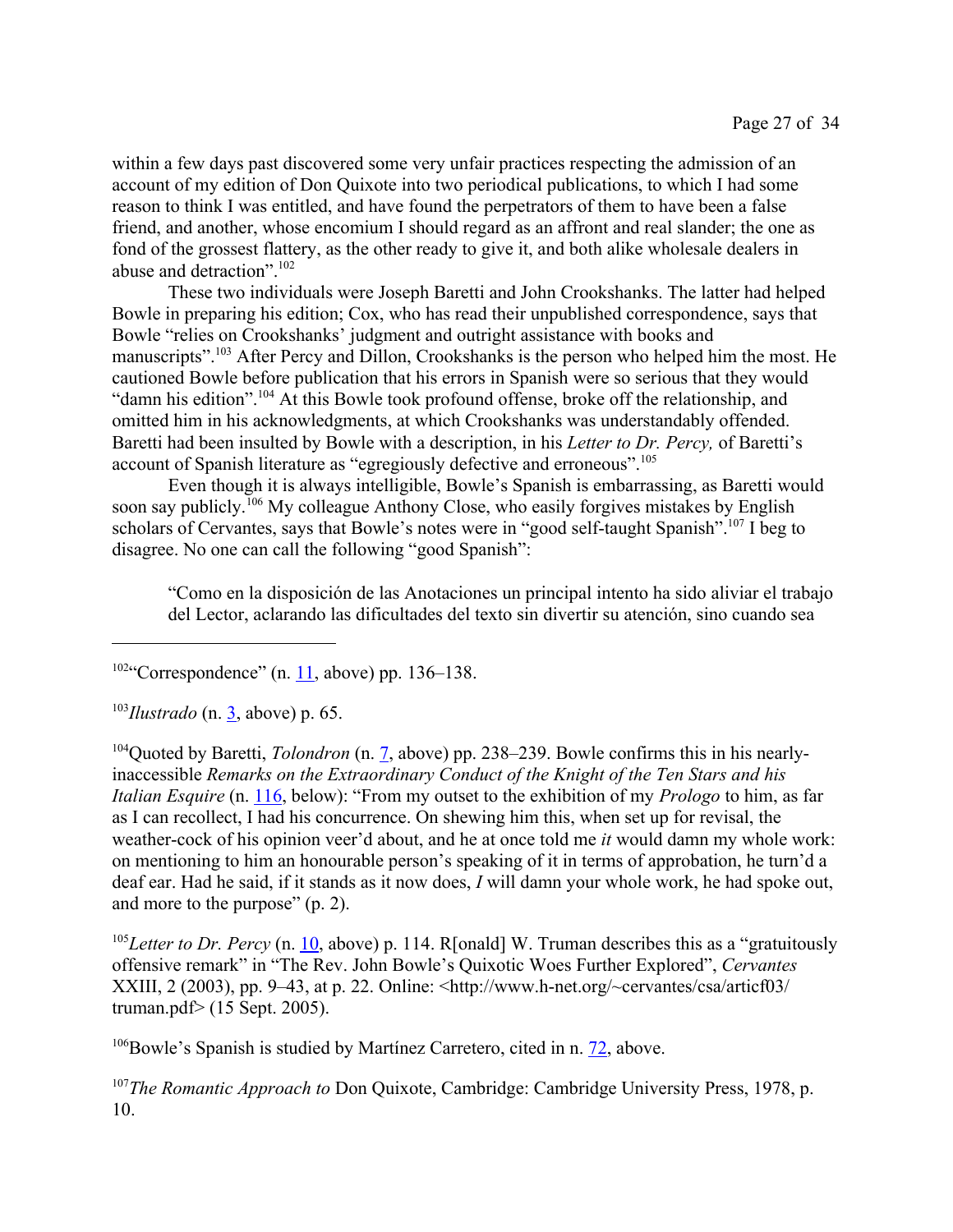necesario *recorrer a las*, el mismo *ha sido seguido en formando* los indices, donde *hallaránse* los dichos del Prevaricador Sancho…"<sup>108</sup>

Unfortunately Pellicer was correct when he said that Bowle's Spanish "se resiente, como es natural, de no pocos barbarismos y frases extrañas".<sup>109</sup> On the title page alone there are two serious errors: he writes "primero tomo" and translates "copies may be had", or something similar, with "se hallarán", there being no subject for the Spanish plural verb.<sup>110</sup> Bowle commits numerous other grammatical errors, including errors in agreement such as "esto manuscrito" and "cuatros libros," and using "pero" when "sino" is called for  $n_{11}$ ; he writes Anglicisms such as "tomar la pena" and "en la mañana"; he puts clitics on the end of verb forms where they cannot go;<sup>112</sup> he uses archaisms he has learned from his reading, such as "ca", "oviere", and "Ingalaterra", without realizing that they are not in current use. Despite his proclamation of respect for Cervantes' orthography, in his edition the orthography and use of accents are quite confused, as Baretti points out with glee in "Speech the Ninth" of *Tolondron*. <sup>113</sup> This is the biggest shortcoming of Bowle's edition. It's like the job applicant with numerous stains on his or her shirt: perhaps irrelevant to the job, but creating a very bad impression.<sup>114</sup>

With the exception of my English colleague, everyone who looks at Bowle's edition

<sup>108</sup>III, p. 360, emphasis added; orthography modernized.

<sup>109"</sup>Discurso preliminar" p. xvi, cited by Hilton (n.  $32$ , above) Chapter 6, n. 119.

<sup>110</sup>The title pages of the two emissions of his edition are reproduced in Eisenberg, "Dos emisiones" (n. 25, above) pp. 62–63.

<sup>111</sup>"…honor y gloria no solamente de su patria, pero de todo el género humano" (III, p. 32).

<sup>112</sup>For example: "pocos verbos hállanse" (III, p. 360); "Bautizóse a 9 de Octubre" (III, p. 10), which also misuses the reflexive. The only discussion I have found of the rules governing clitics in "literary" Spanish is that of Marathon Montrose Ramsey, *A Textbook of Modern Spanish,* revised by Robert K. Spaulding, New York: Holt, Rinehart and Winston, 1956, §4.1–§4.15.

<sup>113</sup>*Tolondron* (n. 7, above) pp. 243–256; examples of Bowle's confusion about accents are found in n. 30, above. Bowle declared his intent of following the original orthography in the *Letter to Dr. Percy* (n. 10, above) p. 116. Shortly after, however, he wrote to the Spanish consul Miguel de Ventades that he would follow the Spanish Academy's orthography, as was apparently recommended to him (letter of May 20, 1777, quoted by Cox, *Ilustrado* (n. 3, above) p. 68).

As will be seen in my edition of his *Dissertacion epistolar acerca unas obras* [sic] *de la Academia Española* (*Boletín de la Real Academia Española,* in press), Baretti is an orthographic theorist and reformer, making fun of the Academy with almost as much joy as he has in attacking Bowle.

<sup>114</sup>After publication of his edition, when presumably he was no longer reading many books in Spanish, his Spanish deteriorates, as seen in the letters published in "Correspondence" (n. 11, above).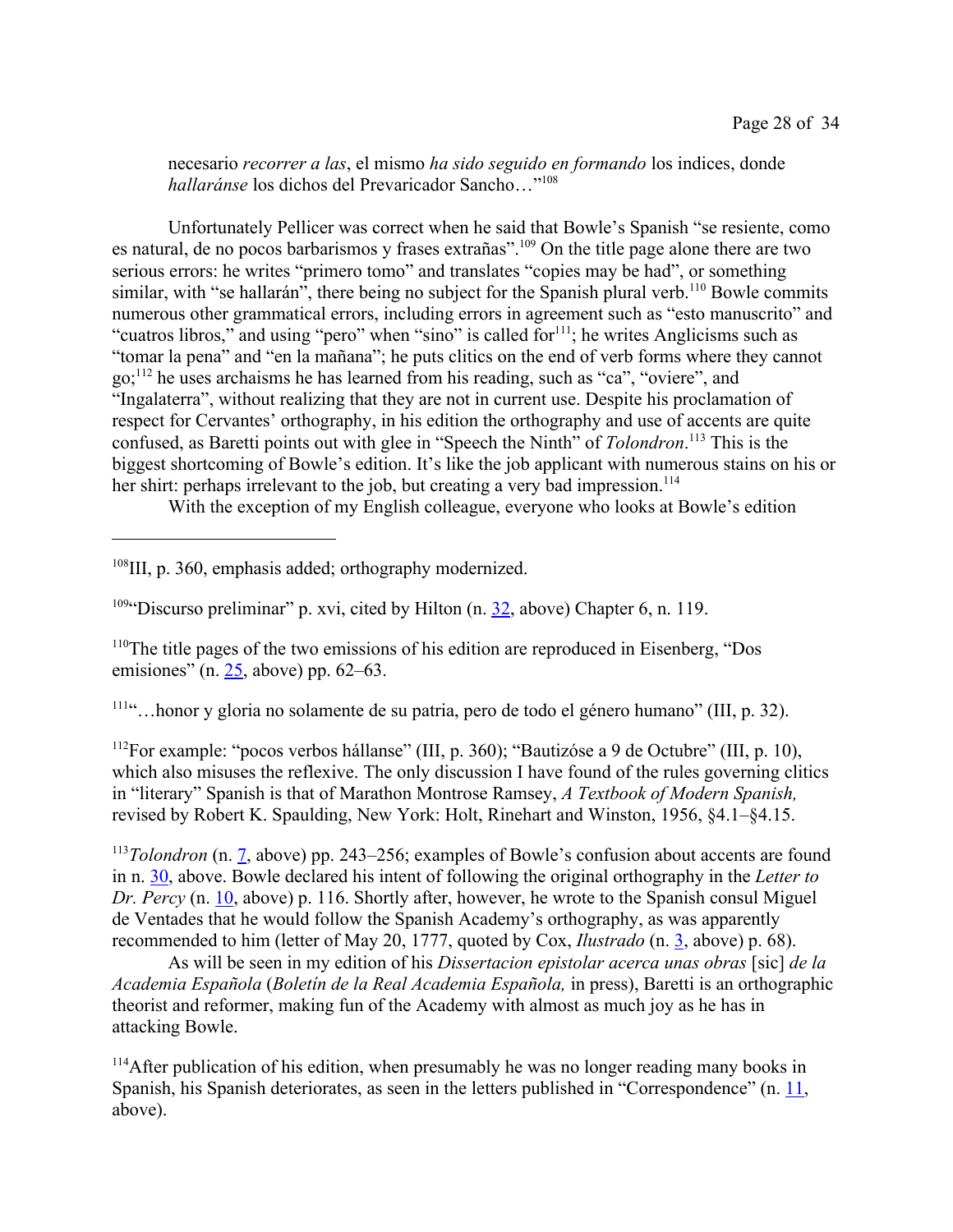agrees that his Spanish desperately needed a good going-over from someone more expert in the language than he. Bowle in fact had such a person, his collaborator John Talbot Dillon; what is more remarkable, Bowle conserved a letter with Dillon's sensible corrections to part of the prologue, which can be found incorporated into the published text.<sup>115</sup> Yet he was unable to learn from this and see the need for a thorough linguistic revision. After all, he had read Covarrubias from beginning to end; he knew *Don Quixote* in large part by heart; he had read, or skimmed, a very large number of Spanish books. He knew French and Italian and Latin, and was blind to the shortcomings of his Spanish.

With the publication of his *Letter to Dr. Percy* Bowle had one enemy, Baretti; after the publication of his edition he had a second, Crookshanks. Baretti was in London while Bowle, of course, was out in a small country village. We know from Bowle's reaction that Baretti was criticizing his edition in literary circles. Bowle should have let matters stand, but he let fly with a scurrilous pamphlet called *Remarks on the Extraordinary Conduct of the Knight of the Ten Stars and his Italian Esquire, to the Editor of* Don Quixote: the Knight of the Ten Stars  $(C^{********})$  is Crookshanks.<sup>116</sup> I have not had the heart to edit and publish this text. In a further failing he then sent four pseudonymous letters to *Gentleman's Magazine*, each signed with a different name but of obvious authorship because they were all attacks on the same two individuals.<sup>117</sup> However, what I want to focus on in the time I have left is Baretti's reply: his book *Tolondron*, which is a linguistic tour de force and as Truman has shown,<sup>118</sup> hastened Bowle's demise. Just as Bowle's *Letter to Dr. Percy* began *Don Quixote* studies, *Tolondron* marks the beginning of Cervantine controversy.

Baretti, friend of Samuel Johnson, was a plurilingual lexicographer as well as a polemicist, who published the first Italian-English dictionary and is the author of a noteworthy

<sup>&</sup>lt;sup>115"</sup>Dos emisiones" (n. 25, above) p. 48 n. 3. The "first part of my Prólogo" was sent to Dillon on January 18, 1781 (Cox, *Ilustrado* (n. 3, above) p. 83). On April 10 he writes Dillon that "Mi prólogo a las Anotaciones I have at length completed, and the part which I communicated to you is t the press" (quoted by Cox, *Ilustrado* p. 84).

<sup>116</sup>*Remarks on the Extraordinary Conduct of the Knight of the Ten Stars and his Italian Esquire, to the Editor of* Don Quixote, *in a Letter to the Rev. J.S. D.D.*, London: G. & T. Wilkie, 1785. It has been microfilmed and is available on reel 13767 of the series *The Eighteenth Century*, Woodbridge, CT: Primary Source Microfilm, 1982–. (This series is being digitized.) The only known copy of this pamphlet is in the Bodleian Library, for which notice I am indebted to Truman.

<sup>117</sup>The letters are reproduced in notes to my edition of *Tolondron* (n. 7, above) pp. 186–187, 194– 195, 199, and 204–205.

<sup>&</sup>lt;sup>118"</sup>Bowle's Quixotic Woes" (n. 72, above) pp. 33–34. Truman provides additional information about the Bowle–Baretti–Crookshanks enmity.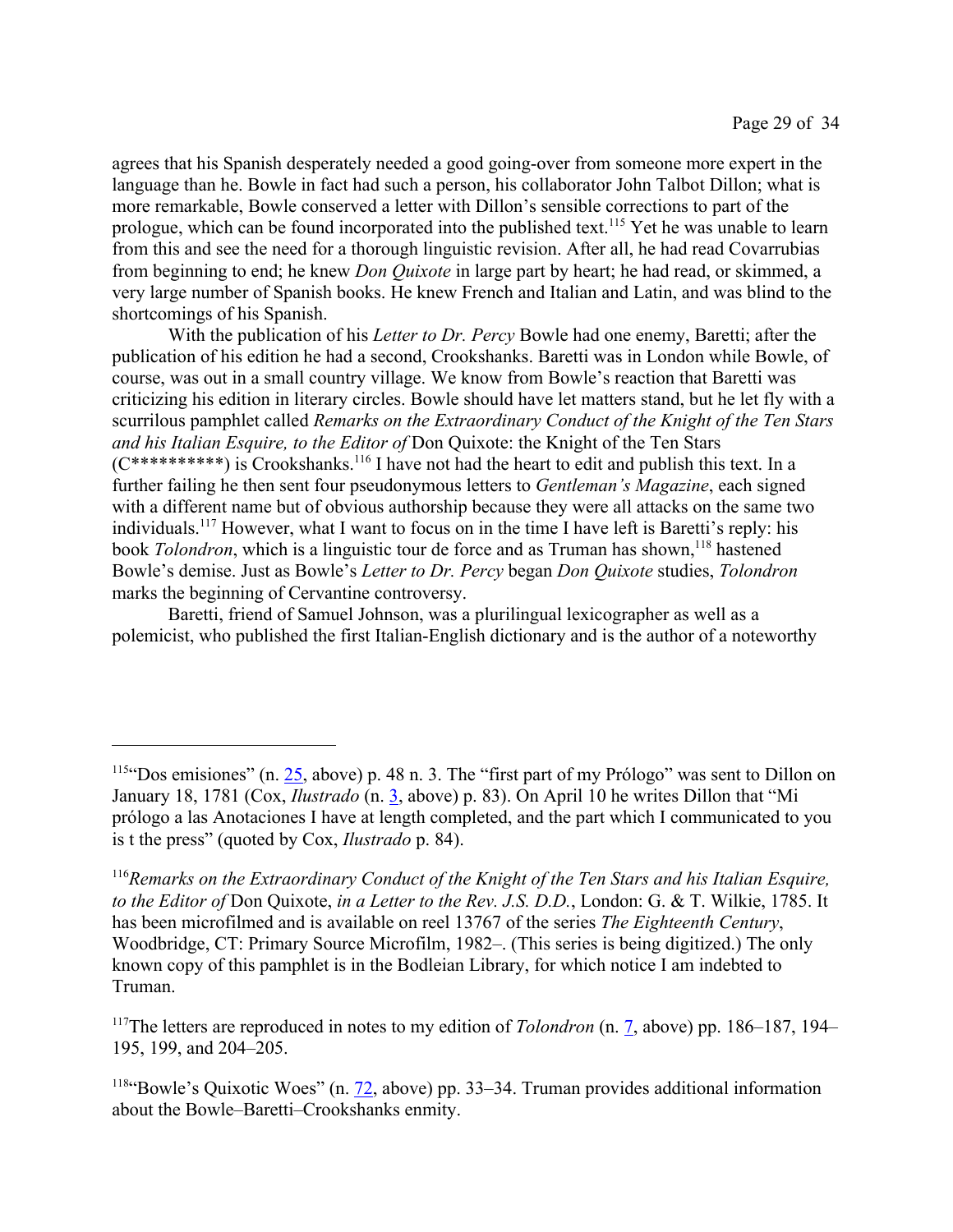Spanish-English dictionary.<sup>119</sup> His life was marked by controversies, and he made so many enemies in his native Italy that he had to leave the country and settle in England, where he lived for many years until his death.<sup>120</sup> *Tolondron* is a display of his learning from the very title, an unusual, *rebuscada* word: a bump on the head and by extension, a simpleton. It is learned, well written, and very funny, a creative and even poetical attack on Bowle and his edition. Baretti identifies the authorship of and responds to the four pseudonymous letters and to Bowle's *Remarks on the Extraordinary Conduct* which I just mentioned. He delights in pointing out Bowle's linguistic errors, and says that his notes are unnecessary and worthless. "Far from harbouring any such idea, or hinting, that, to understand his *Don Quixote*, we were to read the chivalry and other silly books he had read himself, Cervantes condemned them all to be burnt by means of the Curate…. Fling you, Mr. John Bowle, fling into the fire your *Comento* likewise; as I tell it you again, that there is not *one line* throughout *Don Quixote* in want of any of your explanations; or point out *only one*, that you have explained better, than any Spanish girl could have done" (p. 264).

Of course Baretti was wrong. In 1797 Pellicer published an annotated edition in Spain, and Bowle's real triumph is that explanatory and textual notes are now so normal that we forget that they were once controversial. Baretti's Spanish wasn't flawless either. I am editing his *Dissertacion epistolar acerca unas obras* [sic] *de la Academia Española*, in which he lays into the 1780 Academia edition and its orthography, a book for which Bowle had only praise.

I'm going to close with an excerpt from *Tolondron*, which bears on the title page the following quote from a play of Antonio de Solís:

> Cosa digna de embidia Es el consuelo que gastan Los Bobos en este mundo, Y aquella gran confianza De que imaginan, que son Sentencias las patochadas. (p. 151)

Baretti calls Bowle "Your Tolodronship" (p. 200), "Doctor Tolondron" (p. 224), "Monsieur de Tolondron" (p. 182), "mon cher Marquis de la Tolondroniere" (p. 232), "le Baron de Tolondrognac", (p. 232), "tolondron tolondrissimo" (p. 214), "princeps tolondronorum" (p.

<sup>119</sup> *A Dictionary, Spanish and English, and English and Spanish: containing the Signification of Words, and their Different Uses…and the Spanish Words Accented and Spelled according to the Regulation of the Royal Spanish Academy of Madrid*, London, 1778. It is reproduced in the microfilm series *The Eighteenth Century*, reel 6186 (on this series, see the previous note).

<sup>&</sup>lt;sup>120"</sup>Cet Italien fougueux a entrepris des polémiques semblables presque sans interruption au cours de sa longue vie. …Bowle au contraire était un pasteur paisible qui n'avait jamais d'histoires avec personne." (The quotation from Hilton (n. 32, above) Chapter 7, "Un Duel entre Hispanophiles: Baretti et John Bowle".)

There is a considerable bibliography on Baretti. As a start, see Ettore Bonora, "Baretti e la Spagna", *Giornale Storico della Letteratura Italiana* CLXVIII (1991), pp. 335–374.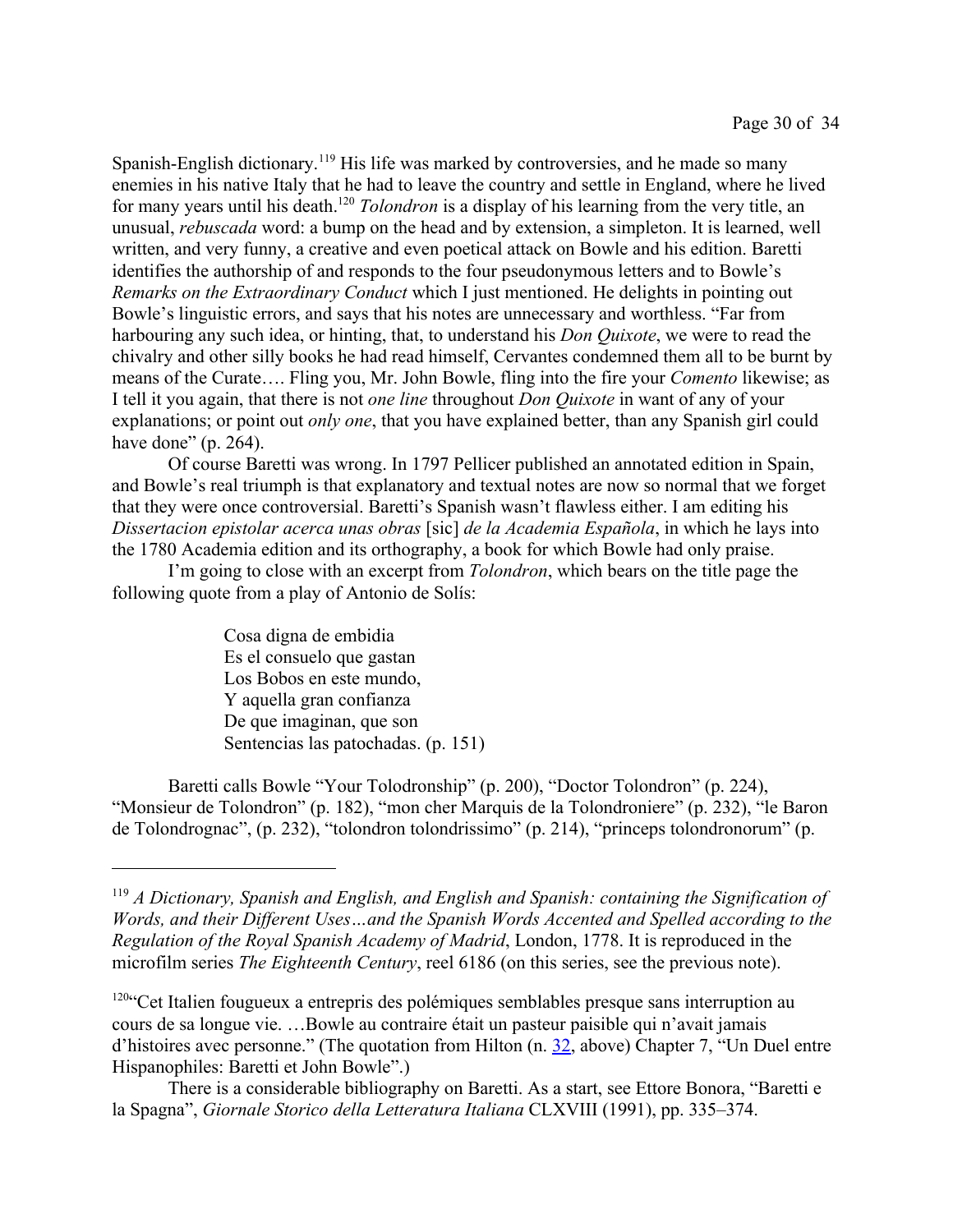265), and similar insults. At the beginning of one of his "speeches" or chapters he has a quote from Shakespeare, "Methinks thou art a general offence, / and every body should beat thee" (p. 165). Besides Shakespeare, he begins chapters with quotations from Rabelais in French and Horace and Erasmus in Latin, although he may have invented the quote from Erasmus. One chapter begins with the following invented quotation from a non-existent Isidro de Figuera:

> Con rostro firme, y con serena frente, Como habla el hideputa y como miente! (p. 157)

His point of departure in the episode I'm going to read is Bowle's criticism of Baretti for using the expression "de cabo a rabo", claiming that it was an Anglicism.<sup>121</sup> Baretti replies that he can cite authorities to prove that it is a genuine Spanish turn of phrase, and gives some examples:

You say, Mr. John, that in the course of twenty years, among other Spanish Authors, you have read *Ribadeneira*'*s Flos Sanctorum:* but have you ever read that other work of the same Author, entitled *Flos Stultorum? Ribadeneira,* in a short *Zarzuela,* entitled *El Editor sin seso,* makes *Mariposa,* a coy *Gitana,* or Gypsy, ask the *Gracioso* this question:

> Como llamas a este cero De cabo en rabo majadero?

To which the Gracioso answers:

Preguntas por el Bolocho De cabo en rabo tonto y tocho? Maldito él si yo lo sé: Púparo, péparo, paparé.

And here, as a *marginal note* tells us, the Gracioso kicks about, and cuts a great many capers.

Have you any thing to say to this quotation from your beloved *Ribadeneira?* Now for another from the facetious *Chufleteneira,* who, in his second book, chapter the second, page the second, column the second, and line the second (you see I can be as exact as you in my quotations) speaking of a ball given by the *Alcalde* of *Mofadilla,* upon occasion, that one *Juan Bolo* was chosen *Mosen,* or *Vicar* of that *Aldeguela,*<sup>122</sup> registers a lively *Xacara* that was sung and danced by the boys and girls admitted to partake of that feast.

The Xacara runs thus:

<sup>121</sup>*Remarks on the Extraordinary Conduct*, cited by Baretti, *Tolondron* (n. 7, above) p. 171.

<sup>&</sup>lt;sup>122</sup>Bowle was vicar of the village of Idmiston.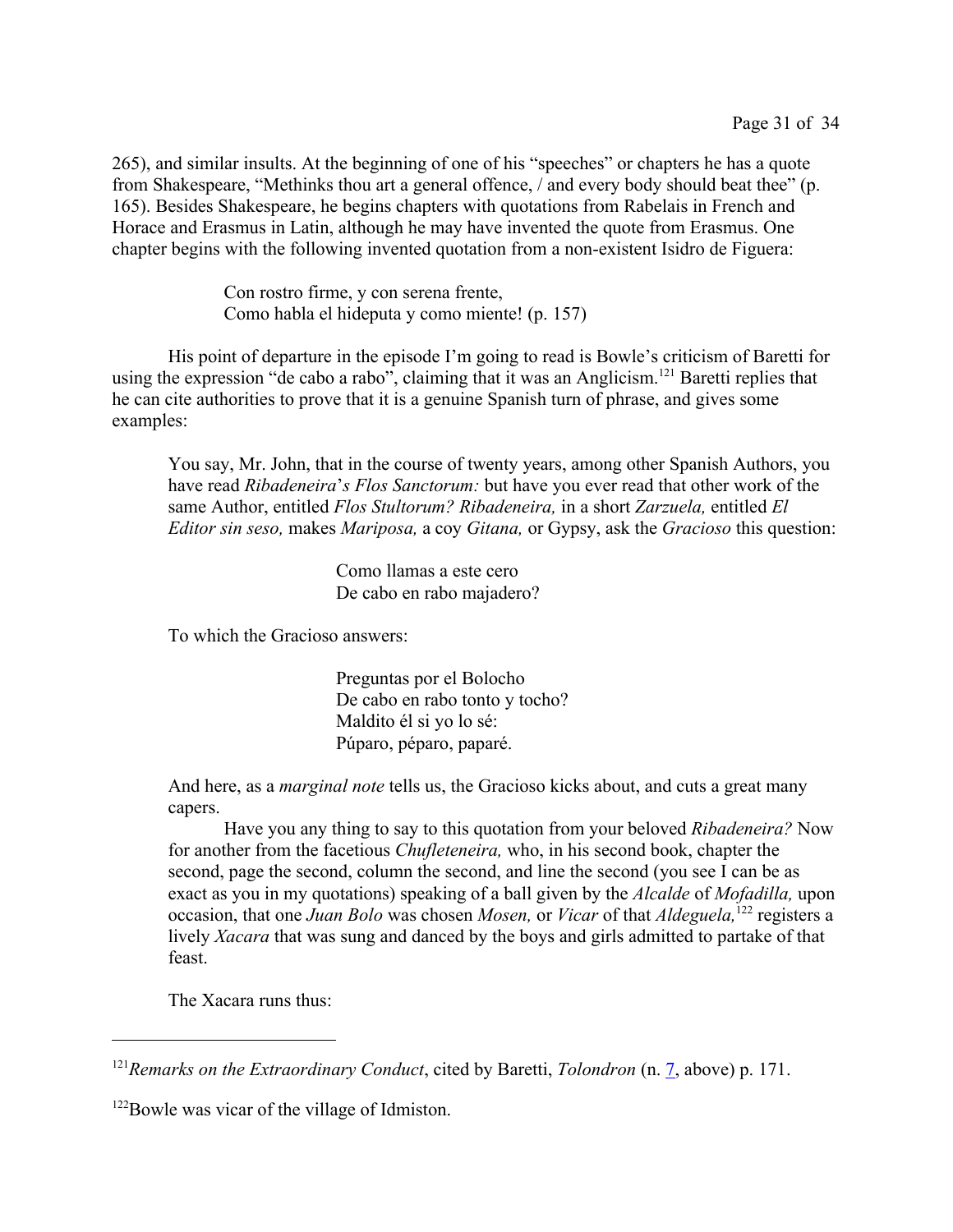*Cantan las Mozas;* that is, *The Girls Sing*.

Vaya vaya de Xácara, Gallardos Zagalejos, Si sois los buenos páxaros Que parecéis de lejos: Cantad y bailad, Bailad y cantad De nuestro Mosén Bolo Chichirichólo, Chichirichón, De cabo en rabo Tolondrón.

*Cantan los Mozos;* that is*, the Boys sing.*...

These two quotations, Mr. Bowle, ought to satisfy you quite with regard to the legitimacy of my phrase: but, as I am of a liberal, rather than of *a diabolical* nature, as you would make me believe I am, here goes another quotation out of the heroic poem, entitled *El Comentador Charlatan,* lately published by *Don Lope Bufonadaneira,* who calls himself *Muñidor de la* devota Cofradía de los Truhanes Manchegos y Estremeños. Thus does this great Epopeian describe his principal hero, a haughty *Presbiterillo* called *Juanito Bastarduco,* in the second stanza of his second Canto:

> No sé si su Merced es hembra, o macho, Eunuco, hermafrodita, o cuero, o bota: Si sabe a Inglés, a galgo, o a moharracho, Si es olla hendida, o calabaza rota: Si tiene tiña, o sarna, o si vá gacho; Ni si es zago de iglesia, o de picota: Si lleva, o no, por calavera un nabo; Mas sé, que es Charlatán de cabo en rabo. (pp. 173–175)

This is what Bowle had to endure, which, as Truman has documented, embittered his final years and hastened his demise. Bowle would no doubt approve of ending with a quotation from his beloved Cervantes: "dondequiera que está la virtud en eminente grado, es perseguida" (II, 2).

----------------------

Changes with regard to the version published (in press, as of May 2006) by Juan de la Cuesta:

In note 5, changed final sentence to read "It took Bowle less time to obtain his subscribers (four years) than it has taken to get the 2006 facsimile published, even though today Cervantine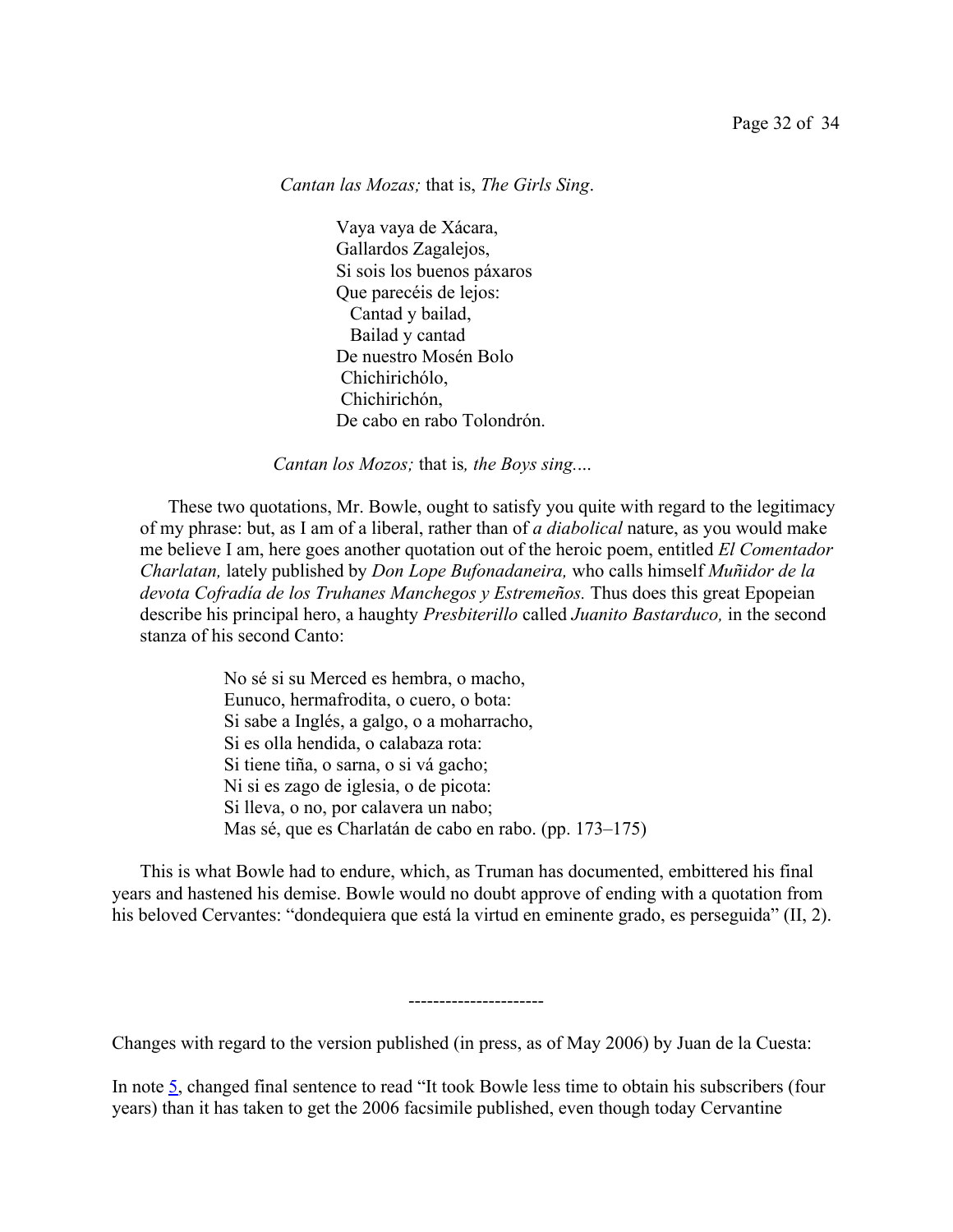studies is a well-established discipline. John J. Allen called for the reprint in 1989 (in a review of *Cervantine Correspondence* (n. 2, above), *Hispanic Review*, LVII (1989), p. 234), and it has been a project of R. Merritt Cox since the late 1960s."

In note 21, changed "Dillon" to "John Talbot Dillon" and added "letter to Dillon of April 6, 1780".

In note 25, added sentence "According to the same article, n. 23, Bowle also bound additional pages into a copy of the 1738 edition, used to index and write additions to Mayans' life of Cervantes".

Added new note 28 and renumbered subsequent notes.

In note 31, added the words "to the Spanish consul Miguel de Ventades" and added two new final sentences on him.

In note 40, added new final sentence and changed beginning of following sentence: "Writing to Pellicer on February 25, 1779, he says that "La primera parte del Texto esta finalizada"

("Correspondence" p. 121). This must refer to printing and not preparation of printer's copy, because in a letter to John Crookshanks…"

Added new note 41 and renumbered subsequent notes.

In note 42, removed parentheses around *Cervantine Correspondence*, and corrected a misprint: adding a space after "and" and before "left".

Added new note 43 and renumbered subsequent notes.

In notes  $\frac{46}{75}$ , and  $\frac{115}{75}$ , changed "quoted in Cox" to "quoted by Cox".

Added new note 47 and renumbered subsequent notes.

In note 51, replaced the final sentence with "I do not know if this is the same as the "Vocabulario cervantesco" referred to above (p. 7), or a derivative of it."

In note 83, added "in a letter to Dillon of October 25, 1777, he wrote "A gentleman of the north of England quite unknown to me brought this with him to London last spring solely for my use" (quoted by Cox, *Ilustrado* p. 69)". Changed sentence "In contrast with the "acaso" in the letter to Pellicer, when writing to Collingswood..." to "In contrast with the "acaso" in the letter to Pellicer of 1784, when writing to him in 1779 he said "Tengo para mi que Esta de 1608 fue corregida, y revisada por el Autor" ("Correspondence" p. 121; this letter never reached Pellicer, as Bowle notes in his second letter to him, "Correspondence" p. 133). When writing to Collingswood…". Added at the end "similarly in a letter to Dillon of October 25, 1777, quoted

by Cox, *Ilustrado* p. 69)".

Added new note 101 and renumbered subsequent notes.

On page 8, added the word "early" in "because early in 1777".

On page 11, changed the sentence "completed in 1779" to "completed no later than June of 1779".

On page 12, added new sentence, "The draft of most of the notes, however, was complete by late 1778", followed by new note  $\frac{43}{1}$ .

On page 13, changed the sentence "I have elsewhere pointed out that almost certainly some parts of the edition volume were distributed to purchasers unbound, and thus we understand why different copies have the list of Errata or map bound in different places, or missing." to "In view of this, it is more understandable that some parts of the edition were distributed to purchasers unbound, as I have elsewhere pointed out; different copies have the list of Errata or map bound in different places, or missing."

On page 15, added "Beginning in 1769 with *Amadís de Gaula* (III, p. 7)", before "Bowle read as